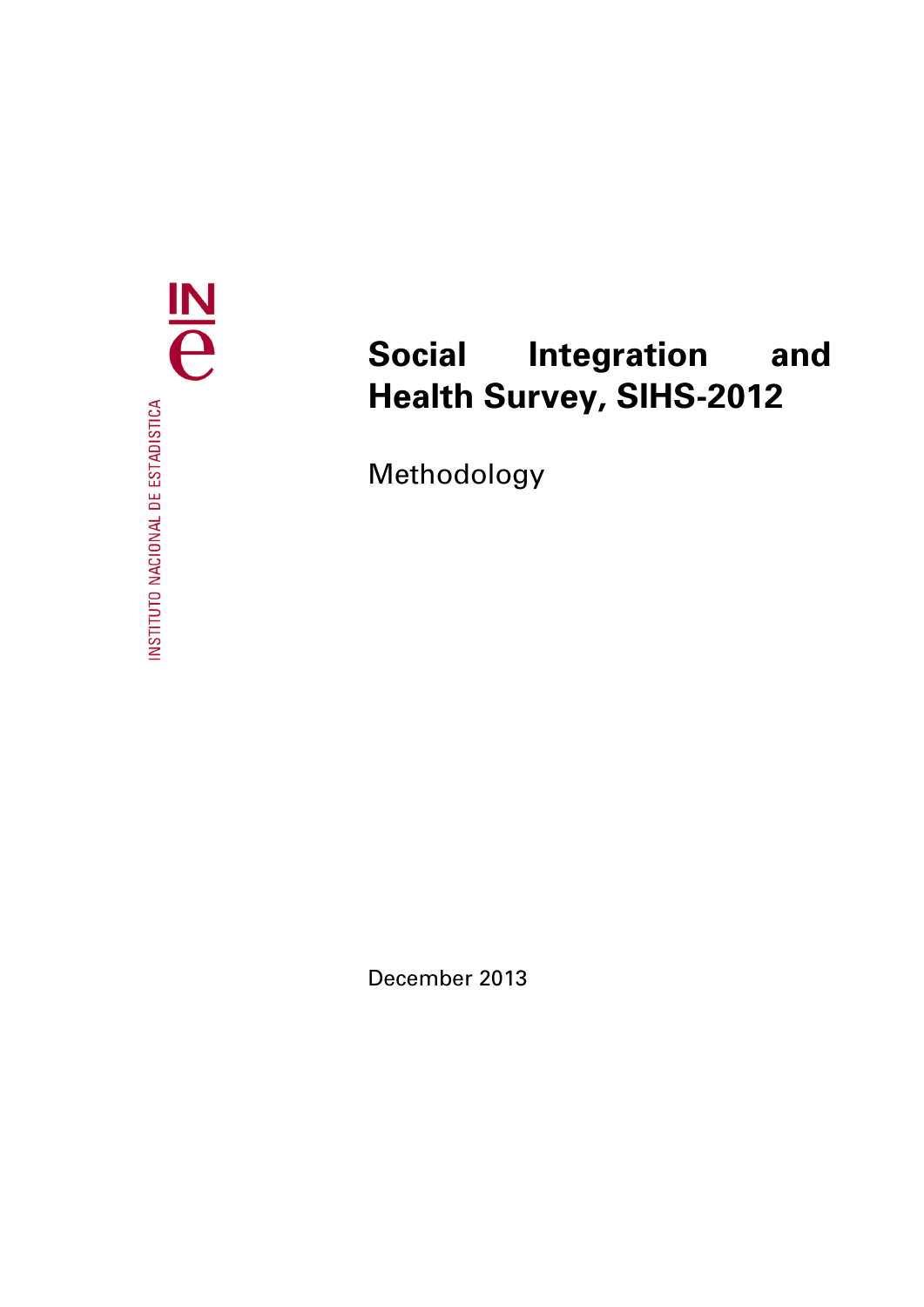# **Index**

| Introduction: background and foundation of the SIHS<br>1            | 3  |
|---------------------------------------------------------------------|----|
| Objectives of the survey<br>2                                       | 7  |
| 3<br>Research scopes                                                | 7  |
| 4<br>Sample design                                                  | 8  |
| Type of sampling. Stratification<br>4.1                             | 8  |
| 4.2<br>Size of the sample. Allocation                               | 9  |
| 4.3<br>Sample selection                                             | 9  |
| Estimators<br>4.4                                                   | 10 |
| 4.5<br>Sampling errors                                              | 10 |
| Information collection<br>5                                         | 11 |
| <b>Collection elements</b><br>5.1                                   | 11 |
| Phases of the interview<br>5.2                                      | 14 |
| Basic units in the information collection<br>5.3                    | 14 |
| Incidences in the collection and their treatment<br>5.4             | 16 |
| 5.5<br>Monitoring of the collection and control tools               | 22 |
| 5.6<br>Response rate                                                | 24 |
| Main concepts and characteristics that are the target of study<br>6 | 25 |
| <b>Classification variables</b><br>6.1                              | 26 |
| 6.2<br><b>Target variables</b>                                      | 3  |
| Information processing<br>7                                         | 65 |
| 7.1<br>Filtering and validation                                     | 65 |
| 7.2<br><b>Obtaining results</b>                                     | 66 |
| Dissemination of the results<br>8                                   | 66 |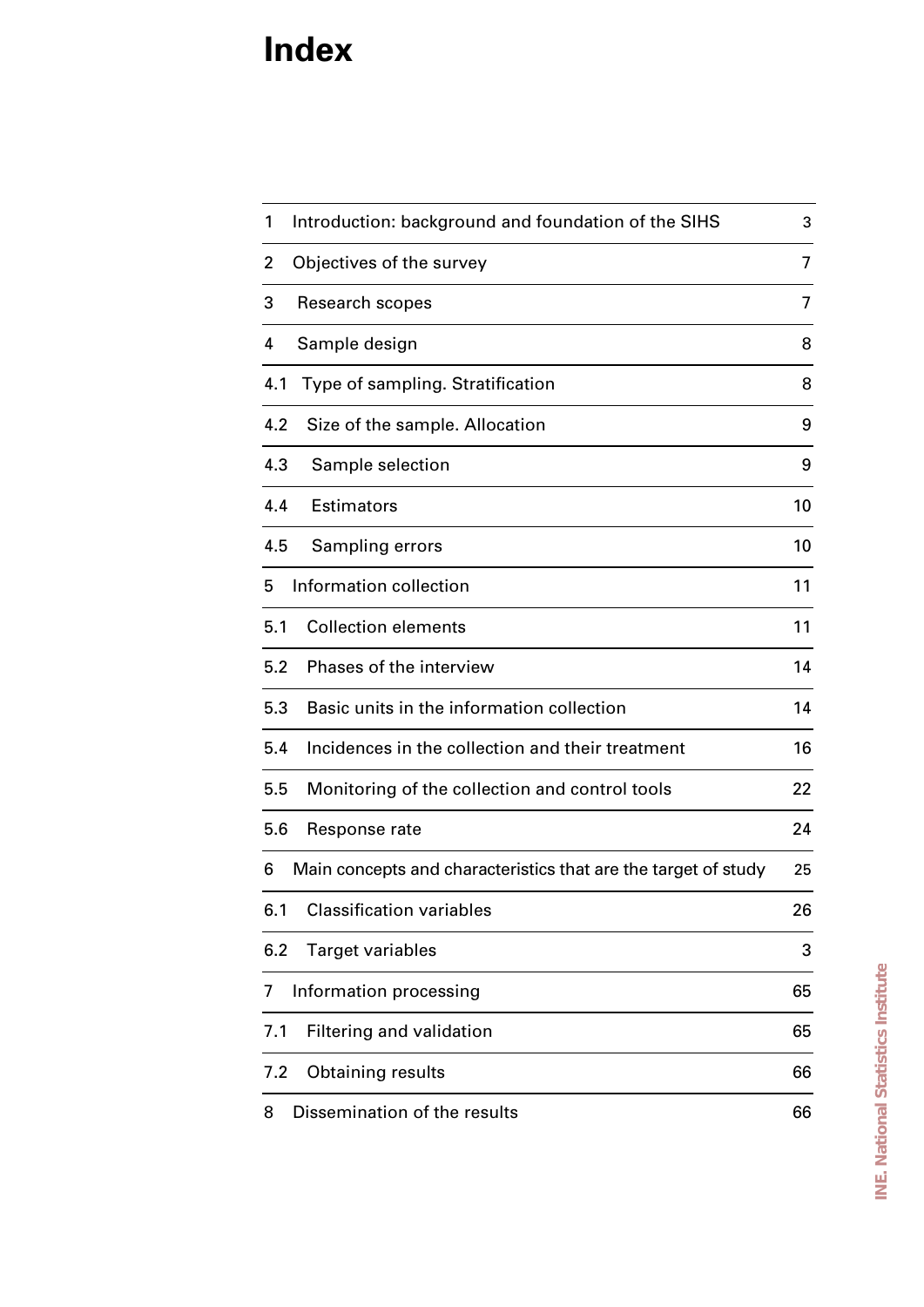# **1 Introduction: background and foundation of the SIHS**

The two main political frameworks that provide notification regarding policy strategies on disabilities in Europe are the European Disability Strategy and the United Nations (UN) Convention on the Rights of Persons with Disabilities which has been endorsed by Spain and the European Union. Both frameworks are the European reference in terms of the action plans and needs for information regarding disabilities.

On 30 October 2003, the European Commission adopted a Statement of the monitoring policy for the European Year of People with Disabilities. This Statement, known as "Equal opportunities for people with disabilities: a European action plan," provided a reference point and a framework for ensuring that the issues relating to disabilities were fully considered in all pertinent community policies.

This first phase of the Action Plan (2004-2005) had the objective of establishing the conditions necessary for promoting the employment of persons with disabilities in the labour market. The priorities for action established for this period were the improvement of access to permanent education and training, the encouragement of the use of new technologies, and ensuring access to public buildings, and in particular, to the workplace.

The second phase of the Plan (2006-2007) focused on the active inclusion of persons with disabilities. Based on the concept of *citizens with disabilities* of the Charter of Fundamental Rights of the European Union, the plan insisted on the need to establish an environment enabling persons with disabilities to be more independent<sup>[1](#page-2-0)</sup>. The priorities of this phase of the Action Plan concentrated on the encouragement of activities promoting access by persons with disabilities to assistance and care services designed for this group, as well as guaranteeing them access to goods and services. This phase identified the need to have information available that would serve to increase the analytical ability in EU decisionmaking relating to disabilities.

Though accessibility was the basis of the focus for the latest Action Plan statement for years 2008 and 2009, it also indicated that a key priority was, during this period, to develop the need to have data available on disabilities, based on strong indicators<sup>[2](#page-2-1)</sup>.

Based on the Council resolution of 2008 regarding the continuity of the European Action Plan on Disabilities, it was proposed to assess those national actions carried out for the complete implementation of the United Nations Convention on the Rights of Persons with Disabilities, according to the commitments made by the European Union and the Member States.

<span id="page-2-0"></span><sup>&</sup>lt;sup>1</sup> Charter of Fundamental Rights of the European Union, article 26: "The Union recognises and respects the right of persons with disabilities to benefit from the measures that guarantee their personal autonomy, social and

<span id="page-2-1"></span>professional integration and their participation in community life." 2 "To achieve accessibility requires the prevention and elimination of obstacles that prevent persons with disabilities from exercising their abilities and from fully participating under equal conditions. This requires combining the approach from the inclusion design for all, with specific solutions for assistance in different areas, and political tools, for the purpose of addressing systematic forms of discrimination." COM (2007) 738 final.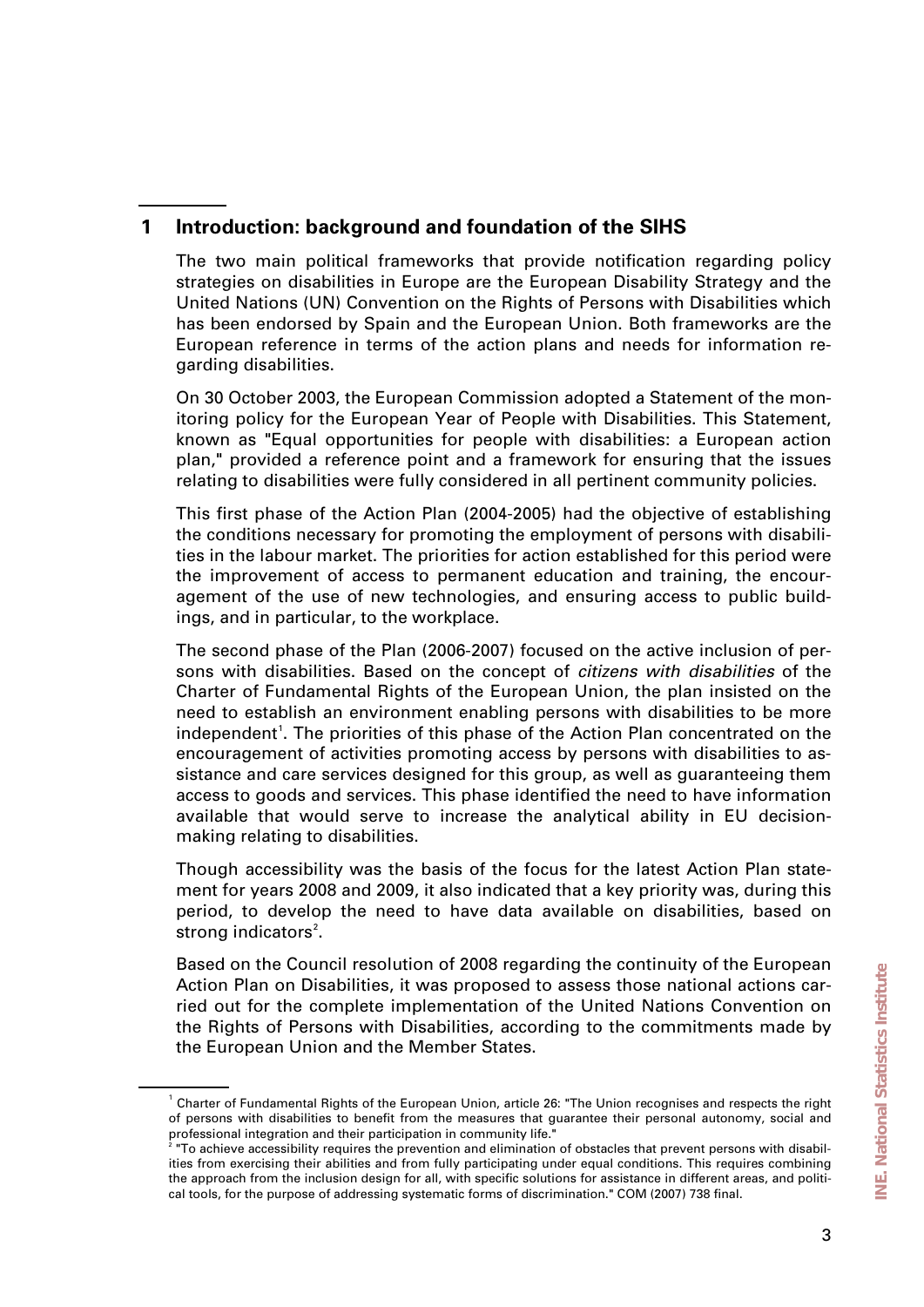GENESIS OF THE SOCIAL INTEGRATION AND HEALTH SURVEY

All of these initiatives highlighted the need for information regarding the situation of persons with disabilities in the Member States. For this, it was necessary to obtain comparable data regarding disabilities and the integration of persons with disabilities in society, and to this end, the best tool for achieving this objective was to carry out a global survey in the different countries. The Social Inte-gration and Health Survey<sup>[1](#page-3-0)</sup> - SIHS -, meets these needs.

The origin of the survey is found in the European Health Survey (*European Health Interview Survey*-EHIS), which was carried out between years 2007-2009 in its first edition in the different EU countries. Eurostat and the Member States designed this tool, divided into four modules (Nuclear Social Variables, State of Health, Health Care and Health Determinants). A common questionnaire was prepared, written in English, and a protocol was established for translation and cognitive tests associated with it, which had to be performed in each country in order to adapt the survey to its own language, respecting the concept of the original questionnaire. Within the state of health module, questions were included that detected limitations to functioning, as well as to carrying out basic activities (activities of daily living). However, remaining outside of the survey were restrictions to participation, a dimension included in order to define the disability in interaction with the state of health, and the social environment, as established in the new model implemented in the International Classification of Functioning, Disability and Health (ICF). Thus, the incorporation of a social integration module was proposed (*European Disability and Social Integration Module- EDSIM*) as an extension for future waves of the European Health Survey. Between 2007 and 2009, the definition of the questions to be included in the module was prepared (in the English version), and the Member countries translated according to the protocols established for the rest of the modules.

In turn, at the end of the last decade, the Commission Directorate General of Employment, Social Affairs and Equal Opportunities began to work on a new strategy for disabilities, identifying the lack of available information regarding disabilities, in particular within the new framework of the ICF, and pressing the Member States and Eurostat to solve this problem. Given that the next wave of the European Health Survey was set out for 2014, and that the inclusion of the module would significantly distort the duration of this survey, in 2010, Eurostat launched a Task Force, for the purpose of transforming the EDSIM module into a survey with its own entity. In January 2011, the work by said Task Force was completed, with the submission of a questionnaire and a methodology, as well as some recommendations for the implementation of the survey.

In addition to the common questionnaire and methodological recommendations, Eurostat established the same schedule for conducting the survey in the 27 Member countries (between 2012 and 2013), and took on the role of coordinator.

<span id="page-3-0"></span><sup>1</sup> In its original version in English, it is called the *European Health and Social Integration Survey-EHSIS*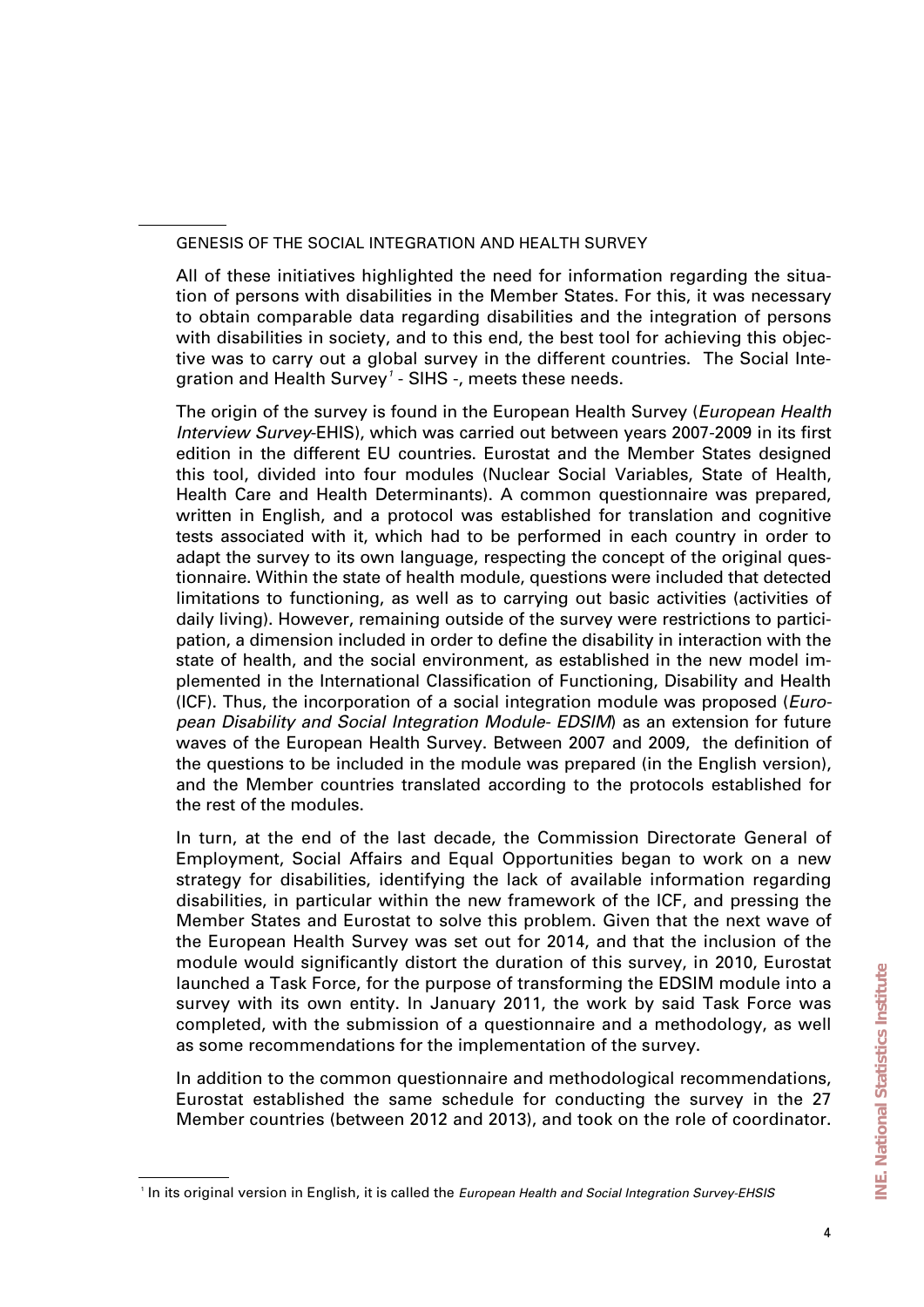In the case of Spain, the project was undertaken directly by the INE, which included it in the National Statistical Plan (PEN2009-2012).

SURVEYS ON DISABILITIES IN SPAIN

In Spain, the INE has already carried out three large statistical operations researching the disability phenomenon. On all three occasions, the sample size was very large (greater than 80,000 households), for the purpose of guaranteeing representativeness, at least in the main variables, on the NUTS3 (provinces) level.

The first macro-survey, performed in 1986, was the Survey on Disabilities, Impairments and Handicaps (EDDM-86).

The second was the Survey on Disabilities, Impairments and Health Status (SDIHS-99), which the INE conducted in collaboration with the IMSERSO and the ONCE Foundation in 1999. For these two Surveys, the reference framework was the International Classification of Impairments, Disabilities and Handicaps of 1980.

The latest such survey conducted by the INE in Spain was the 2008 Disabilities, Independence and Dependency Situations Survey (DIDSS), and this was the first to use the new International Classification of Functioning, Disability and Health (ICF).

Lastly, as of 2010, the INE has carried out "The Employment of Persons with Disabilities" annual statistical operation, in order to obtain data regarding the labour force (employed persons, unemployed persons) and for the population outside the labour market (economically inactive persons) within the group of persons with disabilities. This operation uses administrative data registered in the State Database of Persons with Disabilities (SDPD), and crosses it with the statistical data obtained in the Economically Active Population Survey (EAPS). As of 2013, the INE also uses the administrative data from the SDPD, crossing it with the statistical data obtained from the Wage Structure Survey (WSS), yielding the annual statistical operation called "The Wages of Persons with Disabilities," for the purpose of researching the wage distribution of workers working for others and who have a disability certificate, and comparing them with employees without disabilities.

FOCUS OF THE MEASUREMENT OF DISABILITIES IN THE SIHS

In 2001, the World Health Assembly passed the International Classification of Functioning, Disability and Health (ICF). This new classification, which replaced the old ICIDH classification<sup>1</sup>, provides a new conceptual framework for statistics on disabilities, emphasizing participation and environmental factors.

<span id="page-4-0"></span><sup>1</sup> International Classification of Impairments, Disabilities, and Handicaps (ICIDH), published by the WHO in 1980.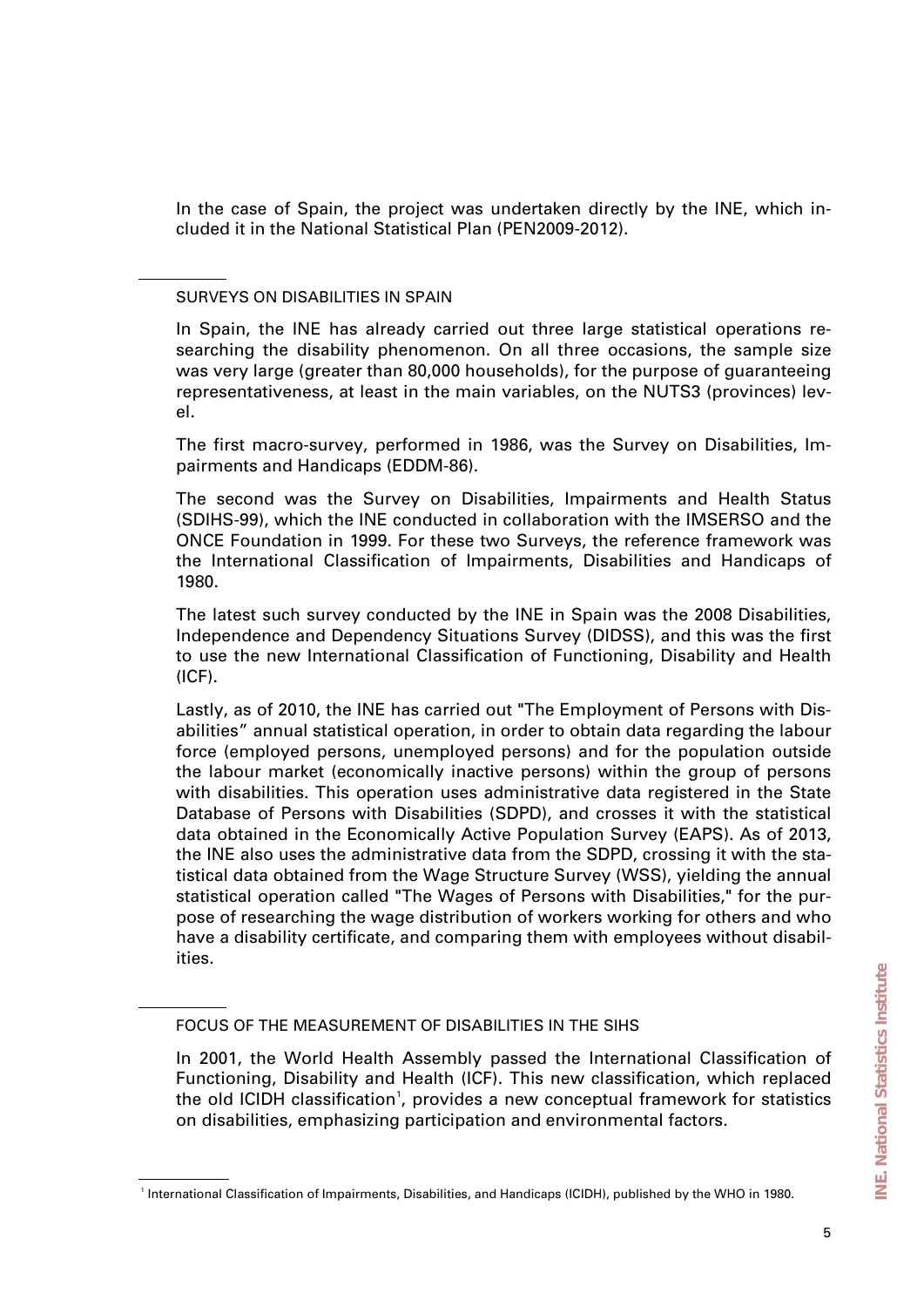Rather than basing disabilities on the medical model used in the past, which attributes the disability to the individual, it reconsiders disabilities as a bio-psychosocial attribute, understanding it to be the disadvantage or restriction to that participation relating to personal and contextual aspects within society, and which affects persons with impairments. The survey mainly explores the obstacles to life opportunities that persons with health problems and with impairments face, and it compares them with persons who do not have those problems. Out of these obstacles, it always considers two that are related to the health condition of the person: whether the person suffers from chronic illnesses or health problems, and whether s/he has limitations relating to functioning (seeing, hearing, moving about, concentrating, etc.). Therefore, the survey provides an approach to the bio-psycho-social concept of disabilities as the interaction between these two obstacles and the limitation to participation.

Each section of the SIHS questionnaire examines different aspects of life that allow the individual to be a completely functional and integrated member of society. Each section describes disadvantages or restrictions to social participation that persons, with or without health problems, face in their everyday lives. Therefore, this collects the information regarding the obstacles in 10 areas of everyday life: mobility; transport; access to buildings; education and training; employment; Internet use; contact and social support; leisure activities; financial situation; and discrimination.

At all times, the questionnaire is based on the person's desire to take part in different aspects of society. It is the obstacles that cause that lack of desire, and participation and social integration are the key.

#### DEVELOPMENT AND TESTS

Bearing in mind the need for data of the Directorate General of Employment, though being aware of the requirements of the European Health Survey System, the EHSIS<sup>[1](#page-5-0)</sup> was designed, developed and tested in some Member States in an iterative process. Using quantitative and qualitative techniques, the survey was initially tested in the United Kingdom, and revised and tested in Italy and Lithuania. Following new revisions, the tests were expanded, and they continued in Bulgaria, the Czech Republic, Estonia, Finland, Greece, Hungary, Latvia, Malta, Slovakia and Spain. The comments and recommendations from these participating countries have been borne in mind in the final revisions, so as to develop the questionnaire in its current form.

<span id="page-5-0"></span><sup>&</sup>lt;sup>1</sup> As indicated previously, the initial project of this survey was the EDSIM module, designed to be included in the European Health Survey (European Health Interview Survey, and therefore, the cognitive tests of the questionnaire were performed under this premise. Subsequently, the project evolved into a survey with its own entity (EHSIS), and the conclusions from the tests were adapted to the new survey.

<sup>(</sup>http://circa.europa.eu/Public/irc/dsis/health/library?l=/reports/disability&vm=detailed&sb=Title)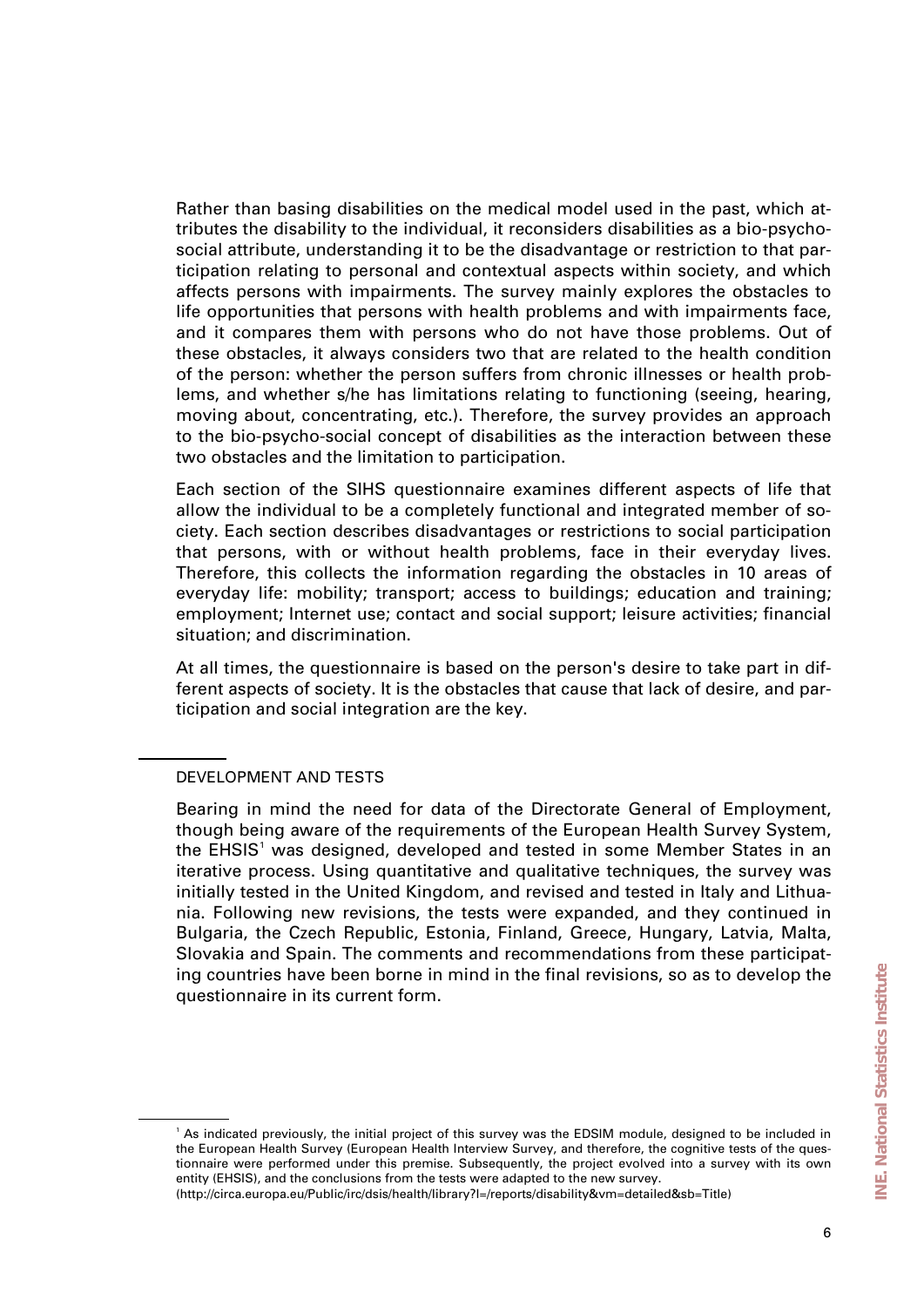# **2 Survey objectives**

#### GENERAL OBJECTIVE

SIHS-2012 has the general objective of providing information that is harmonised and comparable, on a European level, regarding the interaction between health condition and social integration within the Spanish population, in particular identifying the situation of persons with disabilities, understanding this concept within the framework established by the WHO, in the International Classification of Functioning, Disability and Health (ICF).

#### SPECIFIC OBJECTIVES

1. To provide information regarding the assessment of the general state of health, and regarding long-term health problems, in the population, as well as the limitations that they pose to the performance of regular everyday activities.

2. To estimate the number of persons with difficulties carrying out basic activities, personal care activities and household activities, identifying the sociodemographic characteristics and the health condition of said group.

3. To estimate and characterise the number of persons with limitations to social participation, within the Spanish population, in a set of 10 activity domains: mobility, transport, access to buildings, education, employment, Internet use, contact and social support, free-time activities, economic life and discrimination.

4.-To identify the obstacles that limit participation in the aforementioned domains, paying special attention to those that originate in health problems or in the limitations to basic everyday activities.

# **3 Research scopes**

POPULATION SCOPE.

The research targets the group of persons aged 15 years or over and resident in main family dwellings, regardless of the households that constitute the dwellings.

#### GEOGRAPHICAL SCOPE

The Survey is conducted throughout the country.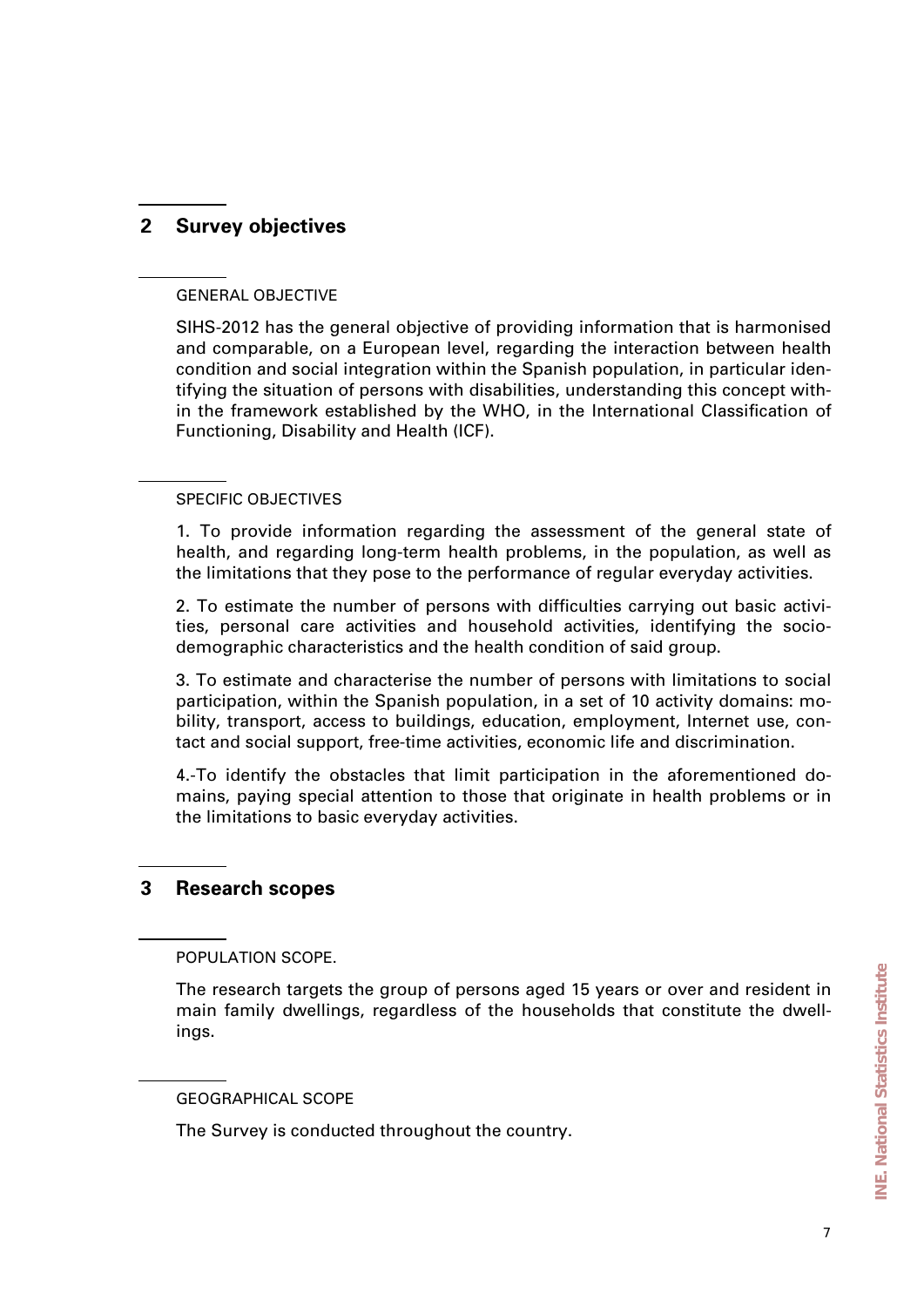TIME SCOPE

The information collection period ran throughout the months of October, November and December 2012, and January and February 2013.

The reference period of the questions refers to the time of the interview, and in some cases, to the week prior to the interview.

# **4 Sample design**

For the sample, this survey has used the sample of households from National Health Survey 2011-12 (NHS2011-12), given that, on the one hand, it has been possible to use the information from the survey itself, and on the other hand, bearing in mind that the collection channels were the Internet and telephone interviews, it would have required a database with telephone contact, this information being available for a high percentage of the fieldwork from NHS2011-12. This guaranteed a high probability of contact via one of the two media.

Therefore, the sample design shall be the same as that planned for NHS2011-12, and whose most relevant aspects are described below.

# 4.1 TYPE OF SAMPLING. STRATIFICATION

The survey uses a three-stage sampling with first-stage unit stratification.

The first-stage units are the census sections. The second-stage units are the main family dwellings, and this researches all of the households within each of those main family dwellings. The third-stage units are the persons.

For the selection of the sample, we have used the framework from the use of the Continuous Municipal Register, with reference to January 2011. Appearing in said framework is the listing of family dwellings existing on that reference date. The third-stage units are selected from the listing of surveyable persons in the dwelling at the time that the interview is conducted.

The sections are grouped into strata, within each Autonomous Community, in accordance with the size of the municipality to which they belong. The following strata are considered:

Stratum 0: Municipalities that are provincial capitals with more than 500,000 inhabitants

Stratum 1: Municipalities that are provincial capitals with fewer than 500,000 inhabitants

Stratum 2: Municipalities (not provincial capitals) with100,000 to 500,000 inhabitants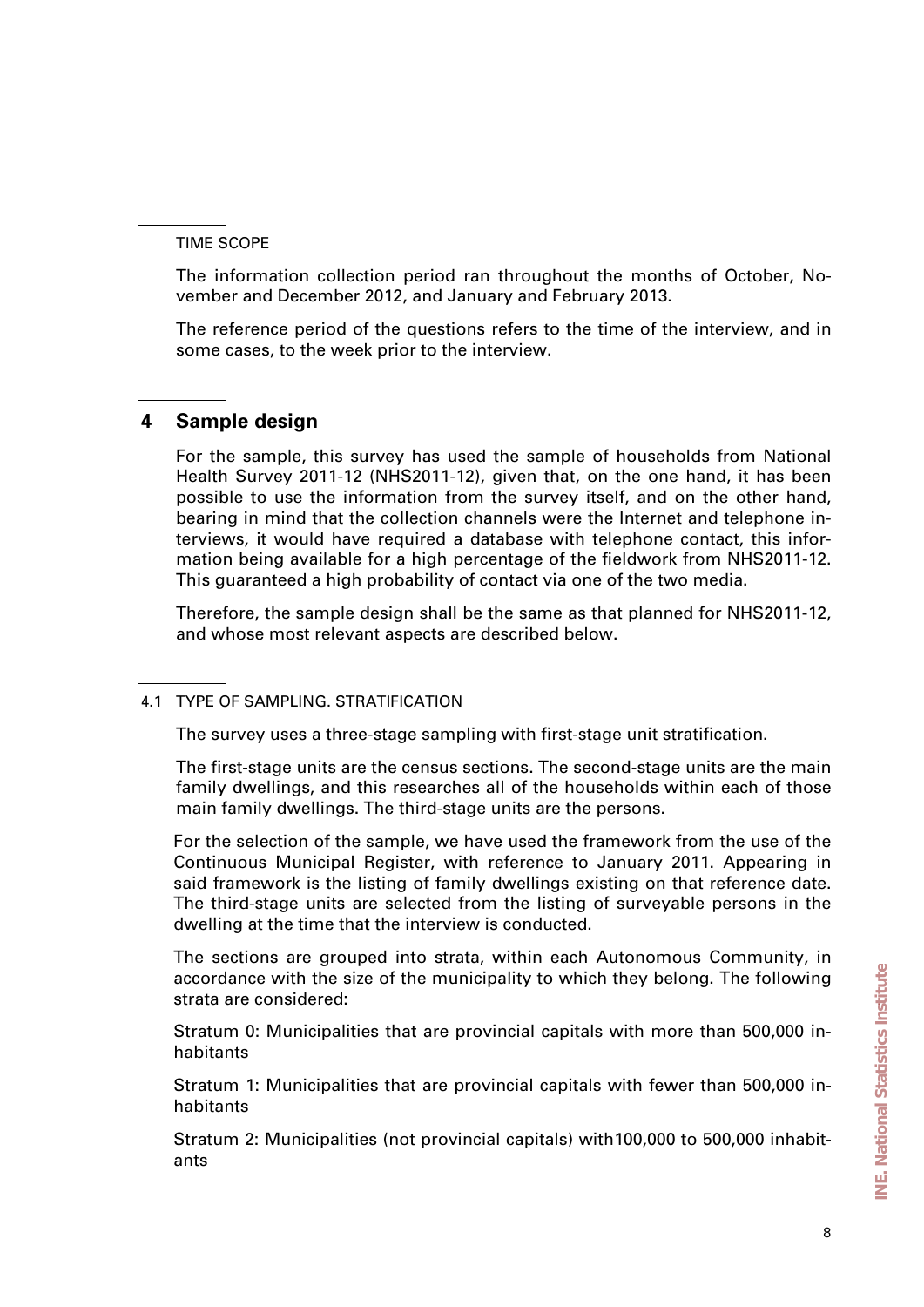Stratum 3: Municipalities (not provincial capitals) with 50,000 to 100,000 inhabitants

Stratum 4: Municipalities (not provincial capitals) with 20,000 to 50,000 inhabitants

Stratum 5: Municipalities with 10,000 to 20,000 inhabitants

Stratum 6: Municipalities with fewer than 10,000 inhabitants

An independent sample has been designed to represent each Autonomous Community.

#### 4.2 SIZE OF THE SAMPLE. ALLOCATION

In order to cover the objectives of SIHS-2012 of providing estimates with a given degree of reliability on a national level, it has been estimated that a sample of 14,000 dwellings is necessary. In order to reach this size, and bearing in mind the availability of NHS-2011, it has begun with a sample of approximately 24,000 dwellings, distributed throughout 2,000 census sections.

The original sample is distributed among Autonomous Communities, assigning one portion uniformly and another in proportion to the size of the Autonomous Community. Within each Autonomous Community, the sample is distributed strictly proportional to the size of the stratum.

The sample of sections and dwellings to be used is as follows:

| <b>Autonomous Communities</b>  | <b>Sections</b> | <b>Dwellings</b> |
|--------------------------------|-----------------|------------------|
| 01 Andalucía                   | 236             | 2,817            |
| 02 Aragón                      | 84              | 1,017            |
| 03 Asturias, Principado de     | 80              | 984              |
| 04 Balears, Illes              | 80              | 927              |
| 05 Canarias                    | 100             | 1,166            |
| 06 Cantabria                   | 72              | 870              |
| 07 Castilla y León             | 116             | 1,441            |
| 08 Castilla-La Mancha          | 100             | 1,146            |
| 09 Cataluña                    | 220             | 2,737            |
| 10 Comunitat Valenciana        | 160             | 1,982            |
| 11 Extremadura                 | 80              | 928              |
| 12 Galicia                     | 116             | 1,424            |
| 13 Madrid, Comunidad de        | 192             | 2,290            |
| 14 Murcia, Región de           | 84              | 997              |
| 15 Navarra, Comunidad Foral de | 68              | 822              |
| 16 País Vasco                  | 104             | 1,368            |
| 17 Rioja, La                   | 60              | 783              |
| 18 Ceuta                       | 24              | 254              |
| 19 Melilla                     | 24              | 278              |
| Total                          | 2,000           | 24,231           |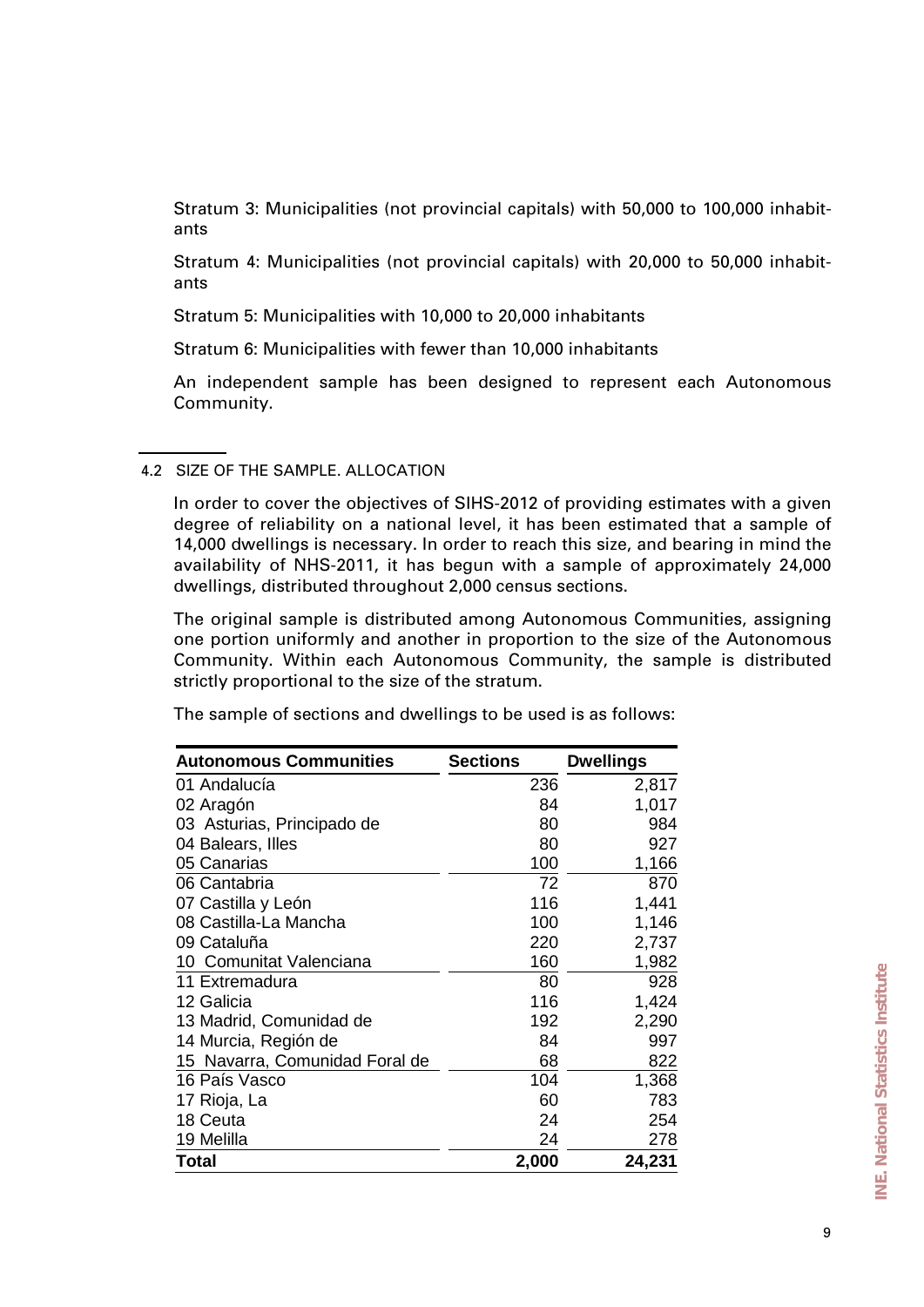4.3 SELECTION OF THE SAMPLE

In order to conduct NHS-2012, the selection of the first-stage units in each stratum was carried out with a probability proportional to the size of each section. In the second stage, the dwellings were selected by means of a systematic sample with random start and equal probabilities of selection for each dwelling in the section. This procedure provides self-weighted samples of dwellings in each stratum. In the third stage, a selection was made, with equal probability, of an adult, and of a minor, as pertinent.

In SIHS-2012, in the dwellings used, a selection was made, with equal probability, of an adult person aged 15 years old or over.

In order to estimate the characteristics of the population, ratio estimators are used, to which calibration techniques are applied. The auxiliary variable is the population in each Autonomous Community, classified by age group, sex and nationality.

The elevation factor is calculated via the following procedure:

#### **a) Factor for the household[1](#page-9-0)** :

We start with the factor associated with the household  $F_i^{(1)}$ :

$$
F_j^{(1)}=\frac{P_h}{p_h^{e}},
$$

where:

 $P_h$  is the Population Now Cast for halfway through the survey period (1 January 2013) for stratum h.

 $p_h^e$  is the population of the actual sample of dwellings.

# **b) Factor for the adult selected for household j:**

$$
F_{jk}^{(2)}=F_j^{(1)}\cdot A_j
$$

where sub-index jk represents the person (adult) k from household j who must fill in the individual adult questionnaire, and where  $A_i$  is the number of adults in household j.

**c) Calibration techniques.** Finally, calibration techniques are applied to the above individual factors, using CALMAR software.

The external sources (Population Now Cast) used are, for each Autonomous Community, the population by age group and sex: men and women aged 16 to

<sup>4.4</sup> ESTIMATORS

<span id="page-9-0"></span><sup>1</sup> Point 5.5A of the methodology of National Health Survey 2011-2012 describes, in detail, how the factor for the household used herein is obtained.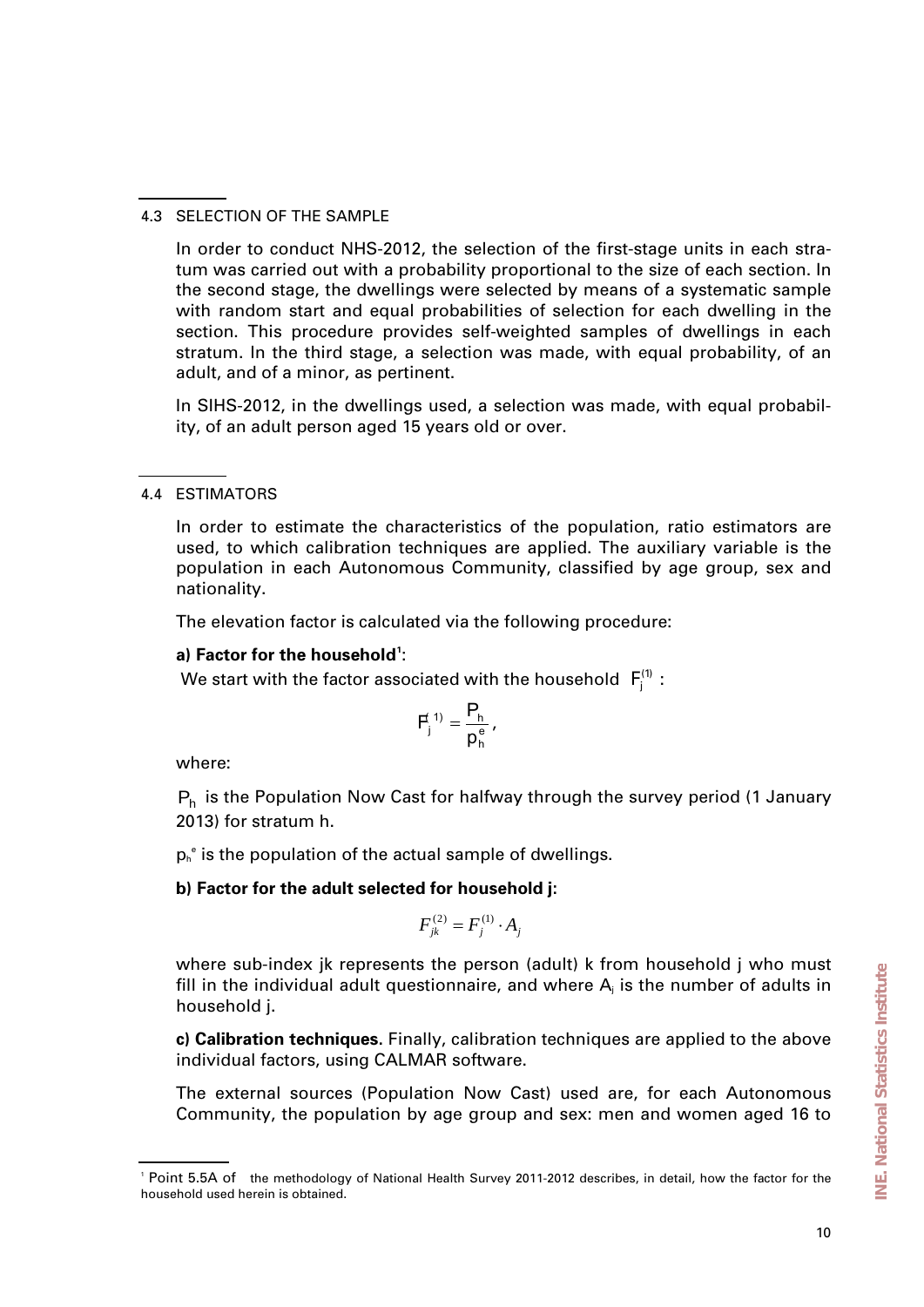24 years old, 25 to 34 years old, 35 to 44 years old, 45 to 54 years old, 55 to 64 years old, 65 years old or over; and the total population with Spanish nationality and foreign nationality.

These are the elevation factors used in estimating the characteristics of the population.

#### 4.5 SAMPLING ERRORS

For the estimation of the sampling errors, the Jackknife method has been used, which enables obtaining the estimate of the variance of the estimator of a characteristic X by means of the expression:

$$
\hat{V}\left(\hat{Y}\right) = \sum_{h} \frac{A_h - 1}{A_h} \sum_{i \in h} \left(\hat{Y}_{(lh)} - \hat{Y}\right)^2
$$

with  $\hat{Y}_{(h)}$  being the estimation of characteristic Y, obtained by removing the group of sections i from stratum h, and  $A_h$  are the random groups of sections formed in stratum h.

To obtain the estimator, and for simplicity's sake, rather than recalculating the elevation factors, the stratum factors are multiplied where the sections have been removed by the factor:  $\frac{m}{n_h - \# \ln h}$ n h  $\frac{m_h}{-H}$  lh).

In accordance with the above:

$$
\hat{Y}_{\text{(lh)}}=\sum_{\text{j}\neq h}F_{j}y_{j}+\sum_{\underset{j\not\in lh}{j\in h}}F_{j}\frac{n_{_{h}}}{n_{_{h}}-\# \left(\text{lh}\right)}\,y_{j}
$$

where:

lh is the group of sections from stratum h

 $n<sub>h</sub>$  is the total sections from stratum h

 $A_h$  are the groups of sections from stratum h

#(l) is the number of sections from group l

The relative sampling error is published in the tables as a percentage, variation coefficient, whose expression is:

$$
C\hat{V}(\hat{Y})=\frac{\sqrt{\hat{V}(\hat{Y})}}{\hat{Y}}
$$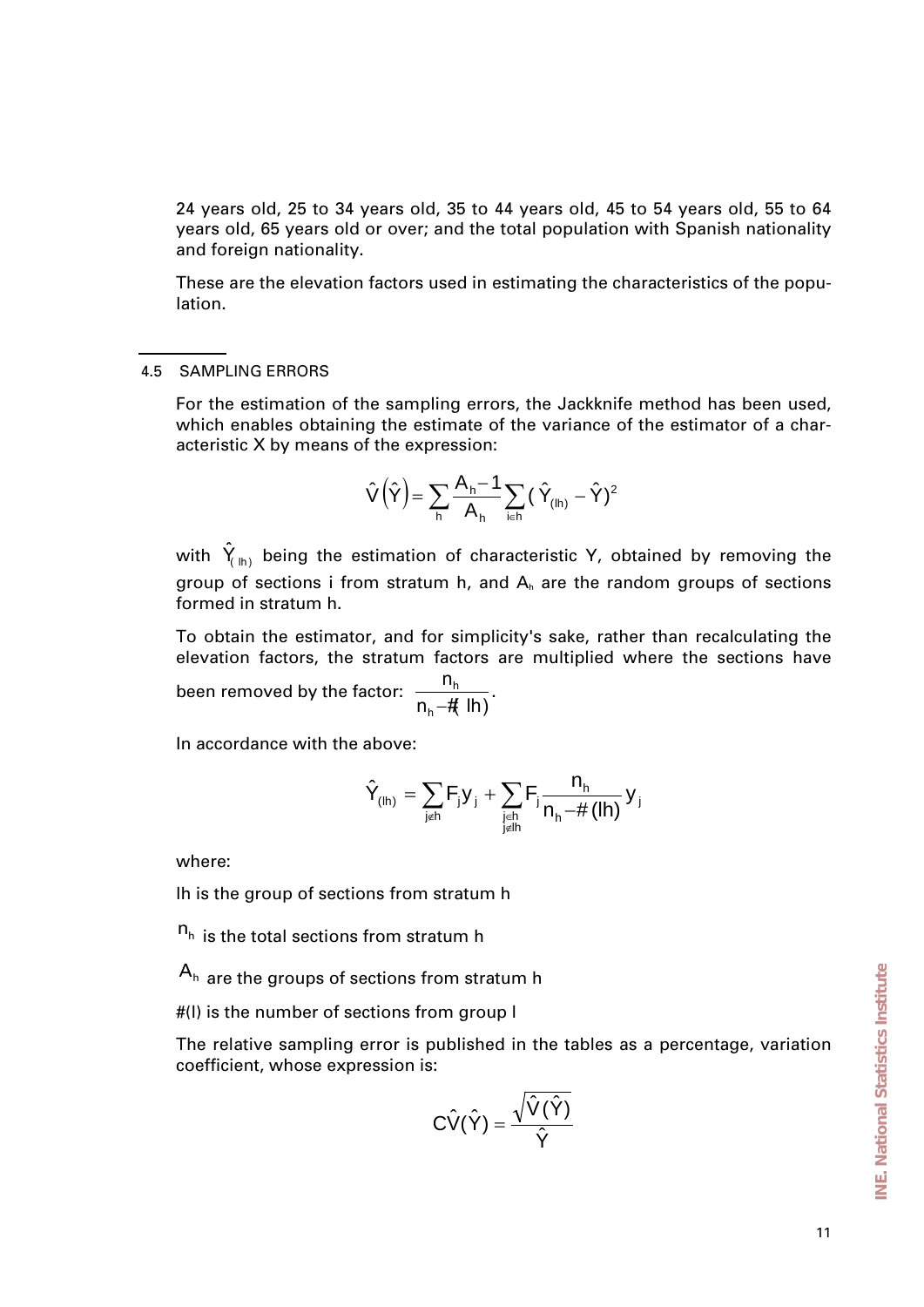The sampling error facilitates obtaining the confidence interval, within which, the real value of the estimated characteristic is found with a given probability.

Sampling theory determines that, in the bracket between

$$
\left(\hat{Y} - 1,96\sqrt{\hat{V}(\hat{Y})} \quad , \quad \hat{Y} + 1,96\sqrt{\hat{V}(\hat{Y})}\right)
$$

there is 95 percent confidence in finding the real value of parameter Y.

# **5 Information collection**

#### 5.1 COLLECTION ELEMENTS

Two collection methods are established for the questionnaires (and are limited to them): CAWI and CATI. Each unit is offered the possibility of completing the questionnaire online (CAWI), and in the event that the questionnaire is not received during the established term, the unit is contacted by telephone, and the questionnaire is completed by CATI, though the possibility of completion by CAWI remains open, if the household so desires.

Therefore, the collection is designed in two stages:

From the INE, and from the company hired, those dwellings that completely and satisfactorily answer the questionnaire via the Internet are monitored (that is, the questionnaire meets the requirements to be considered valid).

Three weeks following the beginning of the first stage, those units for which the incidence of completed survey is not recorded are sent a reminder letter, notifying them that, if they do not complete the questionnaire online, after 15 days, an

<sup>5.1.1.</sup> First stage (CAWI)

In the first stage, the collection channel is opened via the Internet, where all households may fill out the questionnaire by this means.

All of the dwellings in the sample are contacted by postal letter. The letter is addressed to the adult that was selected in the NHS, or in case that the adult had not collaborated, but the household had done so, the letter is addressed to the reference person of the household, and if the incidence in the household has been Absence, it is addressed to the same person addressed in the NHS. In addition to thanking the unit for collaborating in the previous survey, the letter expresses the importance of their participation in a last survey relating to the same subject matter as the previous survey, requesting the collaboration of a member of the household (which may be the same person, or another person resident in the dwelling). This letter explains the completion procedure online, and provides a user code and password for access to the questionnaire.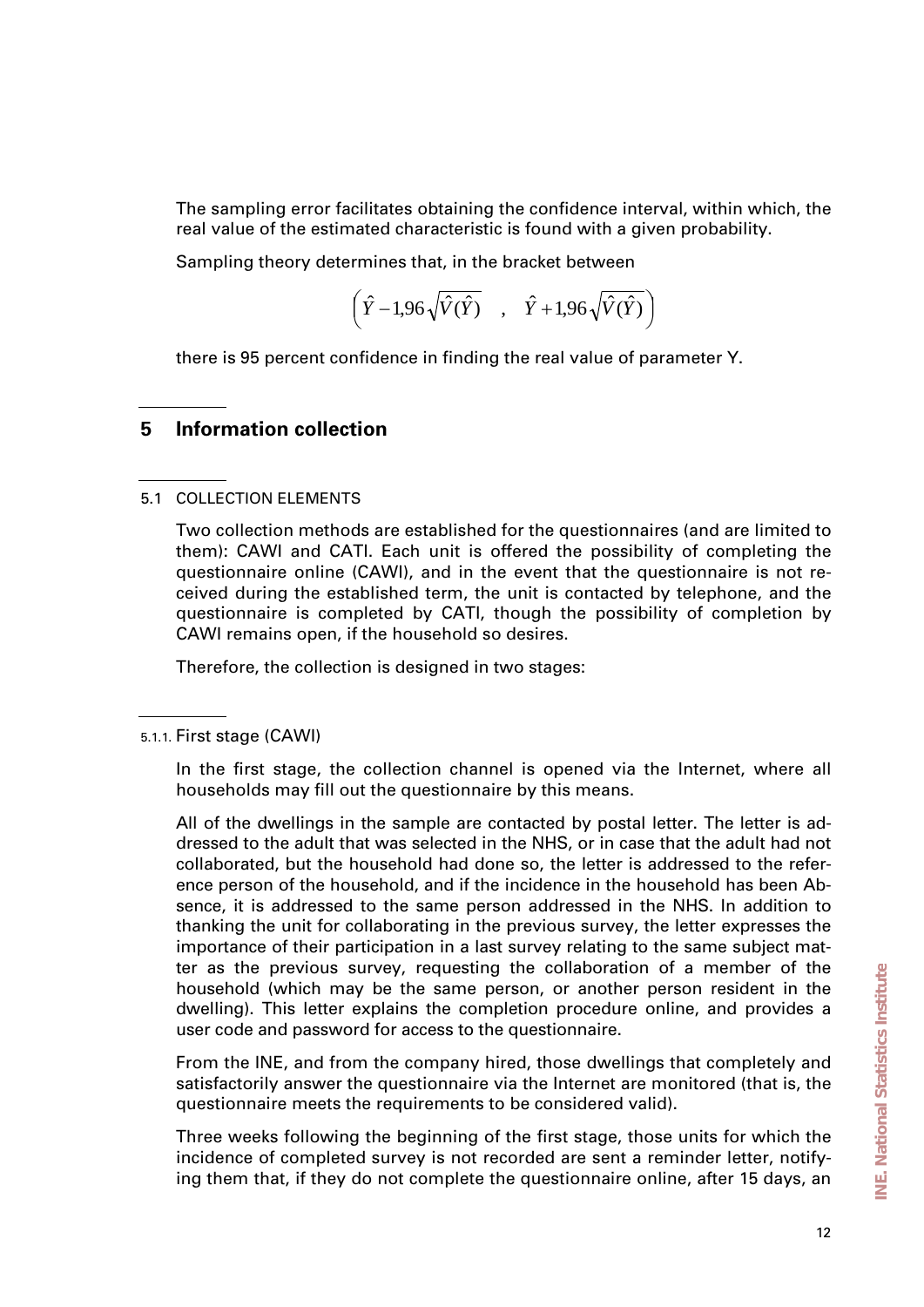agent will contact the household by telephone, in order to conduct the interview by telephone (second stage). Nevertheless, until that contact is made, the CAWI channel remains open during that time, in case the household wishes to complete the questionnaire online.

Both letters (contact and reminder) provide a 900 contact telephone number, in case the group contacted is not that corresponding to the dwelling that collaborated in the NHS, so that they may contact the INE and make enquiries.

The electronic CAWI questionnaire is designed through the IRIA application (the new INE platform for collecting data via electronic questionnaires), including controls of flows, serious errors, questionnaire validations, notifications and prerecorded information from the NHS. In general, in the questions that refer to specific dates or time periods, the electronic questionnaire shows the exact date about which the question is asked.

The INE supplies the company in charge of the CATI with the listing of dwellings from weeks 1 and 2 whose incidence has not been as a collaborator up until that point. This operation is repeated every 2 weeks, until the end of the sample is reached. The dwellings are organised in several call periods (weeks), organised according to the date of the interview with NHS-2011, for the objective of the time elapsed since then being the shortest possible (those dwellings that were first interviewed in the NHS are called first).

As mentioned above, during the first stage of the survey, a reminder letter had been sent for completion of the questionnaire by CAWI, and this same letter already announced that telephone contact would be made with the dwelling if there had been no collaboration. The same user code included in this letter, providing access to the CAWI, is used as a password for the respondent to rest assured that the telephone interviewer works for the INE. In the CATI phase, letters announcing the telephone call are posted each week, and with enough advance notice.

The dwellings may complete the survey by CAWI during this entire second stage, so long as the CATI interview has not been successfully conducted. Once the questionnaire is completed by CAWI, the dwelling becomes a collaborator in the database that the CATI centre manages, and therefore, the dwelling is no longer contacted by telephone.

<sup>5.1.2.</sup> Second stage (CATI + CAWI)

During this stage, the collection is carried out through the two channels: CAWI and CATI. The objective is to interview all those dwellings that have not answered the survey via the Internet by telephone, or as pertinent, to remind them of the possibility of completing it online. During this second stage, the CAWI channel is kept open, for those dwellings that show interest in answering using this means.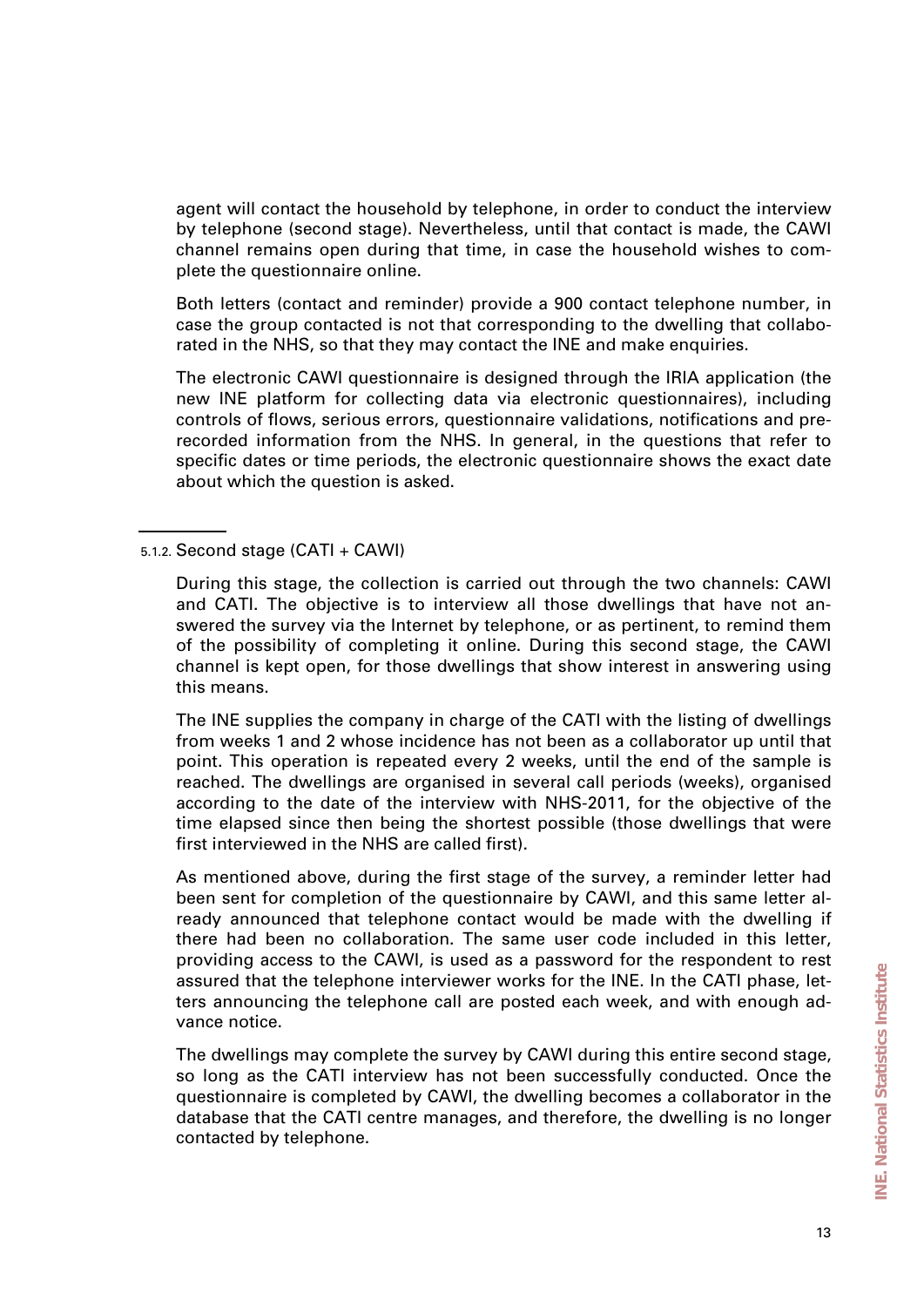The CATI centre must ensure that, on making telephone contact, they are calling the selected dwelling. If the person contacted no longer resides in said dwelling, the interview is not conducted (the possibility of trying to obtain the contact telephone of the dwelling in the sample is discarded), and a non-collaborator incidence is assigned.

The calls shall be generated by an algorithm that seeks the most likely time to conduct the interview, according to the information available. Prior to generating the call, this algorithm considers the following:

- The existence of dates
- The existence of filters with interview time preferences
- Whether the dwelling has already been called or not
- The amount of time that the dwelling has gone without being called
- The time (hour) of the prior attempt for an interview
- The time remaining to reach the limit for collecting absent incidences
- If the dwelling is incomplete, an attempt will be made to assign the call to the same operator, in order to finish it
- The geographical location of the dwellings
- The language in which the interview will be conducted

The regular work method for a CATI operator is what we call "new call", which indicates the willingness of the interviewer to make the call that is automatically generated by the call algorithm.

The alternative work method is what is known as "personal". In this case, the operator calls one of the dwellings, which due to some circumstance, the supervisor has assigned them.

#### 5.2 PHASES OF THE INTERVIEW

The interview is conducted in two phases. In the first, variables relating to all the members of the household are studied, and in the second, the target variables of the Survey referring to an adult person selected (aged 15 years old or over) are researched.

#### *First phase*

This first phase carries out a study of the composition of the household, obtaining the socio-demographic and basic economic information of all of the persons resident in the household. The respondent for this phase may be any person resident in the dwelling, so long as s/he is sufficiently informed. In case of being able to couple the composition provided in this interview with that available from the NHS for the members of the household (for which the sex and date of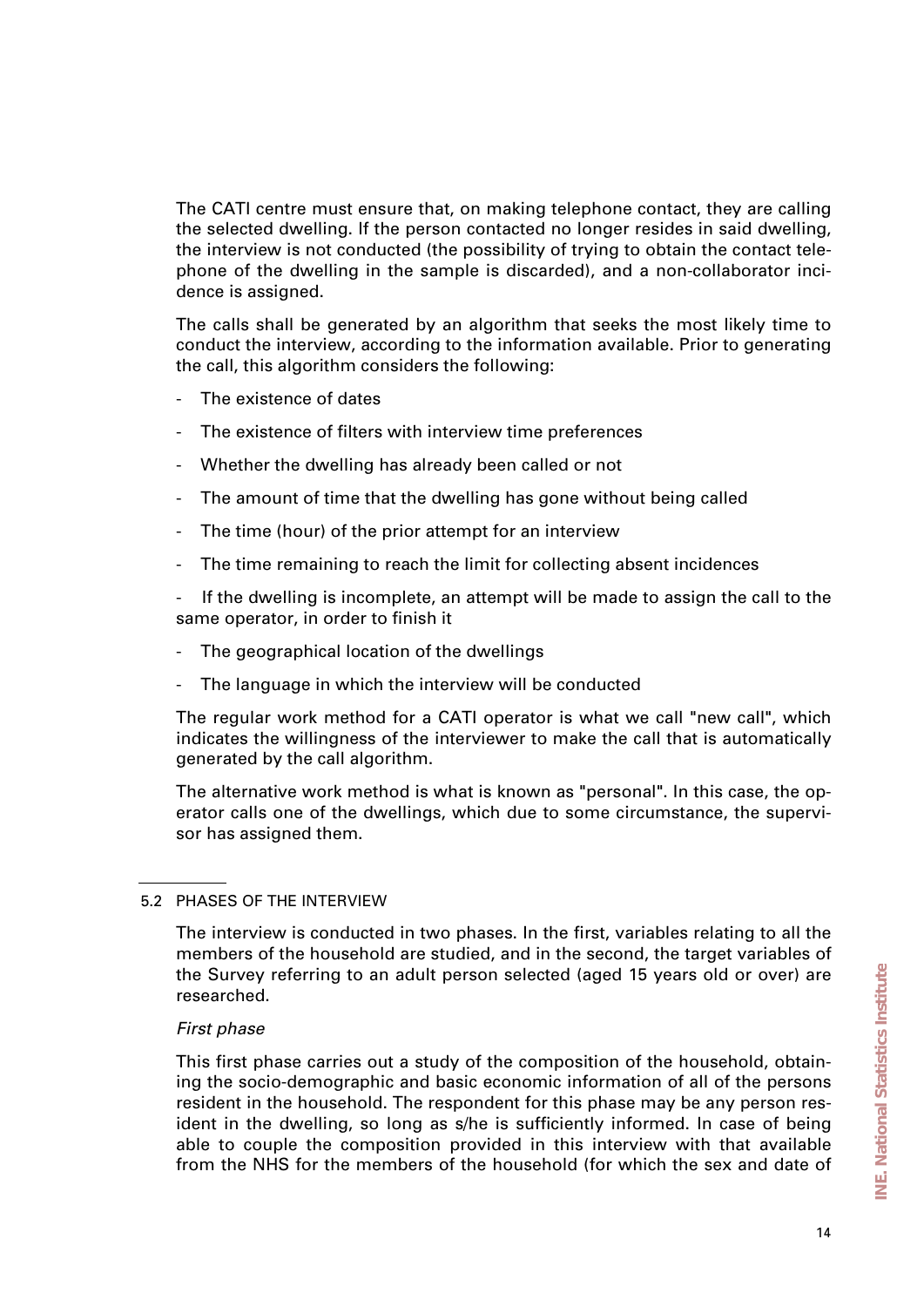birth coincide), the CAWI questionnaire (or the interviewer in the CATI) shall view the information in the NHS for confirmation (for some variables).

#### *Second phase*

In the second phase, information is collected from only one person, aged 15 years old or over, selected from amongst all of the persons resident in the dwelling. The selection algorithm shall be the same as that used in NHS-2011 (kish table with the same ordering of persons for their selection as that performed in said survey). Therefore, if the human group in the dwelling has not changed since the NHS-2011 interview, the adult selected will coincide.

The individual part of the questionnaire must be provided by the selected person, unless this person is absent, due to being admitted to a hospital centre, or is unable to respond to the interview due to old age, disability, illness, lack of knowledge of the language, or any other circumstance, in which cases, another person from the household who is sufficiently informed and capable as such (information proxy) is allowed to respond for the selected person.

The additional socio-demographic variables of the selected person (nationality, marital status) are obtained by crossing the data from NHS-2011 with the composition of the household, and are viewed in CAWI (or asked in CATI) for confirmation. If said crossing is not performed successfully, questions are asked directly.

#### 5.3 BASIC UNITS IN THE INFORMATION COLLECTION

The following defines the basic units necessary for identifying the surveyable human group in each interview

#### **Family dwelling**

A family dwelling is considered to be any room or set of rooms and their outbuildings which occupy a building or a structurally separated part thereof, and which, by the way in which they have been constructed, reconstructed or transformed, are intended to be inhabited by one or more households and which, on the date of the interview, are not totally used for other purposes. This definition includes:

− Fixed accommodation: areas which do not totally meet the definition of a family dwelling, due to their being semi-permanent (huts or cabins), improvised with waste material, such as tins and boxes (huts or shacks), or not having been conceived initially for residential purposes, nor reformed to be used for these purposes (stables, barns, mills, garages, storage units, caves, natural refuges), but which, nevertheless, constitute the main and regular residence of one or more households.

− The dwellings of a family nature existing within collective dwellings, so long as they are for the managing, administrative or service personnel of the collective establishment.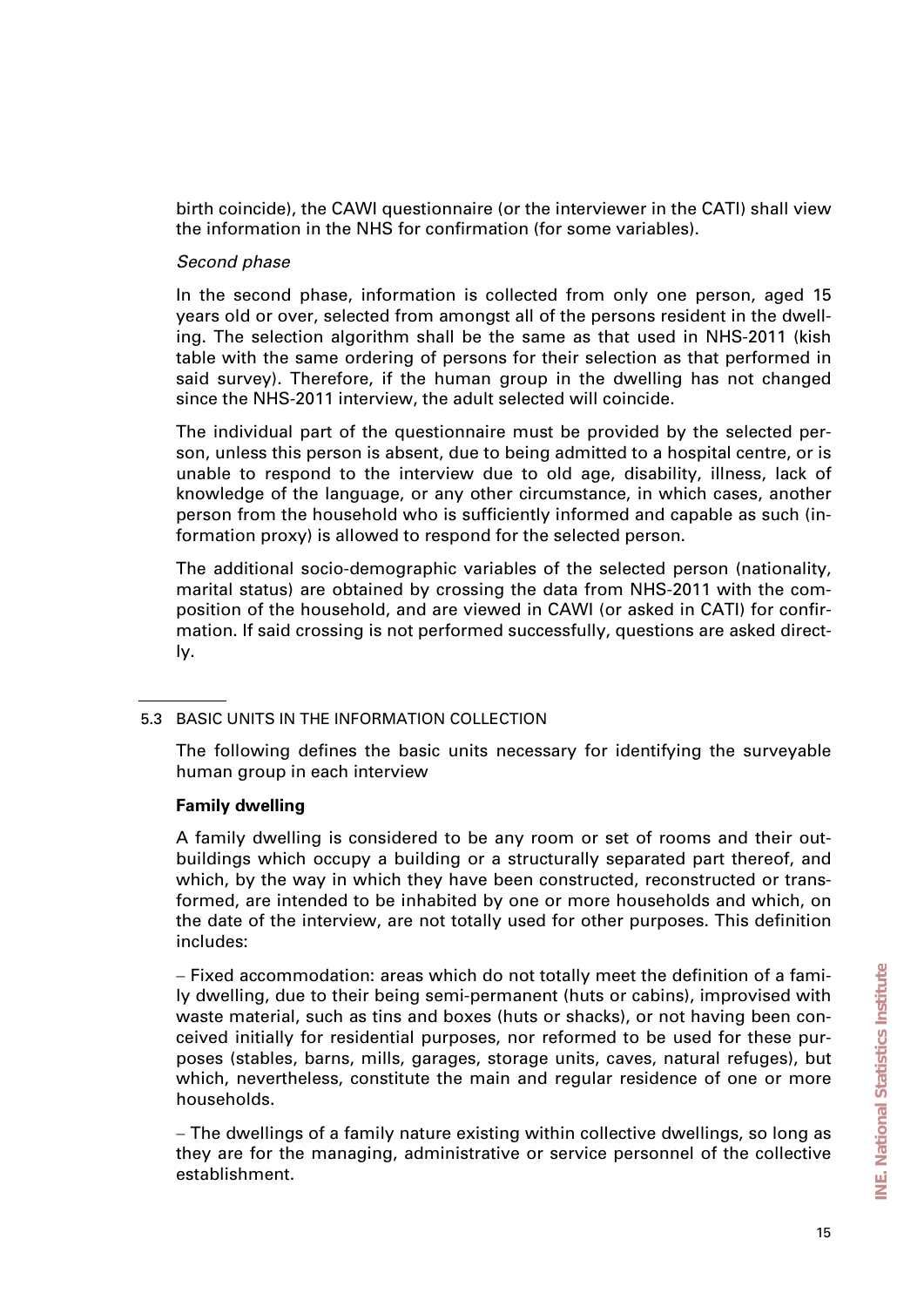## **Household**

For the purposes of the survey, the household is the set of persons who reside regularly in the dwelling, regardless of the economic regime and/or budget that each of them has.

The conditions established to determine whether or not a person is a member of the household, try to avoid the possibility of the same person being classified in more than one household, or on the contrary, not being classified in any household. The key element to belonging to a household is regular residence therein.

#### **Regular residence**

For the purpose of establishing who a regular resident of a household is, this considers that those persons who live, or spend most of their daily rest time, at the household address, are part of the household.

#### **PARTICULAR CASES**

a) Change of address or residence in several addresses: If, in the next 12 months, a person has, or will have, another address(s) where s/he will reside regularly (for example, an elderly person who alternates residence, living with different children or other relatives throughout the year), this considers the person to be a member of the household where s/he will reside the longest. If it is not possible to determine where s/he will reside the longest, it shall consider the person to be a member of the household that is being interviewed at that moment.

b) Absence: If a person is temporarily absent, s/he is considered to be a member of the household, if:

s/he resides in a health centre and intends to return to the household within the next twelve months

s/he regularly resides in another type of collective establishment and intends to return to the household surveyed within the next twelve months.

In turn, the person is not considered to be a member of the household, if:

- s/he regularly resides in another family dwelling and intends to return to the household survey within a year, but does not expect to remain there for most of the next 12 months. For example, students who reside in another dwelling during term-time, and who return to the surveyed dwelling over the holidays.

- Those regularly residing in another family dwelling or collective establishment and do not intend to return to the surveyed dwelling within a year. For example, elderly persons residing in a retirement home and do not intend to return to the household for at least a year.

c) House guests and household employees

Persons employed in the household and guests regularly residing with the household are also considered to be members of the household, so long as they share the household budget.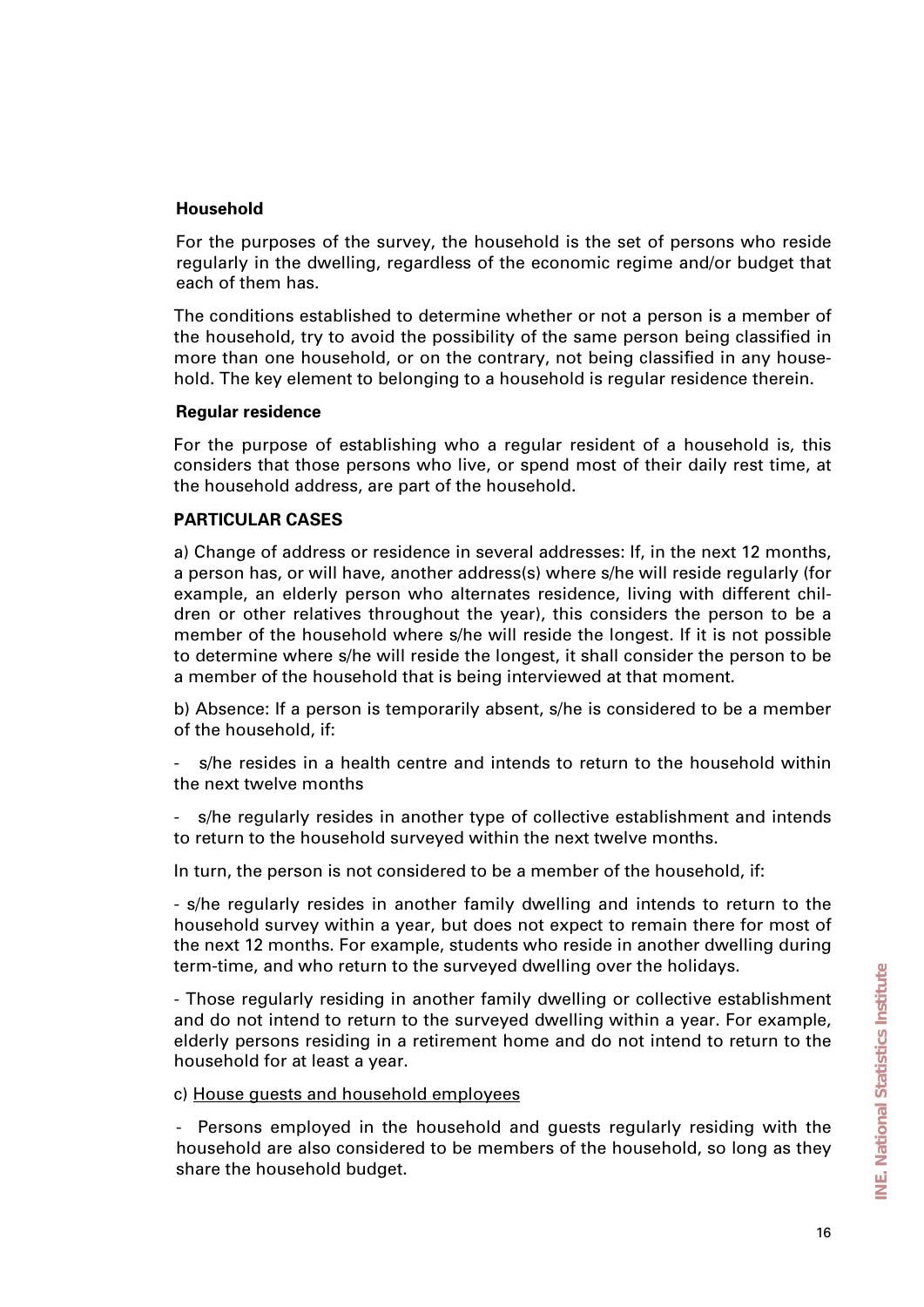#### 5.4 INCIDENCES IN THE COLLECTION AND THEIR TREATMENT

An actual sample of 14,614 households has been obtained from the initial sample of 21,183 dwellings selected for SIHS-2012. Those dwellings for which information has not been obtained have been assigned an incidence, depending on the different situations in which each one of them has been found. The following describes the different incidences considered, and the treatment defined for each one of them.

# **A) INCIDENCES**

This must differentiate the method used for contacting the household in order to establish the possible incidences. In order to answer the questionnaires in each dwelling selected, it is first necessary to contact an adult person who is sufficiently informed regarding the characteristics and composition of the household: this person must be aged 18 year old or over, and able to provide information regarding those persons who regularly reside in the dwelling, as through this person, the information from the household composition table is collected, as well as the basic socio-demographic characteristics of each one of them (content of the household questionnaire).

Next, the individual questionnaire is completed by the selected adult. In this case, the respondent must be the person her/himself. A proxy interview is only allowed in the case of one of the following situations:

- The selected person is interned in a hospital or residence
- The selected person is unable to answer, due to serious illness or incapacity
- The selected person cannot answer due to the language

Multiple types of incidence preventing their collaboration may arise during the process, until the completed questionnaires of a household are obtained.

# 1<sup>st</sup> STAGF CAWI

In the CAWI process, the letter with the access keys to the application is addressed to the adult selected from the household interviewed in NHS-2011, or if this person is not listed, to the main breadwinner, or ultimately, to the contact person that appeared in NHS-2011. This letter may be returned, and in such case, it is considered to be NOT CONTACTED (NC).

In those cases in which the letter is not returned, it may be that the household cannot access the questionnaire ONLINE, which implies maintaining the NOT CONTACTED incidence, or if the household does access it using its keys, it is assigned a CAWI CONTACTED (CW) incidence.

In the case that it is contacted, the household may have completed the questionnaire satisfactorily (SURVEYED). If this is not the case, it is assigned an INCOM-PLETE CAWI (NW).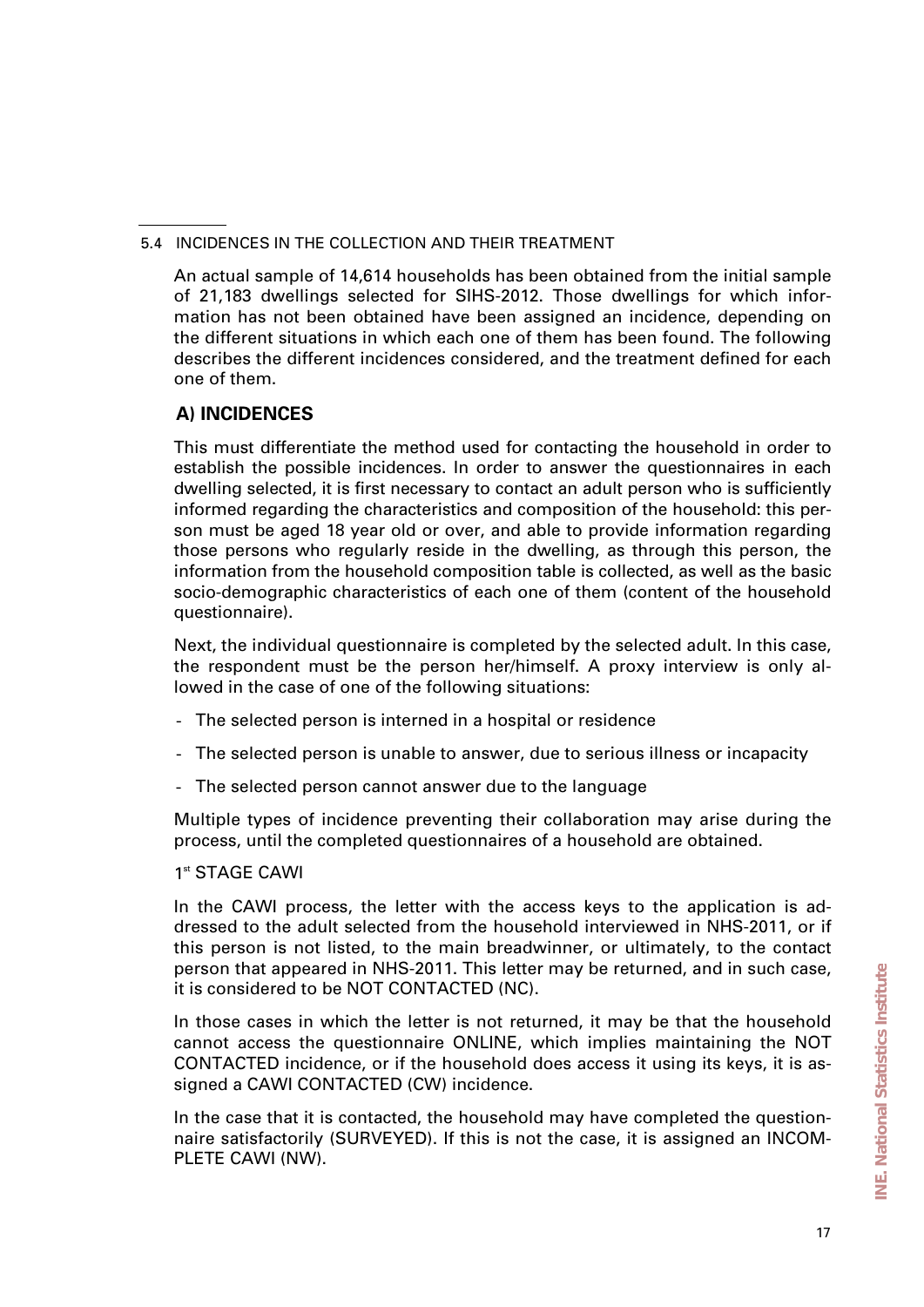Therefore, the NOT CONTACTED (NC) and INCOMPLETE CAWI (NW) households move onto the CATI+CAWI stage.

#### 2<sup>nd</sup> STAGE CATI +CAWI

Those dwellings with NC and NW incidences move onto the second stage. At all times, the dwelling may use the CAWI access to complete the questionnaire, in which case, it would change to the SURVEYED incidence, and thereby not enter into the selection of dwellings to be contacted by telephone.

NC or NW dwellings do enter into the process for contact from a telephone centre. The interviewer contacts the dwelling that at all times is selected by the application. For each call, the interviewer or the application assigns a result for the call.

Once telephone contact has been made with the dwelling, the interviewer verifies that the address being called is the selected address; then the interviewer locates a suitable respondent, and subsequently conducts the interview. According to the situations presented, the interviewer or the application assigns a dwelling key, and given household and person keys.

Moreover, depending on the results of the calls to a dwelling and of the dwelling, household and person keys, at all times, the application assigns a temporary or final result to that dwelling.

The following describes the different states (o statuses) that these variables may reflect.

#### **I. Incidences in the contact with the dwelling: call results**

The possible results after each call to the dwellings that have not accessed the application are as follows:

- **Not contacted** (NC): for the calls from CATI, nobody has answered the telephone, or an answering machine has picked up.
- **Without a telephone** (ST): these are calls for which the telephone number is incorrect, or it is a fax number, or the interviewer verifies that the address to which this telephone corresponds is not the address that appears on the screen.

The address is not considered to be different if only the floor, door, stairway, block, etc. differs, so long as the street and number coincide.

- **Engaged** (C): the call yields the engaged tone (busy signal).
- **Contact postponed** (AP): the dwelling is contacted, but before starting the interview, the respondent asks to be called at another time to conduct it, or there is no valid respondent in the dwelling at this time and the call is postponed.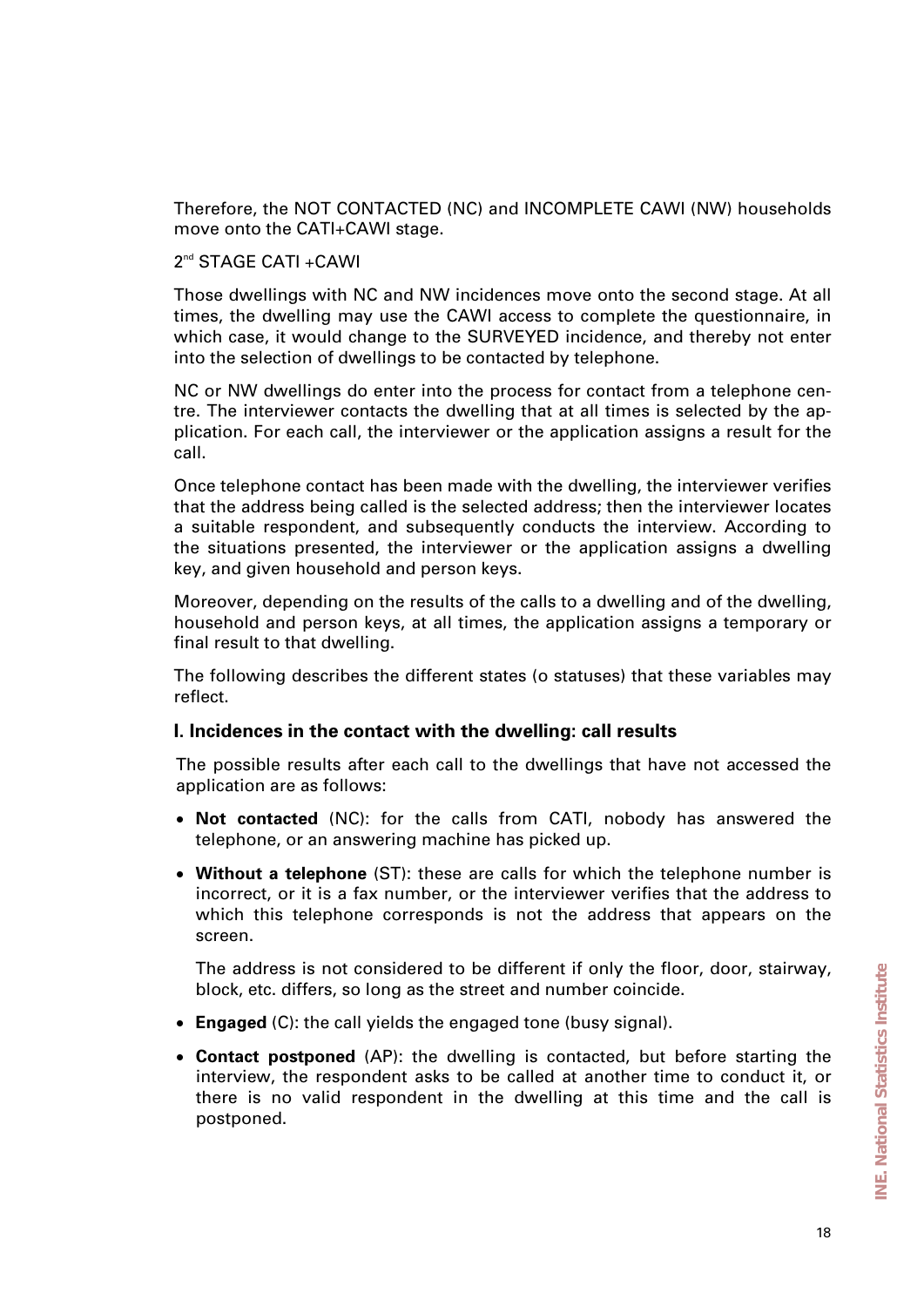- **The survey has been completed online** (EPW): the respondent expresses that the questionnaire has already been completed via the Internet, but the dwelling does not yet appear in the listing of dwellings surveyed by CAWI.
- **The survey will be completed online** (EFW): the respondent expresses that s/he intends to complete the questionnaire via the Internet.
- **Partial interview because a new appointment is established** (EPC): these are calls in which the questionnaires have been started to be filled in, but the respondent requests that the interview continue at another time.
- **Partial interview interrupted for other reasons** (EPO): these are calls in which the questionnaires have started to be filled in, but the interview is interrupted due to the line being cut, system problems, etc.
- **Interview completed** (EF): these are calls in which the survey is completed, either because the questionnaire has been filled in completely, or because there is an incidence in the dwelling, the household or the person, which makes it impossible to obtain the questionnaire.

# **II. Incidences in the dwelling**

The Survey targets only family dwellings that are used throughout the entire year, or most of it, for residence purposes, that is, which are used as a regular or permanent dwelling. The generic term "family dwelling" does not exclude that whose components do not have family ties, so long as, in accordance with the back cover of the questionnaire, there are persons there who are surveyable (for example, single persons, couples, etc.).

The Survey includes neither "group dwellings" (collective dwellings, such as hospitals, residences, barracks, etc.) nor secondary nor seasonal dwellings (used for the summer, weekends, etc.). The survey does include, however, families that, forming an independent group, reside in said group establishments (for example, the director or caretaker of the centre).

The possible incidences recorded in dwellings are as follows:

#### • **Dwelling used for other purposes** (OF):

This occurs when a person is contacted by telephone, but the operator is informed that the dwelling is currently dedicated, in its entirety, to purposes other than a family residence (for example, offices, shop, etc.).

# • **Unavailable dwelling** (IN):

This occurs when the results of the calls to that dwelling are ST (without a telephone), because the telephone does not exist, or due to an erroneous telephone number and other contact telephone numbers cannot be obtained for that dwelling. The application assigns this incidence when no other contact telephone number can be found in the "Search for telephone numbers."

• **Empty dwelling** (V):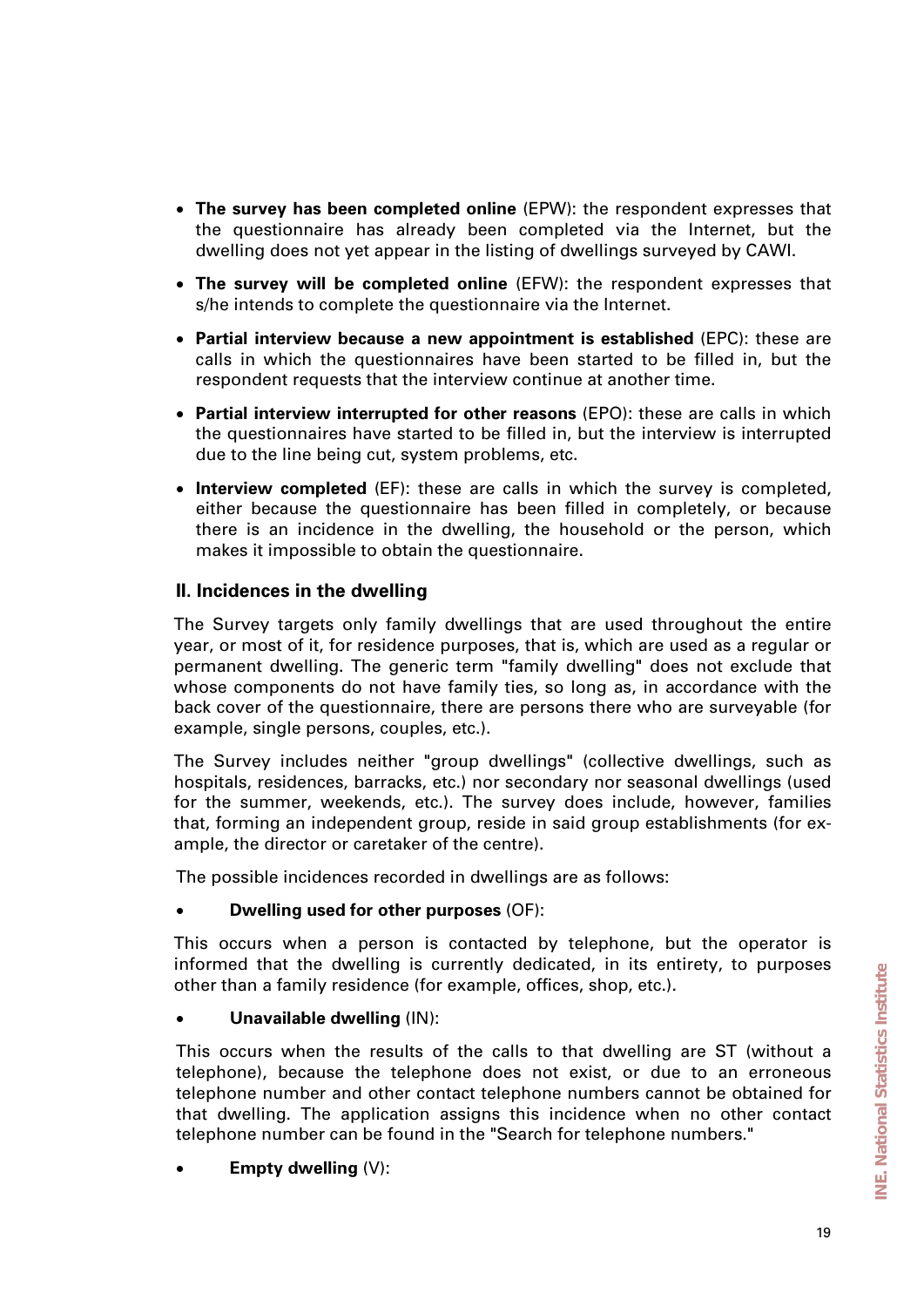This occurs when a person is contacted by telephone, but the operator is informed that the dwelling selected is not occupied for most of the year, meaning that it may be a temporary or seasonal dwelling (whether inhabited or uninhabited at the time of the interview) or it is uninhabited for any reason, such as the death or change of residence of the persons who live there.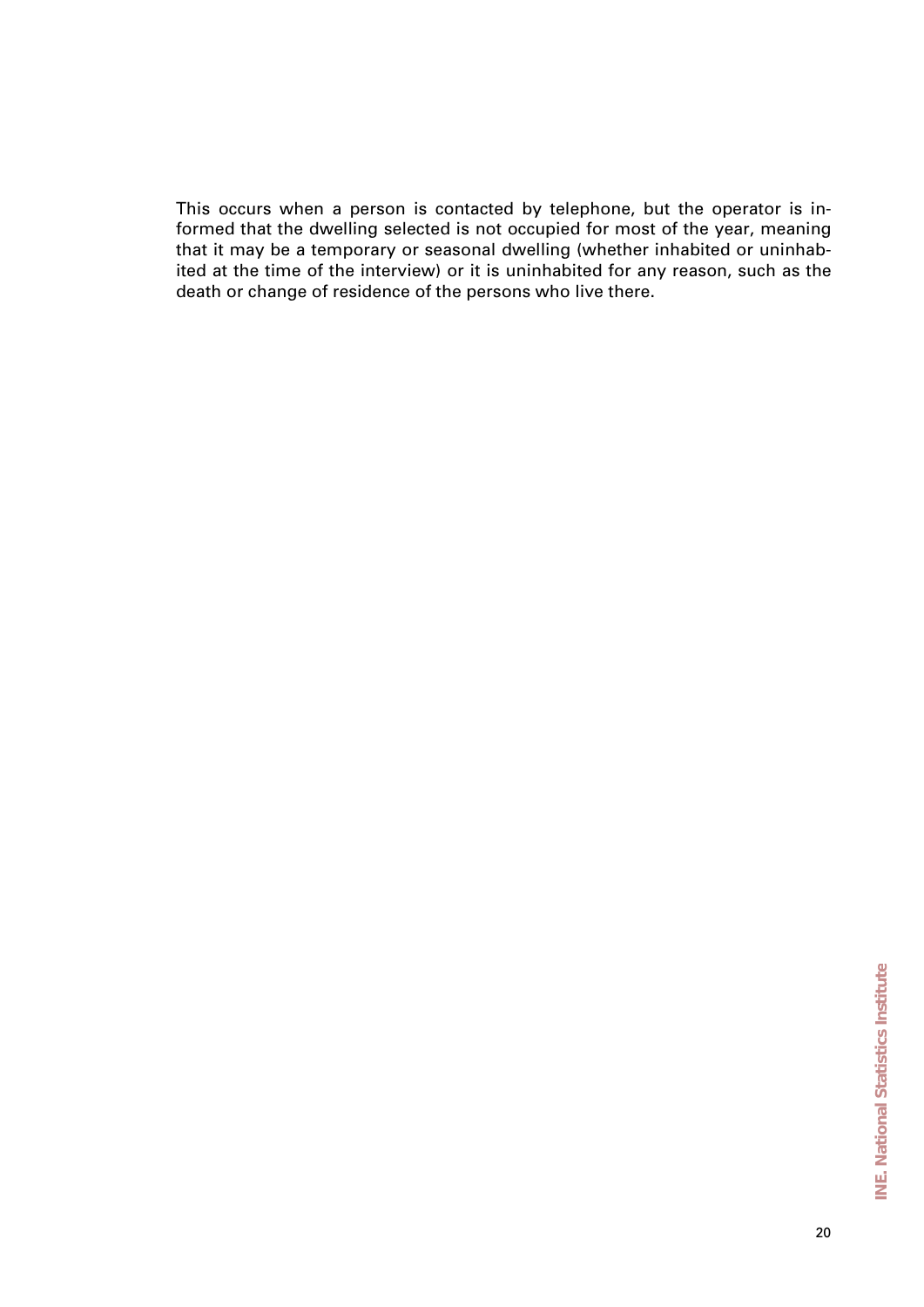# • **Previously selected dwelling** (SA):

This occurs when the respondent informs that the dwelling has been selected previously (less than three years prior) in the sample of another INE population survey, and has collaborated in it. Collaboration in the National Health Survey, NHS-2011, is excluded from this consideration.

# • **Surveyable dwelling** (E)

When none of the above incidences have occurred, the operator proceeds to conduct the interview. The possible incidences or results that might occur upon trying to conduct the interview are collected in another variable, called group key, described below.

# **III. Incidences concerning households**

Once the interviewer manages to contact the selected dwelling, and verifies that it is a main family dwelling, that is, a surveyable dwelling, the interviewer must proceed to complete the household questionnaire. It could be that collaboration is achieved, or some incidence might occur preventing collaboration. The possible incidences that might occur are as follows:

## • **Refusal** (NH)

The household as a whole, or the person(s) whom the interviewer first contacts, refuse(s) to participate in the survey. This incidence may occur at the time of the first contact with the household, or subsequent to the first contact, when for some reason, the household as a whole, or one or more of its members, refuses to provide the information requested. This incidence may be considered weak or strong, depending on whether the incidence is considered to be short-term and recoverable, or not.

# • **Absence** (AH)

This incidence occurs when, after successive calls to the dwelling, it has not been possible to conduct the interview, because all members of the dwelling are absent, preventing contact. This incidence may be temporary or final, depending on whether the incidence may disappear during the period of time considered in the calendar for collecting absent households.

# • **Inability to respond** (IH)

This incidence occurs when all of the members of the household are unable to answer the interview questions or to complete the questionnaire, due to either old age, illness, disability, lack of knowledge of the language or any other circumstance.

# • **Surveyed household** (EH)

This circumstance arises when none of the above incidences occurs, and the household questionnaire is completely filled in.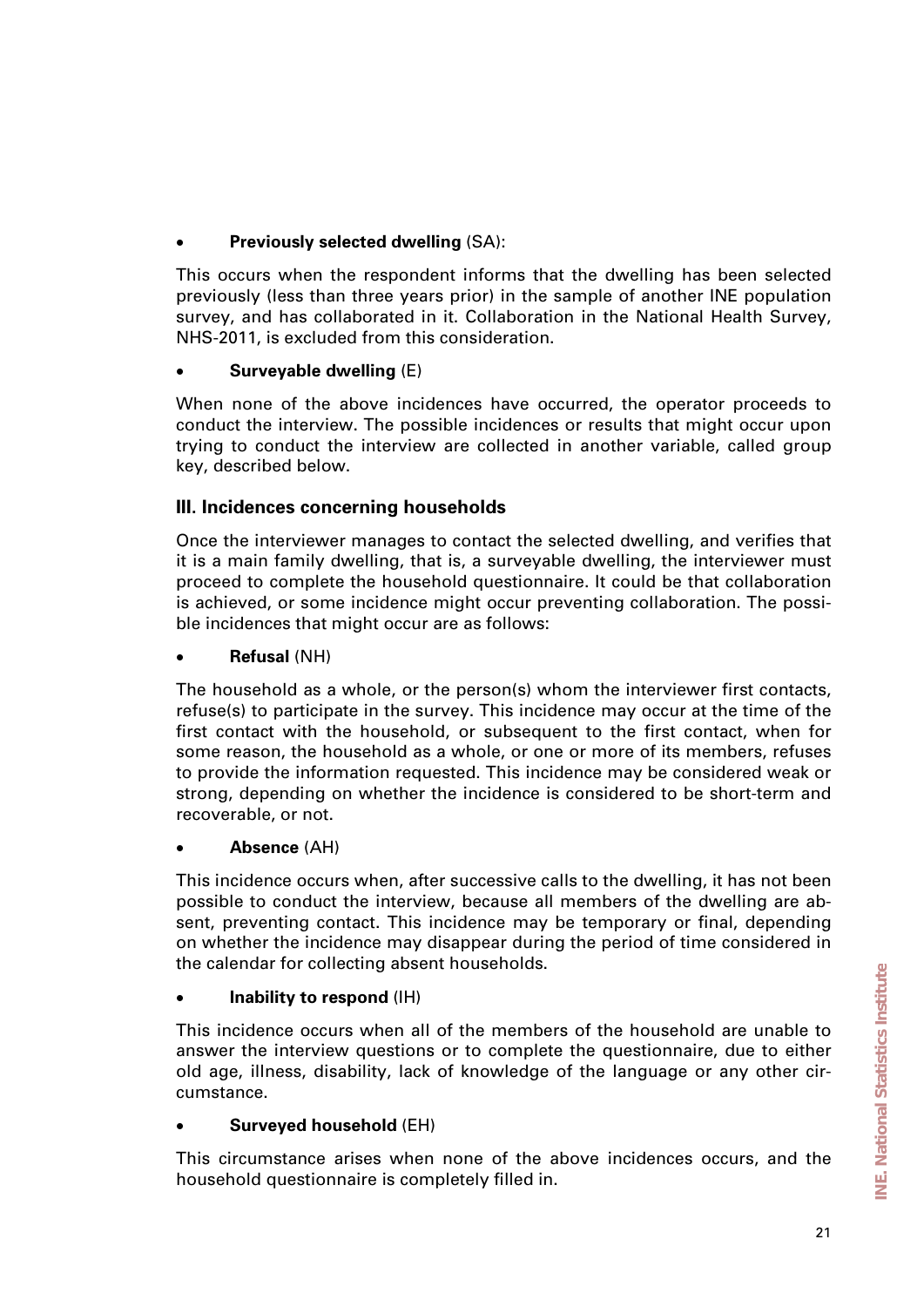# **IV. Incidences concerning the selected person**

These incidences may occur when, despite having completed the household questionnaire, the direct collaboration of the selected person is not achieved, and the person is not in any of the exceptional cases in which a proxy interview is admitted. The possible incidences that might occur are as follows:

# • **Refusal** (NP)

The person who should fill in the individual questionnaire refuses to provide the required information. This may be an initial flat-out refusal, or it may occur subsequently, after having begun to participate. As in the case of the households, it may be strong or weak.

# • **Absence** (AP)

This incidence occurs when the person selected to respond to the individual questionnaire is absent, and will be away during the whole period during which the interview may be conducted. In the case of absence due to internment in a health establishment, this incidence shall be assigned when there is no other person able to answer the individual questionnaire as an indirect respondent. As in the case of incidences concerning households, the absence may be temporary or final.

# • **Inability to respond** (IP)

In this case, the person selected to answer the individual questionnaire is unable to respond to the interview, due to either old age, disability, illness, lack of knowledge of the language or any other circumstance. In any case, this incidence is assigned when there is no other person who is able to answer the questionnaire as an indirect respondent.

# • **Surveyed** (EP)

This is the case in which the individual questionnaire is completed.

# **B) TEMPORARY AND FINAL RESULTS OF THE DWELLINGS**

Using the results from each call, the dwelling and group keys annotated in the Work Report by the interviewer, the application assigns each dwelling a temporary or final result for the dwelling, in order to ascertain the situation of all of the dwellings at any given moment during the survey period.

The temporary results are as follows:

- **No call** (NLL): dwellings that have not been called at all.
- **Without a telephone** (ST): dwellings whose last call key is ST.
- **Incomplete interview** (EI): part of the questionnaire is filled in, but the interview is interrupted, because the interviewee expressly requests such, in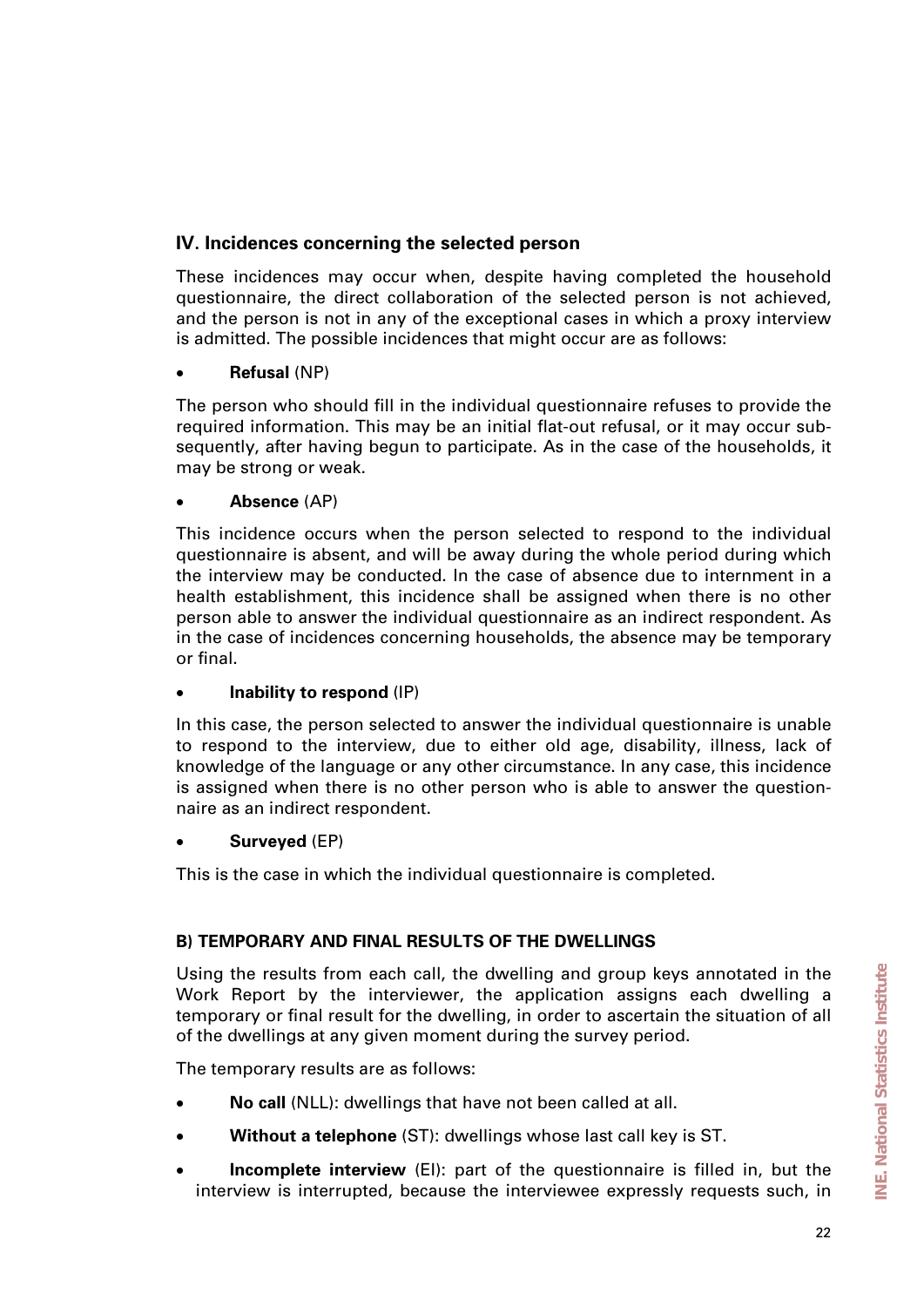which case a new appointment is assigned (EPC), or because of other causes (EPO), such as the communication being cut off, etc.

- **Completion online** (EPW and EFW): these are dwellings in which the respondent expresses that s/he has already completed the questionnaires via the Internet, or intends to do so shortly.
- **Not contacted** (NC): The rest of the dwellings without a final dwelling and group key. In general, these are dwellings that it has never been possible to contact. This includes all those dwellings that do not have any EPC, EPO or EF call key, or a last ST call key for the main telephone number.

When this temporary result becomes final, because the term for calling the dwelling has ended, the application assigns E to the dwelling key and A to the group key.

The final results are as follows:

#### • **Surveyed** (E):

All of the questionnaires are completed, without omitting any question that must be answered, according to the flows. The dwelling key is E and the household key is E and the person key is E.

#### • **Refusal to collaborate**

(NH): when the household key has been indicated as a refusal.

(NP): when the person key has been indicated as a refusal.

#### • **Absent**

(AH): when the household key has been indicated as absent.

(AP): when the person key has been indicated as absent.

# • **Inability to respond**

(IH): This incidence occurs when all of the members of the household are unable to answer the interview questions or to complete the questionnaire, due to either old age, illness, disability, lack of knowledge of the language or any other circumstance.

(IP): In this case, the person selected to answer the individual questionnaire is unable to respond to the interview, due to either old age, disability, illness, lack of knowledge of the language or any other circumstance. In any case, this incidence is assigned when there is no other person who is able to answer the questionnaire as an indirect respondent.

- **Empty** (V): when the dwelling key has been indicated as empty.
- **Other purposes** (OF): when the dwelling key has been indicated as other purposes.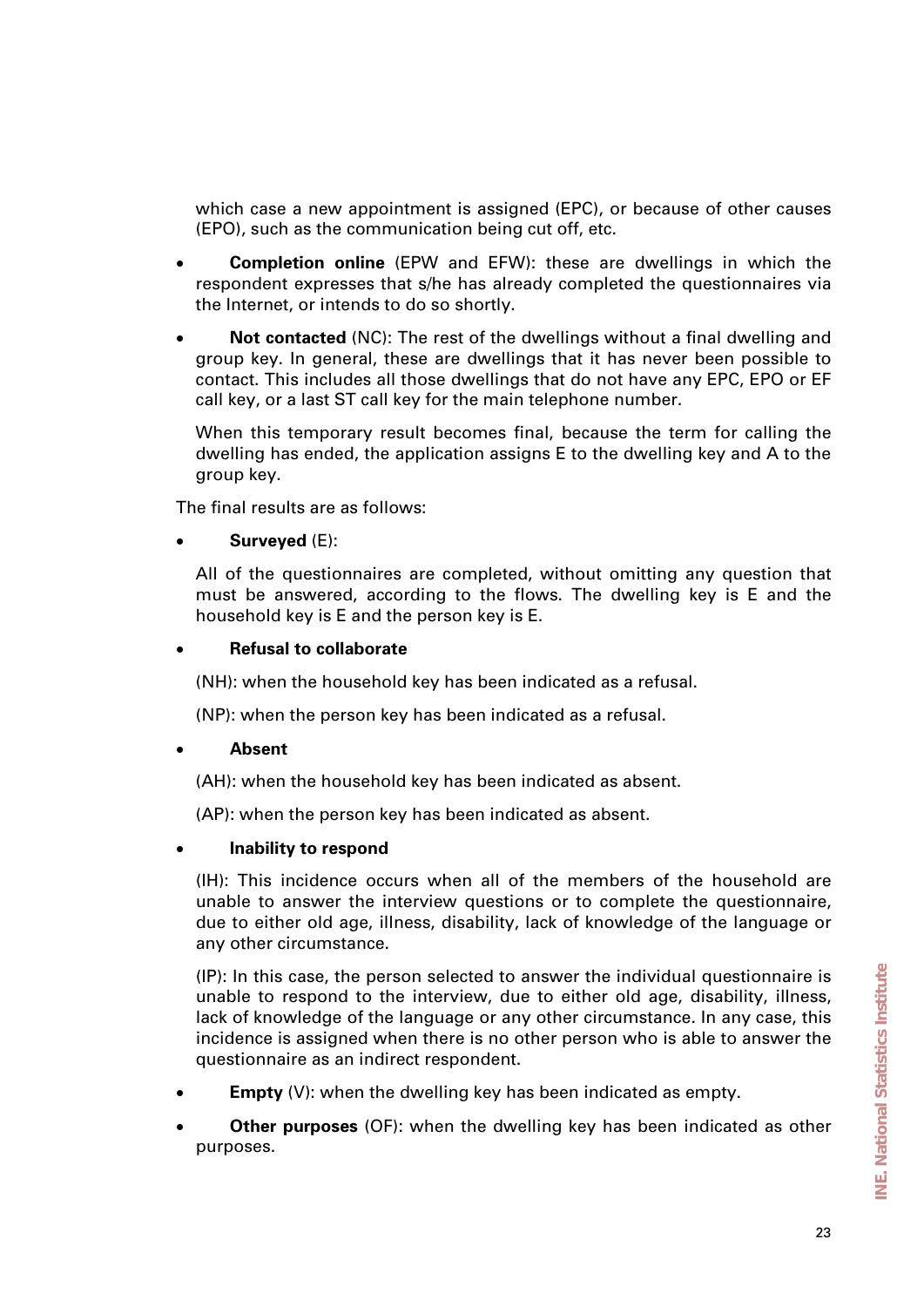- **Unavailable** (IN): when a dwelling with a temporary result moves on to "Search for a telephone number", and upon not finding any telephone number, it is indicated as "Unlocated".
- **Previously selected dwelling** (SA): this occurs when the respondent informs that the dwelling has been selected previously (less than three years prior) in the sample of another INE population survey, and has collaborated in it. Collaboration in the National Health Survey, NHS-2011, is excluded from this consideration.

# **C) TREATMENT OF THE INCIDENCES**

In the case of incidences of a temporary nature, the system generates another call to the dwelling and the most opportune time (in the case of non-contacted or incomplete dwellings) or sends the dwelling to a telephone number search process (in the case of inaccessible dwellings). In the case of dwellings in which the respondent expresses that s/he has completed the questionnaires via the Internet, or intends to do so shortly, the dwelling temporarily leaves the algorithm, and is not called again until at least 3 days later.

In the case of short-term refusals, the best possible time to try to interview the household is sought.

In the rest of the final incidences, a sample loss occurs.

# 5.5 MONITORING OF THE COLLECTION AND CONTROL TOOLS

These functions are essentially carried out by the Group Managers (Interviewer Inspectors), with the supervision of the Survey Inspector.

In this sense, the most important functions are the following:

- Revision of the filtering and verification of incidences
- Inspection through telephone tapping
- Use of control lists in the administration application

This revision enables detecting and correcting errors or omissions in completing the questionnaires.

<sup>5.5.1</sup> Revision of the filtering and verification of incidences

The Interviewer Inspector revises the filtering carried out by the interviewers under her/his supervision. To this end, s/he enters into the filtering functionality of the administration application. The application leads to the questions that are subject to encoding by the interviewer.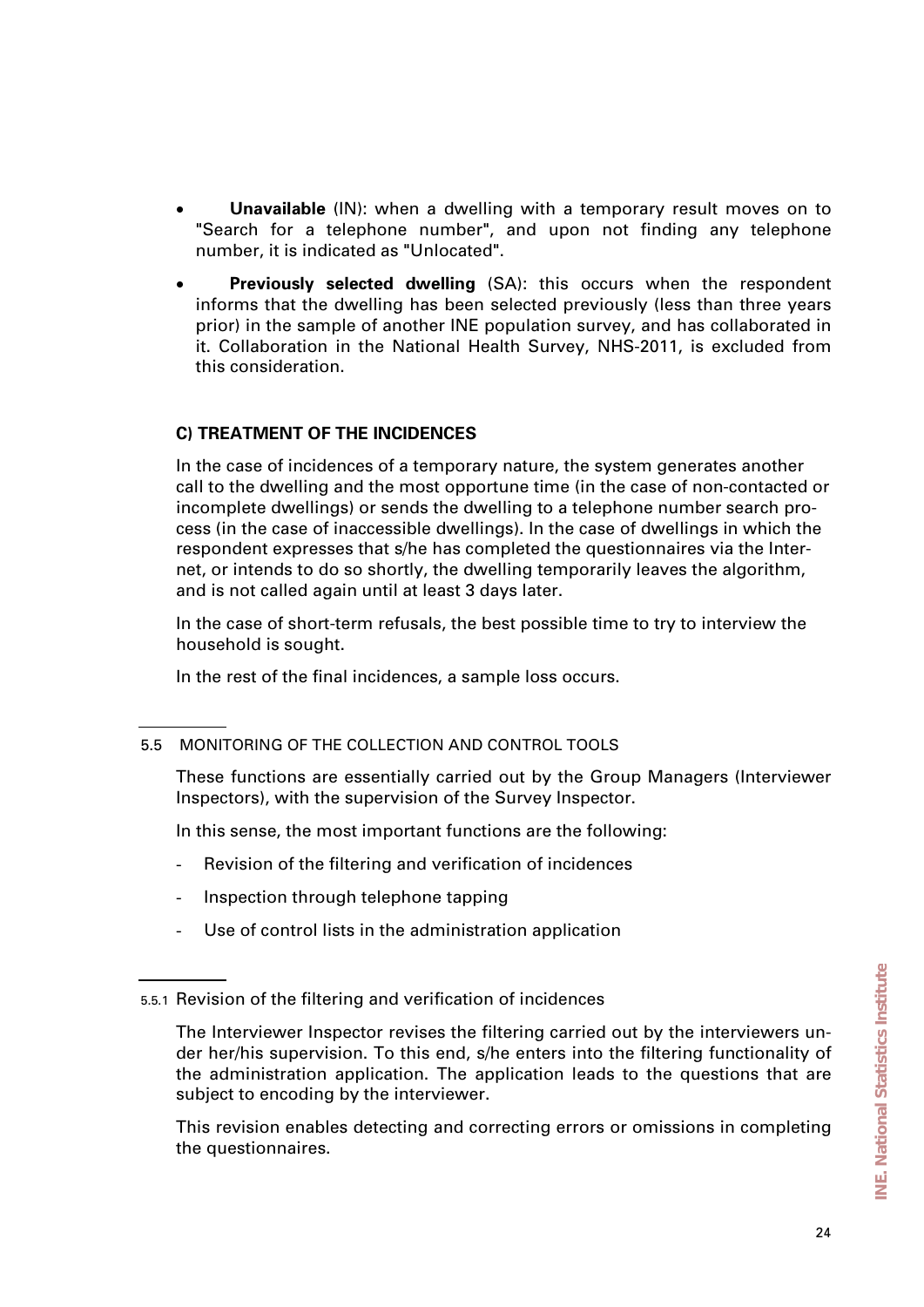Moreover, it performs the filtering of the questionnaires of the dwellings assigned to her/him.

Likewise, it verifies all incidences - whether temporary or final - of the dwellings indicated by the Survey Inspectors, also viewing the questionnaires of the surveyed dwellings.

These verifications provide information regarding the defects in comprehension that the interviewers might have, which enables explaining to them how they must perform the correct completion of the questionnaires, and thus continuously improve the quality of the collection.

#### 5.5.2 Inspection through telephone tapping

Inspection in the Social Integration and Health Survey in the CATI centres is performed via telephone tapping while the interviews are conducted by the interviewers. Therefore, it is an inspection that is carried out simultaneously with the interview. The telephone tapping may be of the complete interview, or of a part thereof.

The result of that inspection is included in the tapping questionnaire.

The tapping, from the Interviewer Inspector post, is performed at the same time as the viewing, on the monitor screen, of the post of the operator on which the tapping is being performed. That is, it is verifying the interview in itself, and the collection of that information in the electronic questionnaire. The tapping questionnaire for annotating the results of the inspection appears on the same screen where a post is being monitored.

The tapping questionnaire is made up of two parts:

The identification data appears in the first part: Inspector performing the tapping, Interviewer being tapped, Period in question (year-quarter) and Identification data of the dwelling.

The second part of the questionnaire is where the results of the inspection are annotated.

A series of variables that must be confirmed in the inspection have been included in it.

The first variables refer to the correct presentation, identification of the dwelling and determination of the members of the household.

The rest of the verifications refer to the correct formulation of all of the questions in the questionnaire. The correct formulation of the questions encompasses the reading of the introductory paragraphs, the clarifications of the questions, and the reading of all of the response options in the questions that so require.

The tapping questionnaire details those questions in which the formulation of the questions is not performed correctly.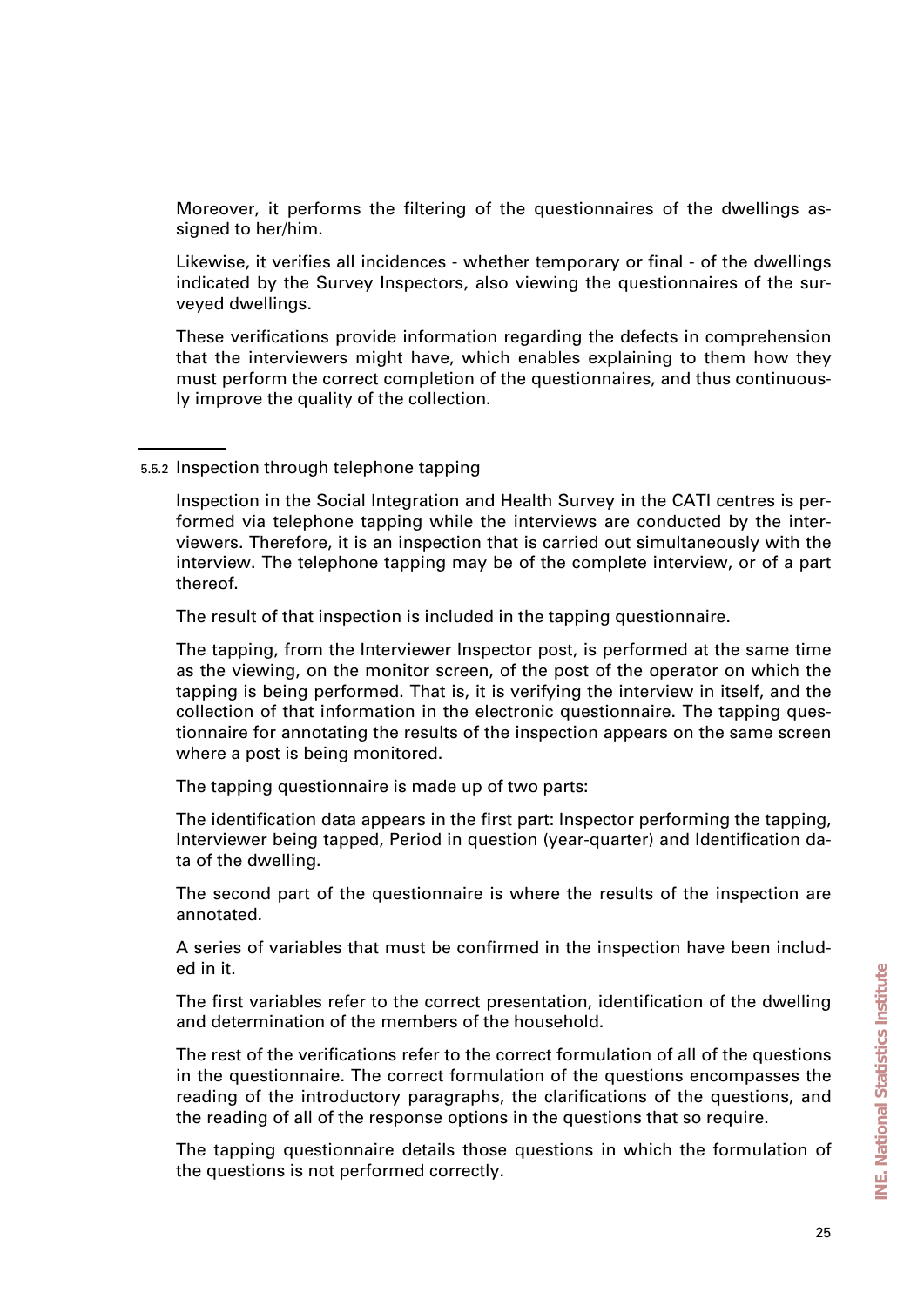Lastly, there is a general comment section for the inspector to annotate everything necessary relating to the inspection.

5.5.3 Use of control lists in the administration application

The Survey Inspector and the Interviewer Inspectors have a series of control listings available that enable them to have a control of the survey collection.

The listings of the administration application are as follows:

- Daily listing of all of the calls of all of the interviewers
- Monitoring of the work performed by the interviewers, according to the call results:
	- o For a specific day
	- o For a specific period
- Monitoring of the duration of the calls, by interviewer, according to the call results
- Daily listing of the filtering and their results
- Monitoring of the filtering
- Summary of the temporary or final result of the dwellings:
	- o By section
	- o By interviewer
- Listing of incidences:
	- o By section
	- o By interviewer
- Listing of the number of persons interviewed:
	- o By section
	- o By interviewer
- Listing of the duration of the calls, by interviewer
- Listing of the interview time (hour) brackets
- Listing of incidences:
	- o By status
	- o By collection week
- Listing of the measurement of interview times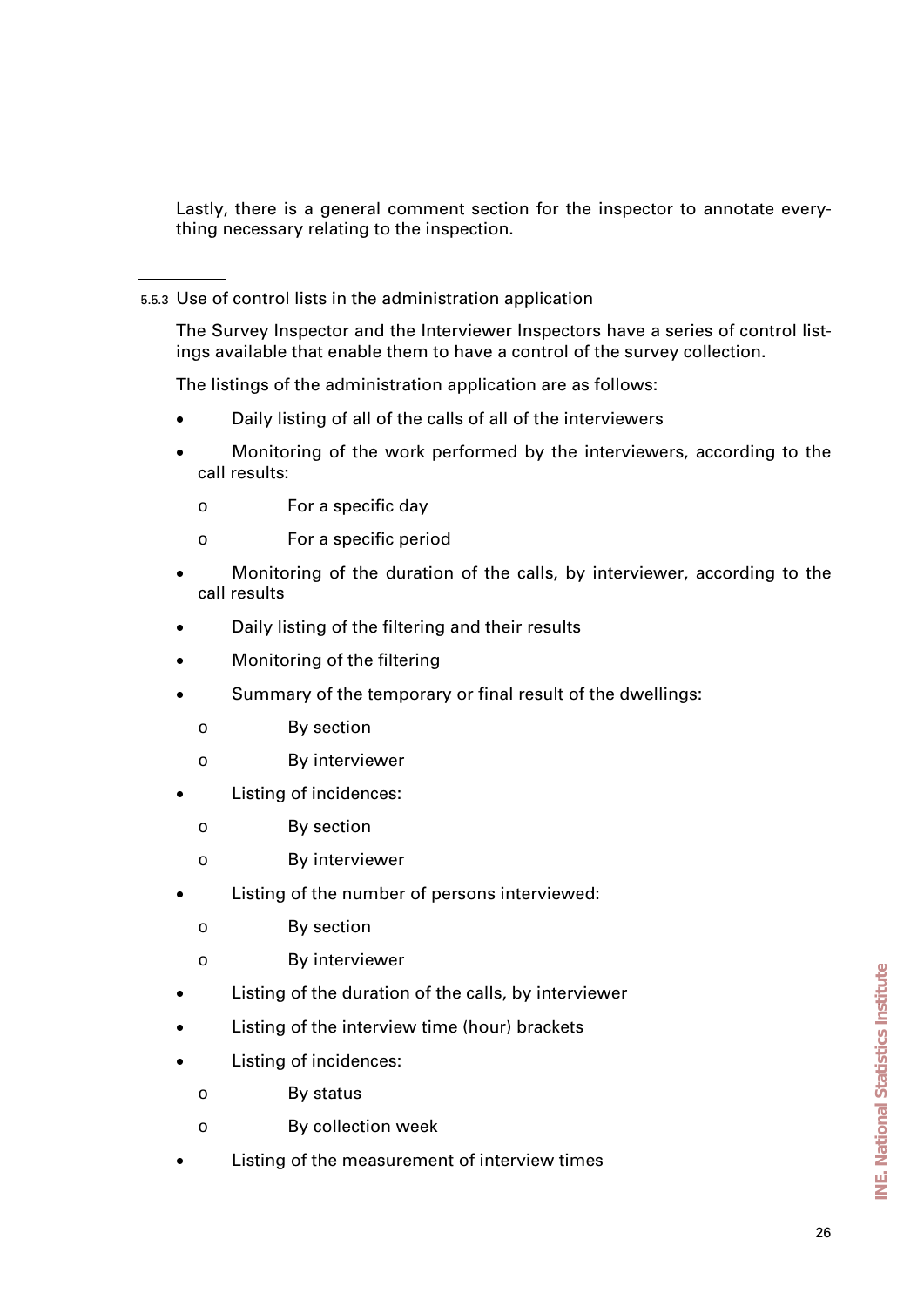- o Work report
- o Household questionnaire
- o Individual questionnaire

#### 5.6 RESPONSE RATE

The distribution of the incidences in the dwellings has been as follows:

| <b>Type of incidence</b>               | <b>Number</b> | Percentage |
|----------------------------------------|---------------|------------|
| <b>Total dwellings</b>                 | 21,183        |            |
| <b>Surveyed dwellings</b>              | 14,614        | 68.99      |
| <b>Total incidences</b>                | 6,569         | 100.00     |
| Unavailable dwellings                  | 1,757         | 26.75      |
| Framework incidences                   | 537           | 8.17       |
| - Empty dwelling                       | 465           | 7.08       |
| - Transfer to another address          | 47            | 0.72       |
| - Dwelling intended for other purposes | 24            | 0.37       |
| - Previously selected dwelling         |               | 0.02       |
| Incidences concerning households       | 4,275         | 65.08      |
| - Refusal                              | 2,095         | 31.89      |
| - Absence                              | 1,871         | 28.48      |
| - Inability to respond                 | 309           | 4.70       |

## **Distribution of the incidences**

The percentages of the households surveyed in the surveyable dwellings may be considered as the response rate in the survey. On a national level, the response rate reached a value of 77.36%.

# **6 Main concepts and characteristics that are the target of study.**

The following explains the classification variables (socio-demographic) and target of study, as well as the fundamental concepts and definitions associated with those that are considered in the survey.

# 6.1 CLASSIFICATION VARIABLES

Using the nuclear social variables collected by Eurostat, this has included all those necessary for meeting the study objectives. The purpose of these variables is to classify the units, according to their geographical distribution, their basic sociodemographic characteristics, their social class and their economic level.

The variables considered are the following: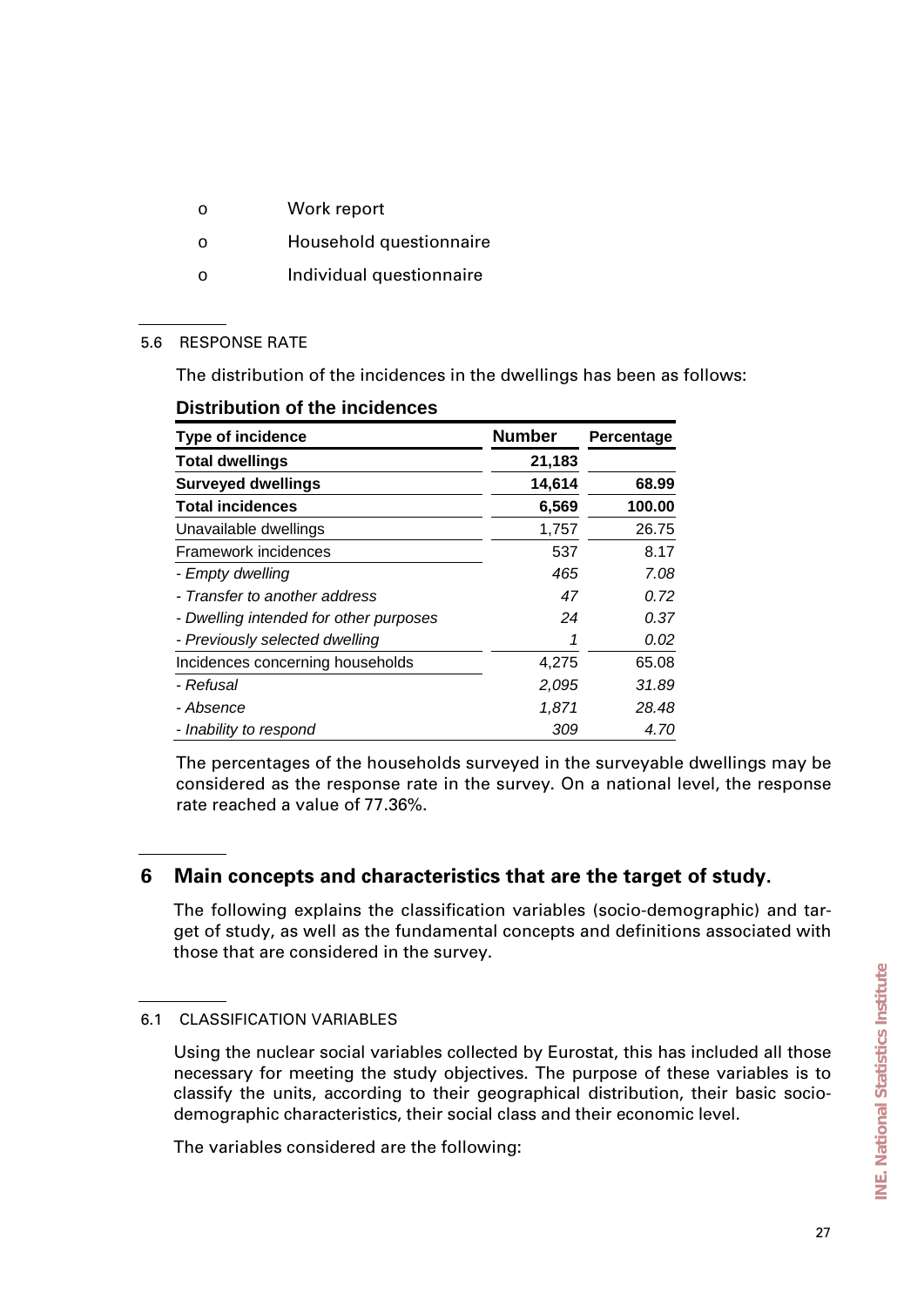# **I. Geographic variables**

## - **Autonomous Community of residence**

The 17 Autonomous Communities and the Autonomous Cities of Ceuta and Melilla are considered. The survey has been designed to be representative for the main variables on an Autonomous Community level. It does not guarantee representativeness or validity for an analysis at a lower geographical classification level.

# **II. Socio-demographic variables**

- **Age**

This characteristic is researched for all members of the household.

- **Sex**

This characteristic is researched for all members of the household.

## - **Kinship relationship with the selected adult person**

This characteristic is researched for all members of the household.

# - **Nationality**

This characteristic is only asked of the selected person. It considers:

- Spanish
- Foreign (the country is included in this case)

This permits multiple selection for cases of dual nationality.

# - **Country of birth**

This characteristic is only asked of the selected person. It considers:

- Spain
- Foreign country (the country is included in this case)

This also includes the country of birth of the father and of the mother of the selected person

#### - **Marital status**

This characteristic is only asked of the selected person. This refers specifically to the legal situation, and not to the de facto situation.

- Single
- Married
- Widow/Widower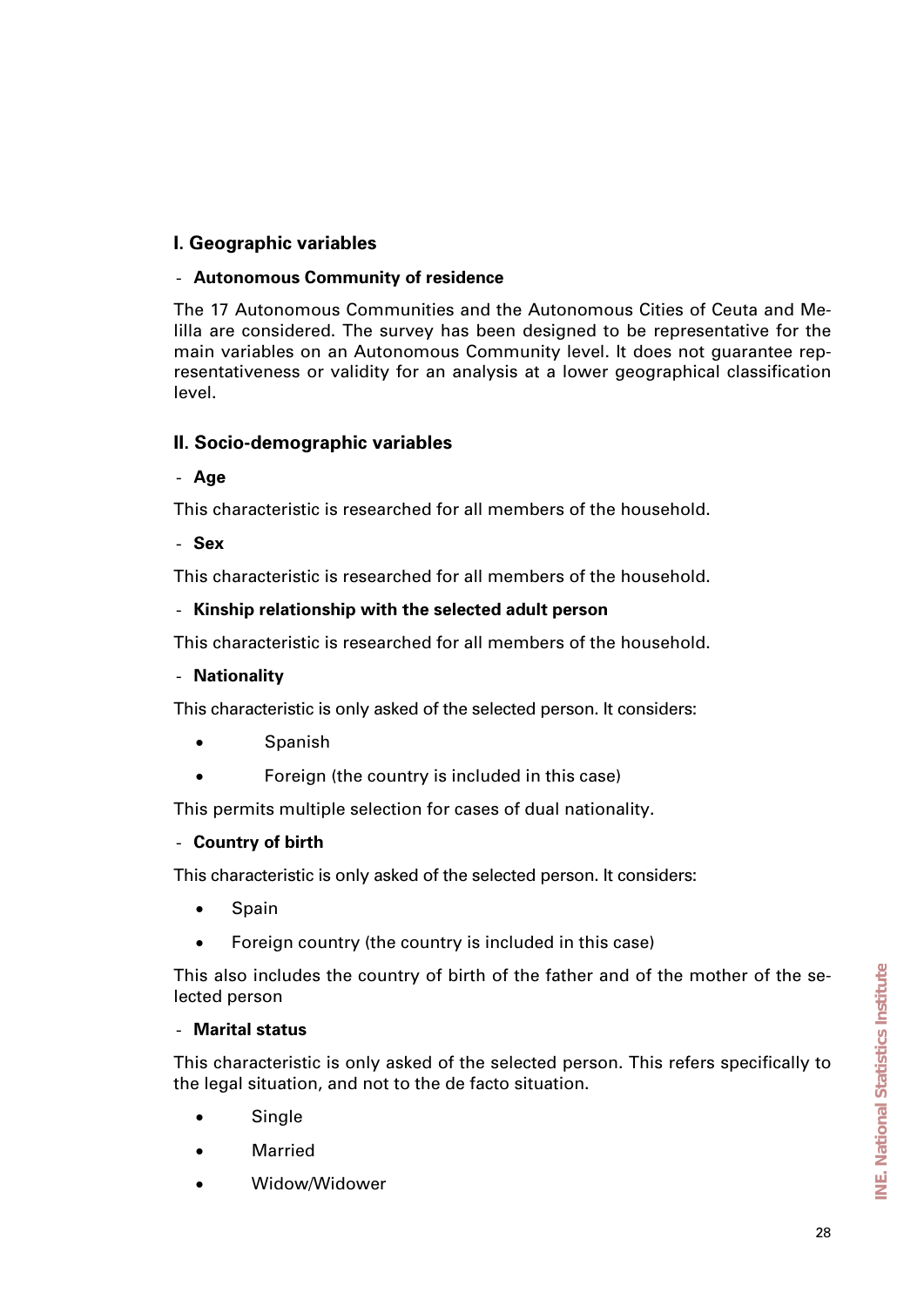- Legally separated
- Divorced

Cohabitation with a partner is obtained from the kinship relationship variable

#### - **Educational level**

This characteristic is researched for the selected person.

This refers to the highest educational level attained by the selected person, whereby, should a person have undertaken studies at a certain level without managing to complete them, s/he is considered to have attained the previous level.

The classification used of the educational level and the corresponding levels are as follows:

- Cannot read or write
- Has spent less than five years at school (incomplete Primary Education)
- Went to school for five years or more, but did not reach the last academic year of compulsory education (complete Primary Education)
- 1<sup>st</sup> stage Secondary Education (OSE, GBE, Secondary Education Diploma, etc.)
- Upper-Secondary Studies (Upper-Secondary, Higher Upper-Secondary Education, etc.)
- Intermediate-level professional education or the equivalent
- Advanced professional training or the equivalent
- University studies or the equivalent
- Doctorate

# **Definitions**

*Regulated studies.* Generally, regulated studies are deemed to be those belonging to the official education system, or which enjoy official recognition (by the Ministry of Education or Universities), with the academic requirements for enrolling, duration of study and programmes being officially regulated, such that the qualification is attained with a stable and basically common curriculum defined for all types of centres delivering those study programmes.

The studies (with the former and current systems) included under each heading are set out in detail below. This classification corresponds to the 2000 National Classification of Education.

Description of the educational levels:

#### **1. Cannot read or write**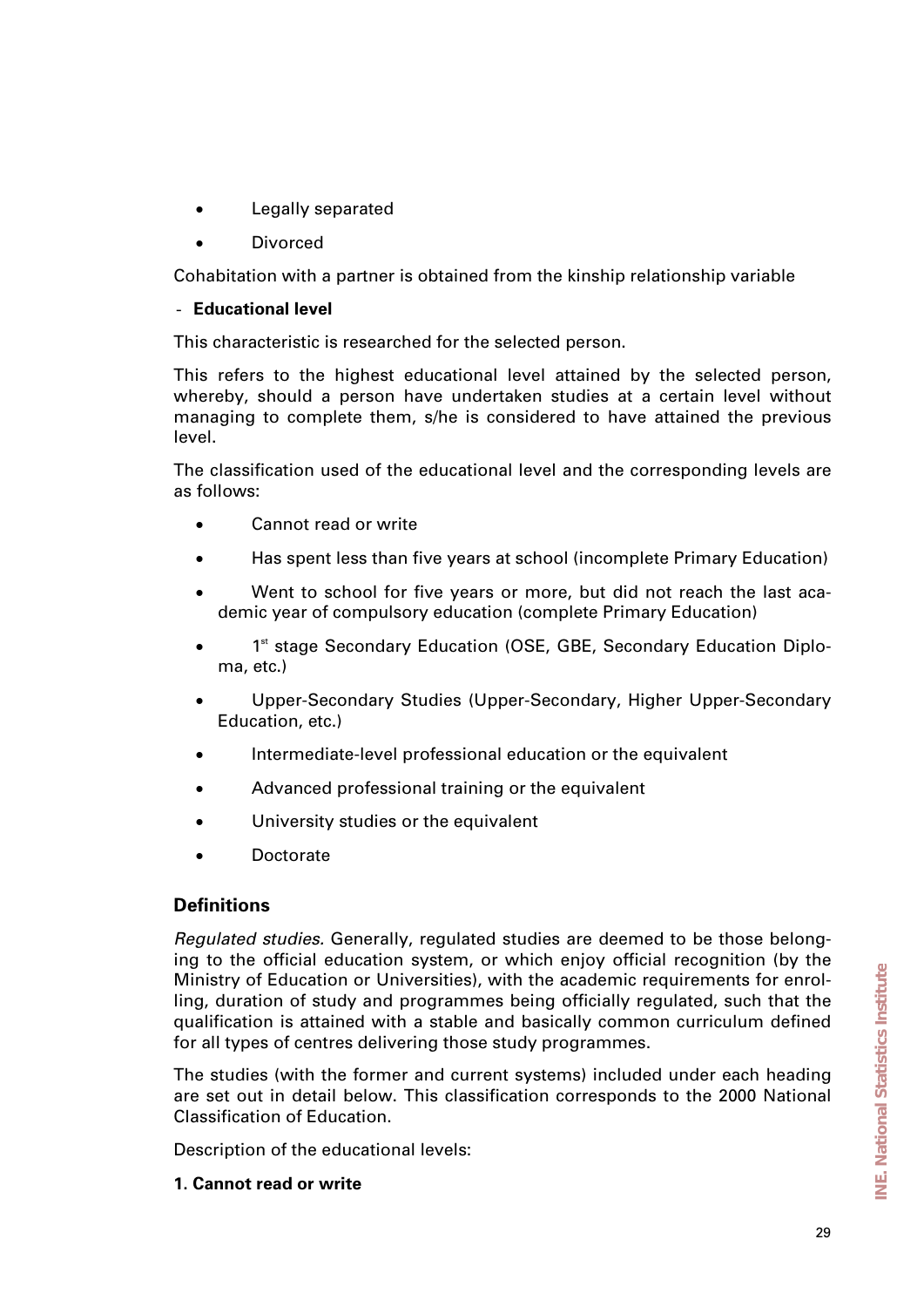Persons aged 10 years old or over who are unable to read or write, are able to read but not to write, or are able to read and write only one or more memorised sentences, numbers or their own name.

#### **2. Incomplete primary education (Has spent less than five years at school)**

Persons who can read and write, and have been to school for less than 5 years, without considering the years possibly spent in preschool or infant education. These persons do not usually have any qualifications.

## **3. Primary education (Went to school for five years or more, but did not reach the last academic year of compulsory education)**

Persons who can read and write, and have been to school for five years or more, but have not managed to complete all of the academic years of first-stage secondary education (OSE, GBE, Secondary Education Diploma, etc.). This includes the studies that generally begin at six years of age and end at the age of 11 or 12 years old. This level includes:

#### *In the current system:*

- Primary Education (LOE/GLSES): if the person has undertaken at least the first five years of the stage.

#### *In the previous educational systems:*

G.B.E., first stage (five academic years passed).

School attendance for at least five years.

- Basic Education in Special Education Centres (including all of the persons who have received education in a Special Centre or in a Special Education Classroom in ordinary regime teaching centres).

\*This does not include the Primary studies certificate, issued before the 1970 General Law on Education, that is, before the 1975-76 academic year (see heading 5.  $1<sup>st</sup>$  stage Secondary Education, according to the old system).

\*This does not include those persons who have been schooled throughout the compulsory education period, that is, eight or ten academic years, and who are not in possession of the School Graduate or Secondary Education Graduate qualification (see heading  $5.1<sup>st</sup>$  stage Secondary Education)

# **4. 1st stage Secondary Education (OSE, GBE, Secondary Education Diploma, etc.)**

This is the education that extends the instruction received at the primary level. It provides general training to persons normally aged between 11 or 12 and 14 years old, under the former systems, and 16 years old under the current system, and it is taught over the course of three or four academic years. At this level, if the person has completed all of the academic years corresponding to the stage, even without obtaining the accrediting qualification (School graduate, etc.), the person is classified at said level. These include:

*In the current system:*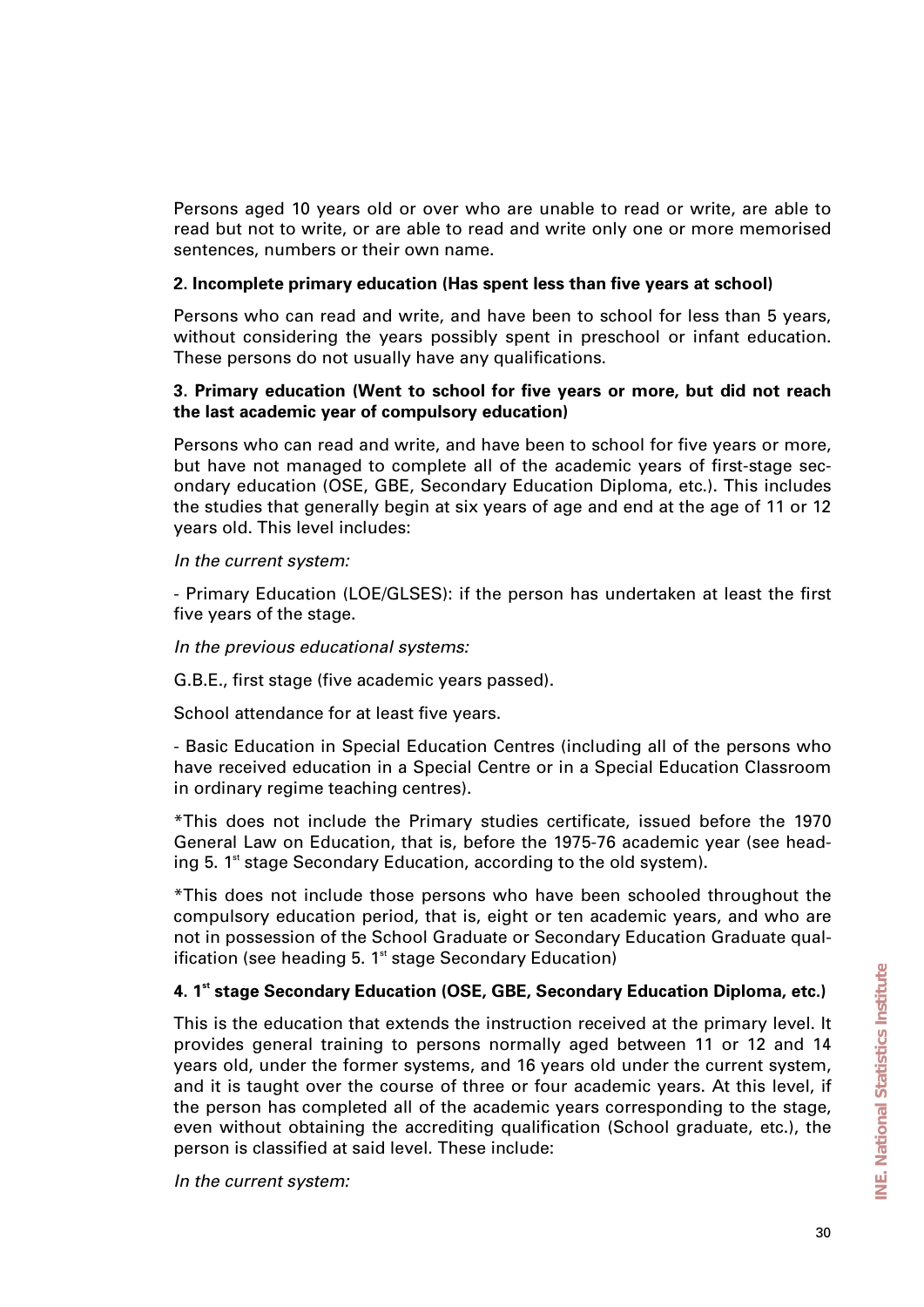Obligatory Secondary Education (O.S.E.)

- Social Guarantee Programmes (established for students between 16 and 21 years of age, who do not reach the objectives of Obligatory Secondary Education).

- Social Guarantee Programmes in Special Education (including all of the persons who have received education in a special centre or in a special education classroom in ordinary regime teaching centres).

- School attendance during the period of compulsory schooling, from six to 16 years of age (age at which the person may leave school).

*In the previous educational systems:*

- G.B.E. (advanced cycle or second stage).

- Schooling certificate or any other certificate that serves as proof of school attendance during the period of compulsory schooling (from six to 14 years of age, the age at which the person may leave school), and having passed a minimum of courses.

- Basic upper-secondary education (general, labour or technical) or four complete courses of upper-secondary education from plans prior to the General Law on Education.

- Primary studies certificate, issued before the 1970 General Law on Education, that is, before the 1975-76 academic year.

- Learning tasks in Special Education.

## **5. Upper-Secondary Studies (Upper-Secondary, Higher Upper-Secondary Education, etc.)**

*In the current system:* 

- Upper-secondary education (LOE/GLSES)

*In the previous educational systems:*

- Basic Secondary Education (with or without C.O.U. - Upper Secondary Education),

- Higher upper-secondary education (with or without pre-university studies)

#### **6. Intermediate-level professional education or the equivalent**

*In the current system:*

- Intermediate-Level Vocational Training or Plastic Arts and Design Cycles and Intermediate-Level Sports Education.

- Professional Intermediate-level Music and Dance Qualification.

- Basic scale of the Civil Guard.

*In the previous educational systems:*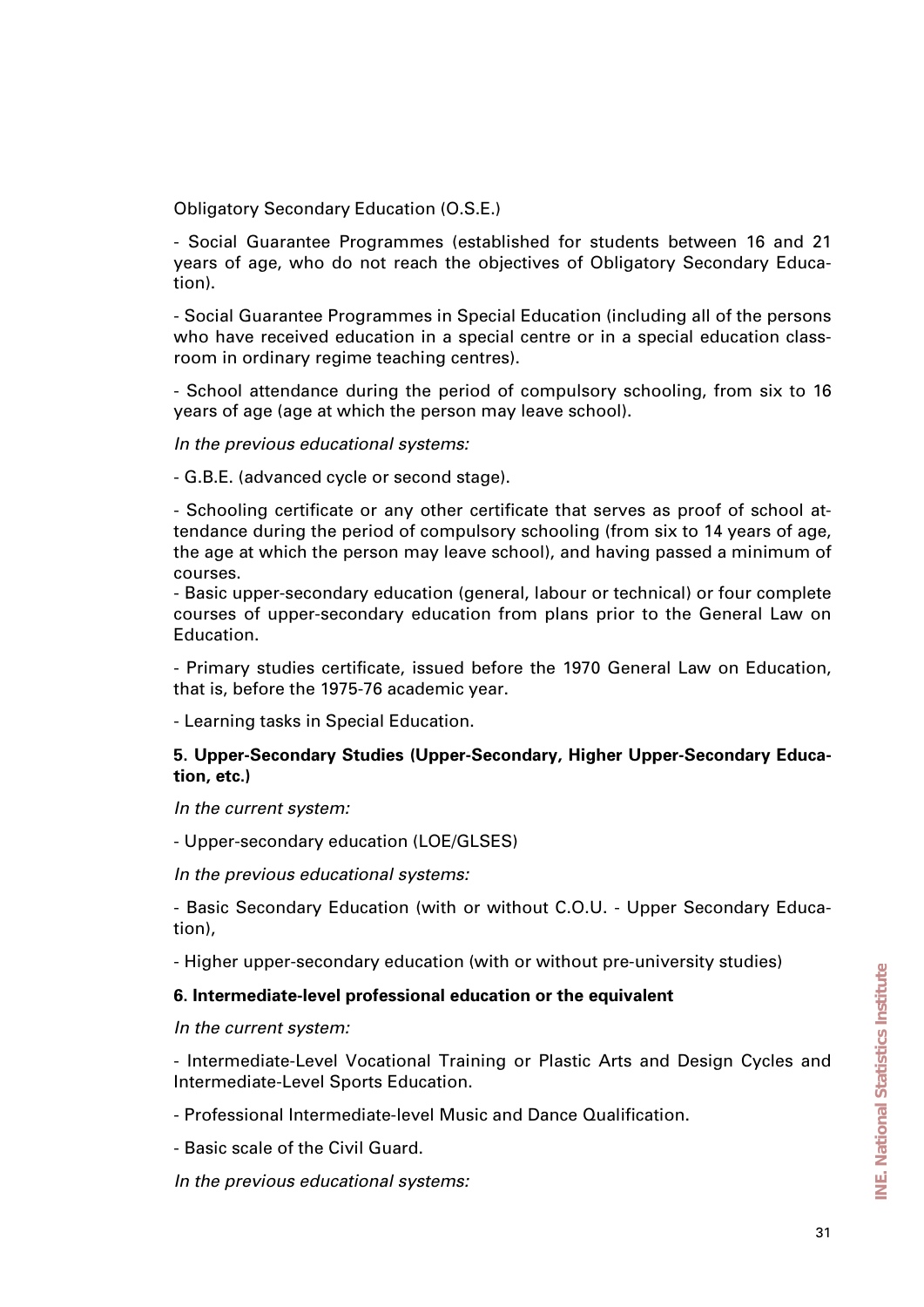- First-Degree Vocational Training or the equivalent: VT1 and Professional Modules, level 2.

- Special vocational training or first-degree adapted vocational training.

- Other first-degree technical-professional education: Industrial officer, Assistant technician, Agricultural foreman, First-level intermediate command, Certified in official language schools, Qualifications from prior Trade Schools, Professional Intermediate-level Music and Dance Qualification.

- Other regulated studies equivalent to VT1 or intermediate-level specific vocational training education

#### **7. Advanced professional training or the equivalent**

*In the current system:*

- Advanced-Level Vocational Training or Plastic Arts and Design Cycles and Advanced-Level Sports Education

*In the previous educational systems:*

- Second-Degree Vocational Training. VT II and Professional Modules, level 3

- Other second-degree technical-professional education: Draughtsperson, Mercantile expert , Industrial teacher, Specialised technician, Graduate in ceramics, Second-level Intermediate Command, Graduate in Applied arts and artistic professions, Home education teachers, Qualification of the Scale of Sub-officials of the Armed Forces and Civil Guard

- Other regulated studies that are equivalent to VT II (giving access to this qualification).

#### **8. • University studies or the equivalent**

- University Degree Studies

- 1<sup>st</sup> and 2<sup>nd</sup> cycle university studies (Diploma, Degree, Technical Engineer, Advanced Engineer, Technical Architect, Architect).

- Complete first cycle passed, lasting 3 years or 180 credits, of two-cycle university studies.

- Advanced-Degree Qualification in Music and Dance, Drama

- Official Scales of the Armed Forces and the Civil Guard.

- This also includes: Advanced Studies in Design, Ceramics, Preservation and Restoration of Cultural Goods, Tourism Studies

- University graduate studies: Master's.

#### **9.- Doctorate**

This includes solely those persons with a University Doctorate.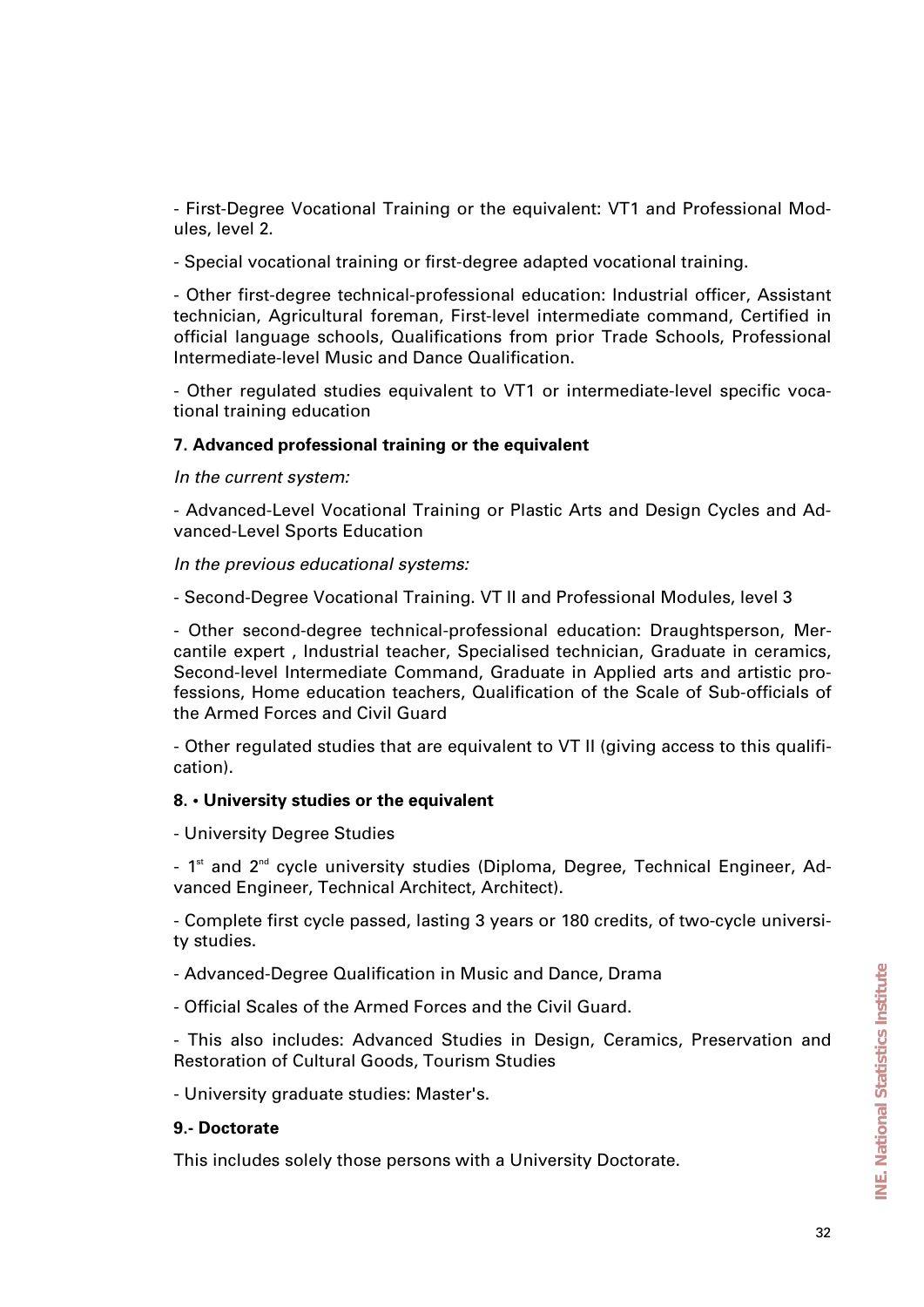# **III. Socio-economic variables**

#### **- Relationship with economic activity**

This refers to the situation in which each person would be classified according to their relationship with economic activity: economically active (working or unemployed) or economically inactive (retired, studying, incapacitated to work, other situations). If a person is partially in more than one of these situations, this shall only indicate that which is considered the main activity.

This characteristic is researched for all members of the household.

# **Definitions**

## **1. Working (employed) person**

Those persons who, at the time of the interview, have a contractual relationship by which they receive remuneration in cash or in kind are considered to be in this situation. This also includes those persons who are working for themselves (selfemployed, or freelancers): businesspersons, independent workers and members of production cooperatives who work therein.

This category includes those persons who are absent from their work due to being on leave. Likewise, considered under this heading are those persons who are not working due to being on holiday or leave, carrying out trade union activities and due to temporary suspension of work, for reasons such as bad weather, mechanical breakdowns or other similar reasons, so long as they are formally linked to their job.

Those persons who are not working due to work conflict, job and salary disciplinary suspension, study leave, maternity or other leave, are considered to be working.

Those persons suspended or separated from their work as a result of an employment regulation will be considered employed persons only if they expect to be rehired by the company.

The following persons shall not be considered to be working:

- Persons absent from work or suspended and weakly linked to their job.

- Seasonal, occasional or discontinuous workers employed by others in the period of least activity, who are not working on the day of the interview.

- Persons who undertake unpaid housework, unpaid social services or charitable services, and other unpaid persons who perform activities outside the scope of economic activities.

- Seasonal self-employed workers and seasonal or occasional unpaid family workers in the season of least activity, who have not worked during the reference week.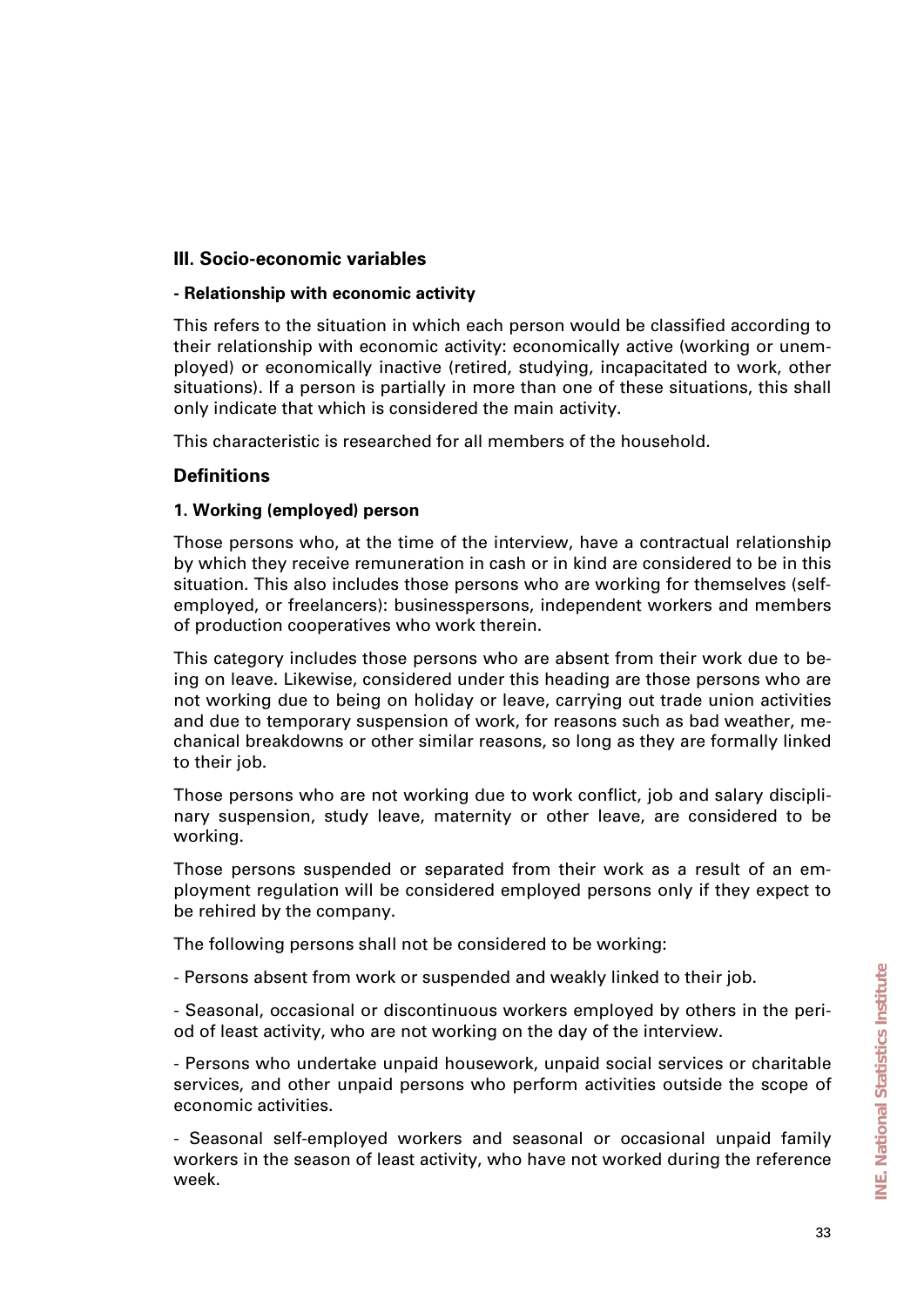# **2. Unemployed person**

All those persons who, on the day of the interview, are without work, but available to work within two weeks, and are looking for work, are considered to be unemployed persons; in other words, those who have taken specific measures over the last four weeks to find a job working for someone or for themselves, are considered unemployed.

They are also considered to be unemployed if, on the day of the interview, they do not have work, but they expect to start a new job on a date subsequent to that of the interview.

Likewise, those persons who are absent from their work through suspension as a result of an employment regulation, who do not expect to join the company and who have sought work and are available to start, are considered to be unemployed.

## **3. Retired person or early retirement person**

Persons are considered to be in this situation when they have had a previous economic activity, and due to age or other causes other than disability, they have left it, thereby receiving pensions/income because of their previous activity as their living.

This also includes those persons who receive a non-contributory oldage/retirement pension, in other words, periodic benefits granted due to age, and not derived from a previous economic activity.

Persons receiving a pension derived from someone else's contributions (widowhood, orphanhood, etc.) are also considered under this heading.

Persons taking early retirement due to redundancy (with a reduction in the normal amount of pension) without fulfilling the general requirements set out by law for receiving a retirement pension are also classified under this heading.

# **4. Studying**

Persons receiving tuition at any educational level are considered to be in this situation.

Persons preparing for public examinations are included.

#### **5. Incapacitated to work (this includes disability pensions or permanent disability)**

Considered to be in this situation are those persons who are permanently incapacitated, both if they have worked previously or not, and if they are receiving a disability pension.

This considers both disabilities from birth and those acquired that are of a permanent nature, but not disabilities of a transitory nature, that is, temporary disa-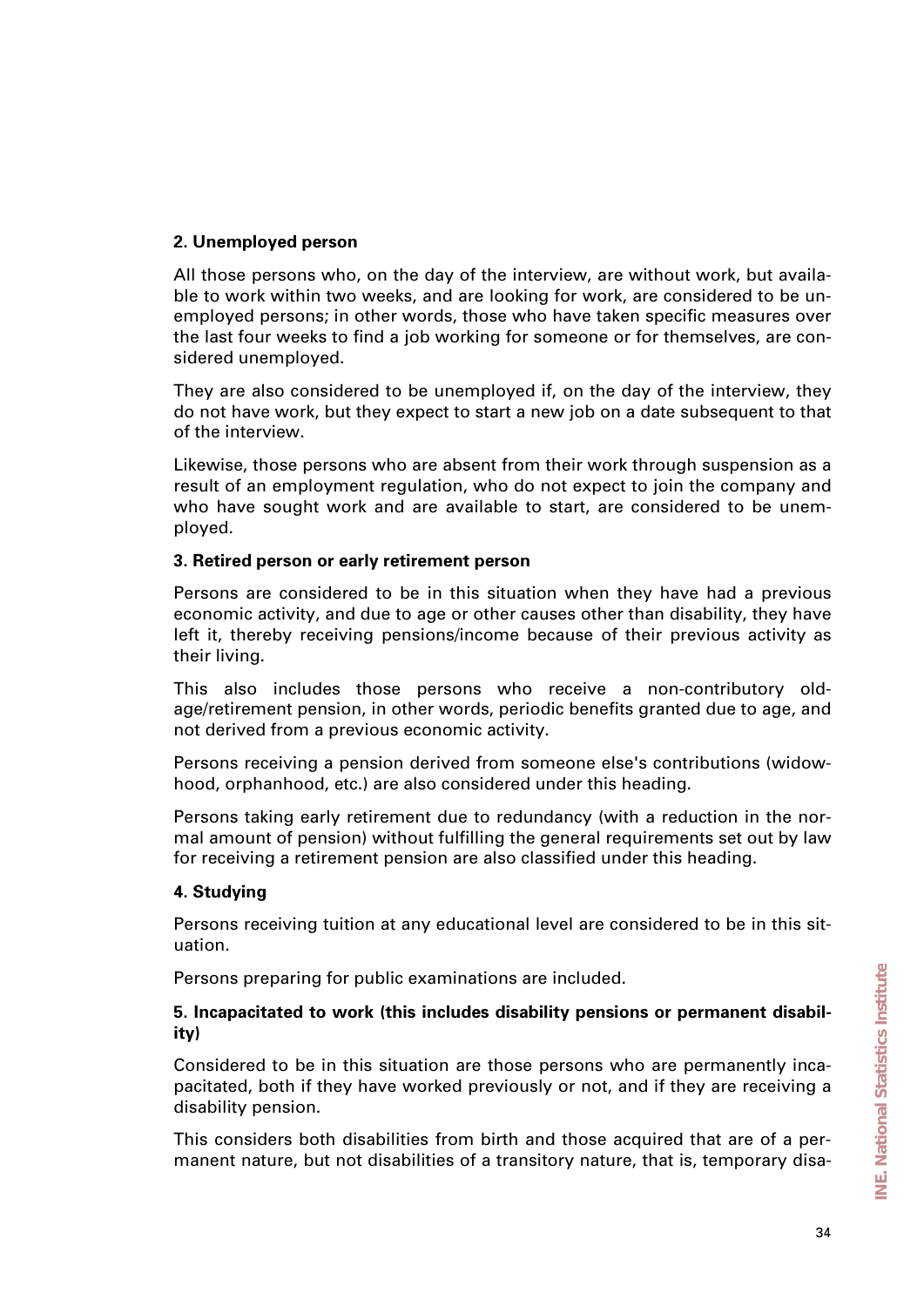bilities due to common or professional illnesses or accidents, whether workrelated or not, while they receive health care or medical leave is necessary.

#### **6. Dedicated mainly to housework, or homemakers (non-economic activity)**

Those persons who spend most of their time carrying out unpaid work looking after their own household (housework, looking after children, etc.) are considered to be in this situation. Mainly does not mean exclusively, since a person may spend most of his or her time carrying out housework and studying or working a few hours each day (so long as they spend less time carrying out this activity than doing housework). However, it is important for the person to estimate that s/he mainly carries out housework, otherwise a large number of interviewees will be included in this option, since almost all adults carry out some housework (making the bed, preparing breakfast, preparing a bottle for a child, etc.), and the latter is not the objective of this heading.

We can conclude from the aforementioned there may be numerous households in which no member may be included in the option of spending their time carrying out housework, given that, as shown above, those spending the most time on such tasks out of all household members have not been included in this option; rather, it has been those persons who, among the other activities which they carry out, concentrate on housework.

#### **7. Other situations**

This category includes all those persons who are not included in any of the above categories, and in particular, the following: independently wealthy persons (persons who, without performing any wage-earning or self-employed activity, receive income from property and/or other investment income); persons temporarily deprived of liberty, and those who, without performing any economic activity, receive public or private aid.

#### **- Professional status of the person who is currently working**

This studies, for the selected person, her/his status with regard to her/his current occupation. The following classes are considered:

- Permanently employed
- Temporarily employed
- Self-employed
- Other

#### **- Type of working day of the person who is currently working**

This studies, for the selected person, the type of working day. The following classes are considered:

- Full-time
- Part-time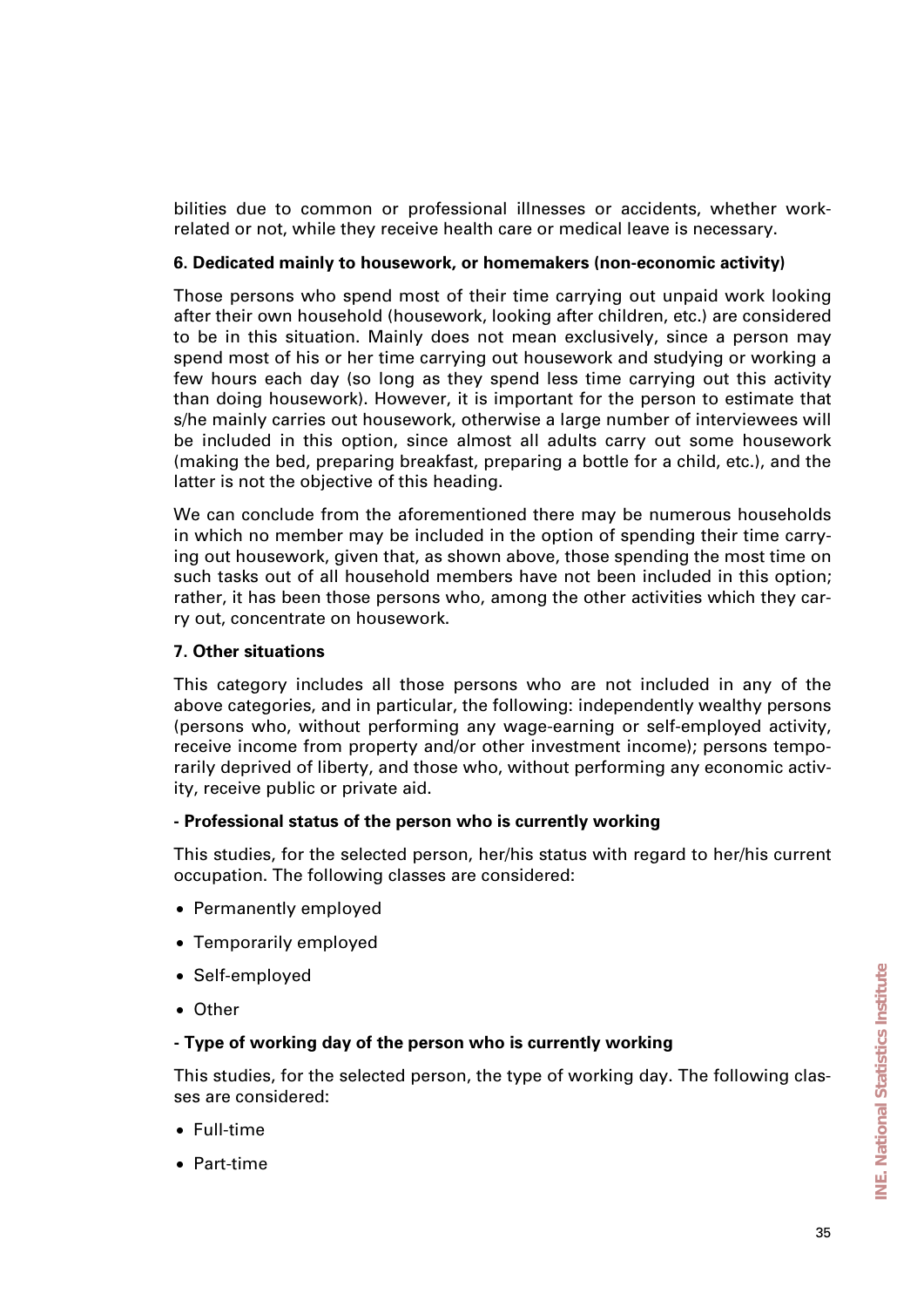## **- Occupation**

Occupation is defined as the class or type of work performed, specifying the corresponding job post, for example: advertising artist, advanced telecommunications engineer, auto mechanic, etc.

This obtains the occupation of the person selected (who is working), and encodes it to two digits, according to the 2011 National Classification of Occupations (NCO- $2011$  $2011$  $2011$ <sup>1</sup>.

## **- Company activity**

This obtains the activity to which the establishment in which the selected person works is dedicated. The activity is encoded according to the 2009 National Classi-fication of Economic Activities (CNAE-[2](#page-35-1)009)<sup>2</sup>.

They have been grouped into the following categories:

- 1.- Agriculture, livestock breeding, forestry and fishing
- 2.- Extractive and manufacturing industries
- 3.- Supply of electrical energy, gas, steam and air conditioning
- 4.- Water supply, waste management and decontamination activities
- 5.- Construction
- 6.- Wholesale and retail trade; repair of motor vehicles and motorcycles
- 7.- Transport and storage
- 8.- Accommodation
- 9.- Information and communications
- 10.- Financial and insurance activities
- 11.- Real estate activities
- 12.- Professional, scientific and technical activities
- 13.- Administrative and support services activities
- 14.- Public administration, defence, education, health and social services
- 15.- Private households with employed housekeeping staff
- 16.- Other services

<span id="page-35-0"></span> $<sup>1</sup>$  The codes and their corresponding literals may be viewed in the register design of the survey microdata, as</sup> well as at the following link:

<span id="page-35-1"></span>http://www.ine.es/jaxi/menu.do?type=pcaxis&path=%2Ft40%2Fcno11%2F&file=inebase&L=0

 $2$  The codes and their corresponding literals may be viewed in the register design of the survey microdata, as well as at the following link:

http://www.ine.es/jaxi/menu.do?type=pcaxis&path=%2Ft40%2Fclasrev%2F&file=inebase&L=0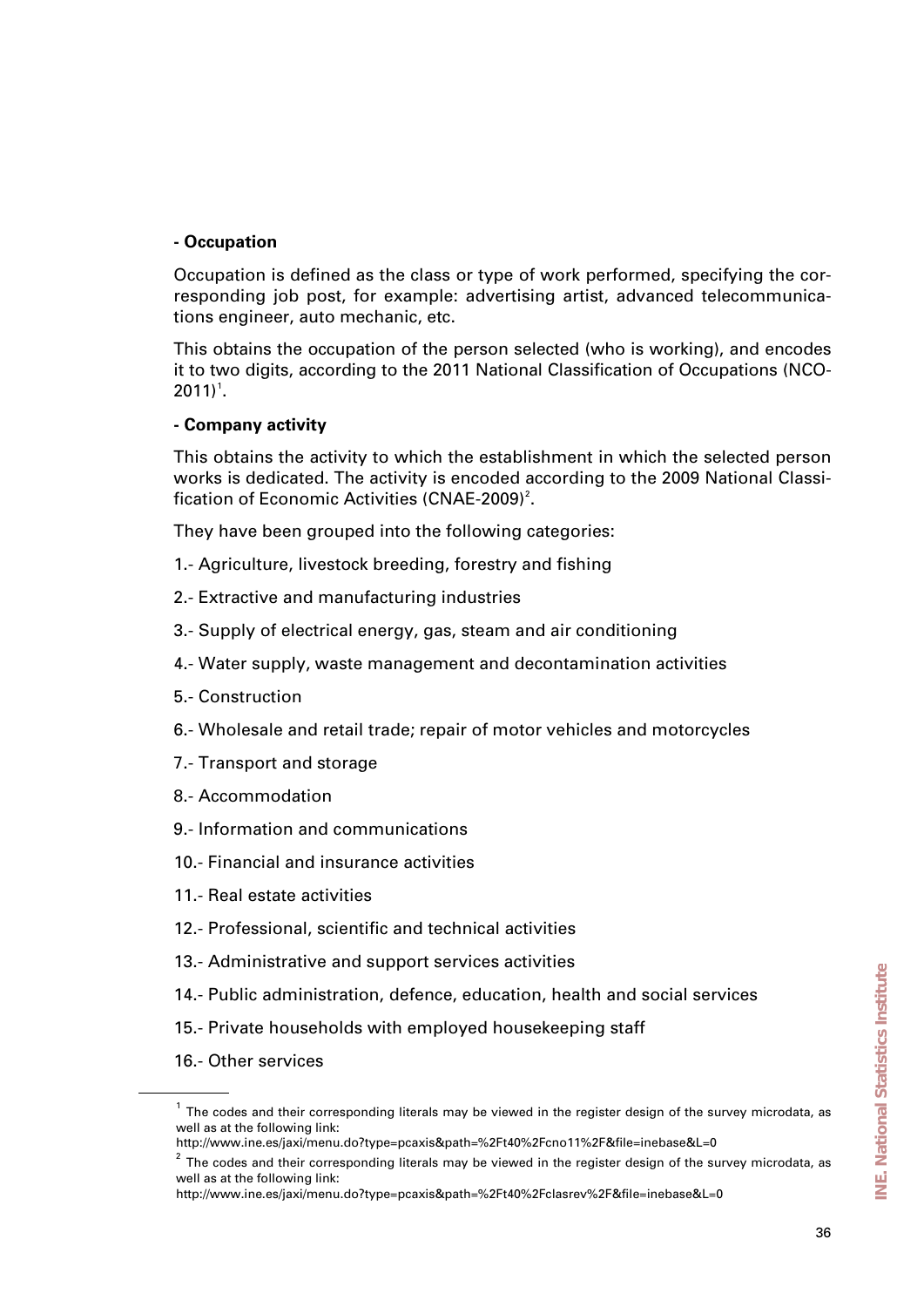## *Definition*

*Economic activity.* The economic activity carried out by a company is defined as the creation of added value through the production of goods and services.

*Establishment.* An establishment is considered to be any productive unit of goods or services (such as factories, workshops or hotels), located in a defined physical premises and under the management and control of a single company. If an establishment carries out more than one activity, it must be classified in the sector to which the main activity thereof belongs.

The question regarding financial activity always refers to the activity sector of the establishment, and not to that of the company, as a single company may have different establishments performing different activities.

If a person works in more than one place or in her/his home, the establishment is understood to be the place from which the instructions come, or that in which the work is organised.

#### **- Income level**

This studies the income received by the household for its classification. It considers all of the income received by each member of the household, excluding guests and persons employed therein, even if they reside in the household. Thus, it considers the income that the household might receive as a whole.

For the purpose of classifying households according to their income level, this asks about the net monthly income, proposing 10 brackets in which to classify the household.

### *Definitions:*

*Regular monetary income:* Monetary income is considered to be that regularly received by the household and/or by household members, except for guests or domestic service (housekeeping staff), at the current time, whatever its origin, where applicable after income tax payments, social security contributions, other similar payments, deductible expenses and deductions.

In the case of regular income that is not paid on a monthly basis (overtime payments, regular social benefits, etc.), the calculation of this monthly income is carried out as a monthly prorate of the total regular income received each year.

#### 6.2 TARGET VARIABLES

Based on the objectives of the survey, the target variables may be grouped into three classes: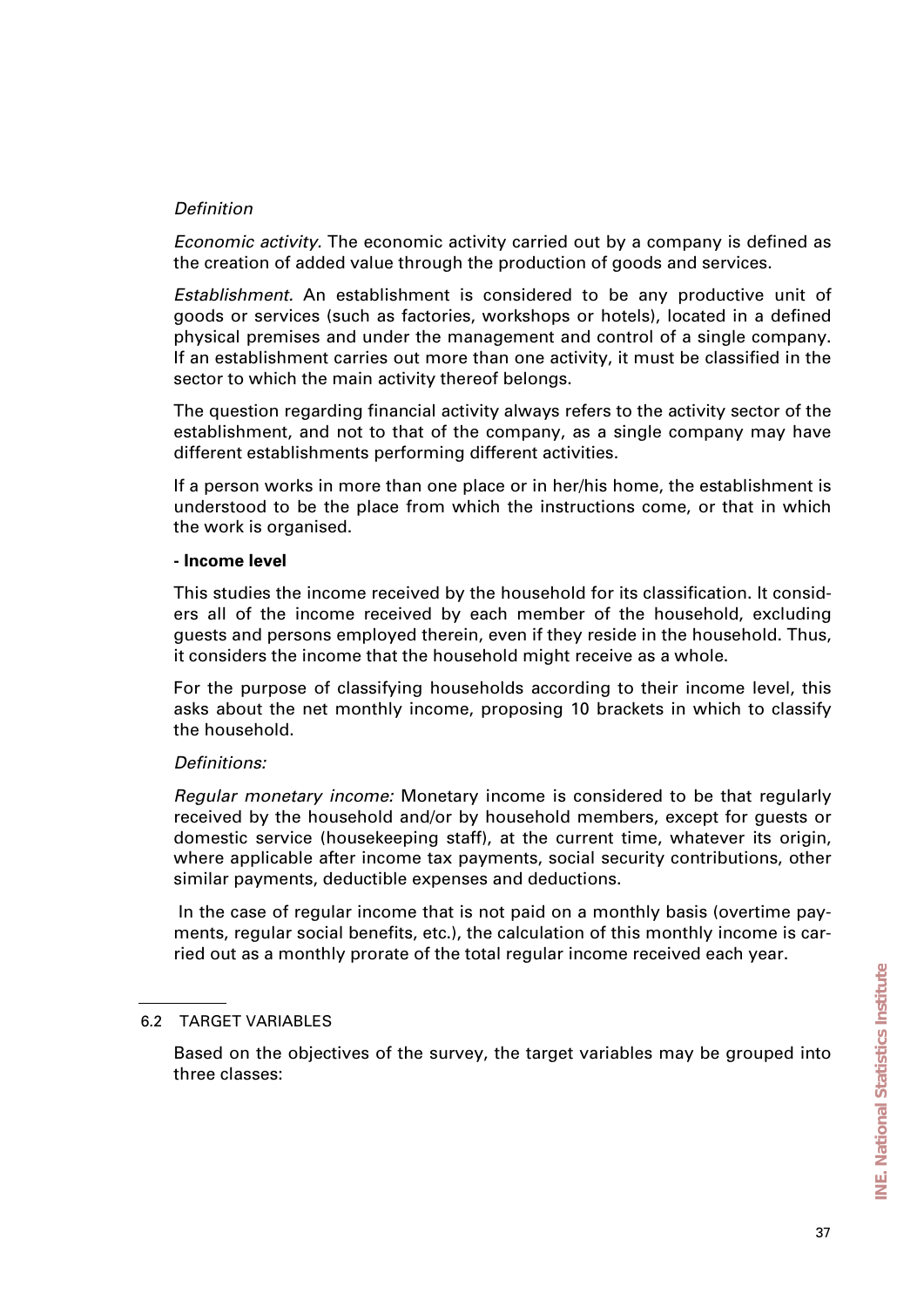# **I. STATE OF HEALTH MODULE**

This module collects information regarding the perceived state of health, chronic illnesses and limitations to activities.

### **General state of health**

This characteristic aims to measure the perception that the person has about her/his general state of health.

There are five levels of self-evaluation of one's state of health:

- Very good
- Good
- Fair
- Poor
- Very poor

### **Chronic or long-term illnesses**

The objective is to ascertain whether the respondent has any chronic or longterm illness or health problem. Long-term is understood to mean that the illness or health problem has lasted, or is expected to last, longer than six months. The main characteristic of a chronic or long-term illness or health problem is that *it is permanent and it is expected to require a long period of supervision, observation or care.* Therefore, any acute (temporary) health problem, such as a sprained ankle, broken leg, appendicitis or respiratory tract infection, is not considered.

Persons with disabilities may consider that disabilities are not a health problem, but disabilities are included in this question, together with age-related health problems. In particular, this applies to consequences of injuries or accidents, consequences of congenital illnesses, consequences of problems arising during childbirth, etc.

Problems that are seasonal or intermittent, even if they "reappear" for periods shorter than six months, are included. Some are recurring (such as back pain), where there is an acute period followed by a period of remission, whereas others are episodic by nature (such as epilepsy or migraine). Both situations are considered to be chronic or long-term health problems, because they are continuous, or continuing, problems.

If we do not know how long the health problem will last, this estimates the duration, bearing in mind any information given by the doctors or other health professionals.

It also includes whether a person has, or had, a chronic or long-term illness that did not bother her/him because of being controlled with medication. For example, the medications of a person with mental problems can make that person ful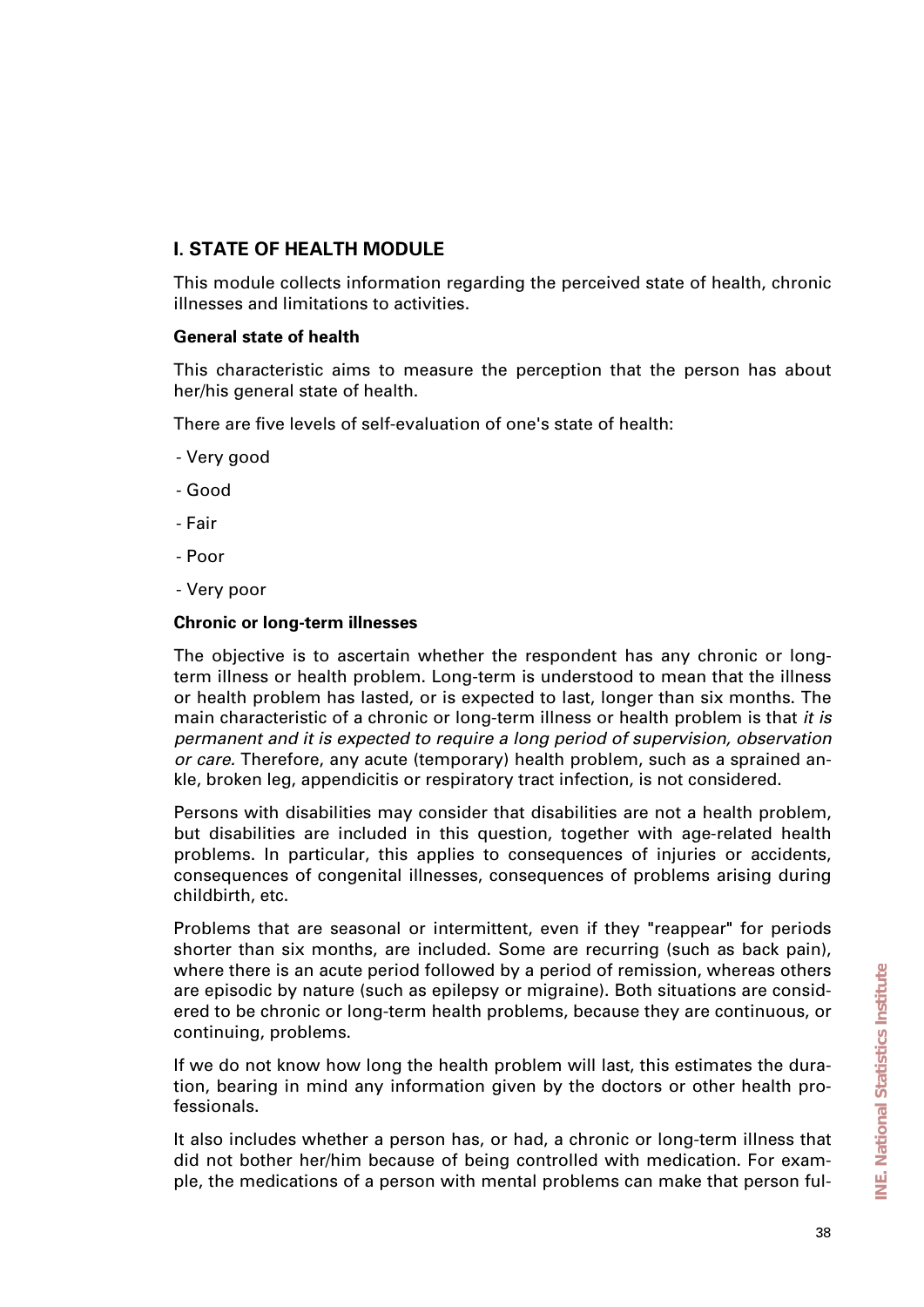ly functional, and a diabetic person may feel healthy if s/he follows a regular insulin treatment. However, these persons are considered to have a chronic or long-term health problem, since they would not achieve this normalcy without the medication.

Problems that do not seem very serious, such as hay fever, are only included if they limit the activities of the person.

The question refers to chronic or long-term illnesses or health problems, that is, not only those diagnosed by a doctor or health professional.

#### **Limitations to carrying out activities of daily living**

The goal is to ascertain the severity of the chronic or long-term health problem, in terms of how it has affected their ability to carry out basic activities.

The questionnaire asks the person to think only of how the problem has affected her/him in the last six months, and not to consider how it might affect her/him in the future. The time period refers to the duration of the limitation to activity, and not to the health problem.

The question refers only to those problems relating to health as the cause of the limitations, and does not intend to measure the limitations due to financial, cultural and other non-health-related causes.

The consequences of injuries or accidents, consequences of congenital illnesses or consequences of problems arising during childbirth, are also included in health problems.

This refers to "activities that the persons regularly do." This is due to the fact that those persons with chronic or long-term limitations due to health problems have gone through an adaptation process that may have led to a reduction in their activities. In order to identify the existing limitations, a reference is required, and therefore, limitations to activity are assessed in comparison with a standard, general population, with regard to cultural and social expectations.

An activity is defined as "the performance of a task or action by an individual," and therefore, limitations to activity are defined as "the difficulties that an individual may experience in performing an activity."

Degree of severity

- Severely limited
- Limited, but not severely
- Not at all limited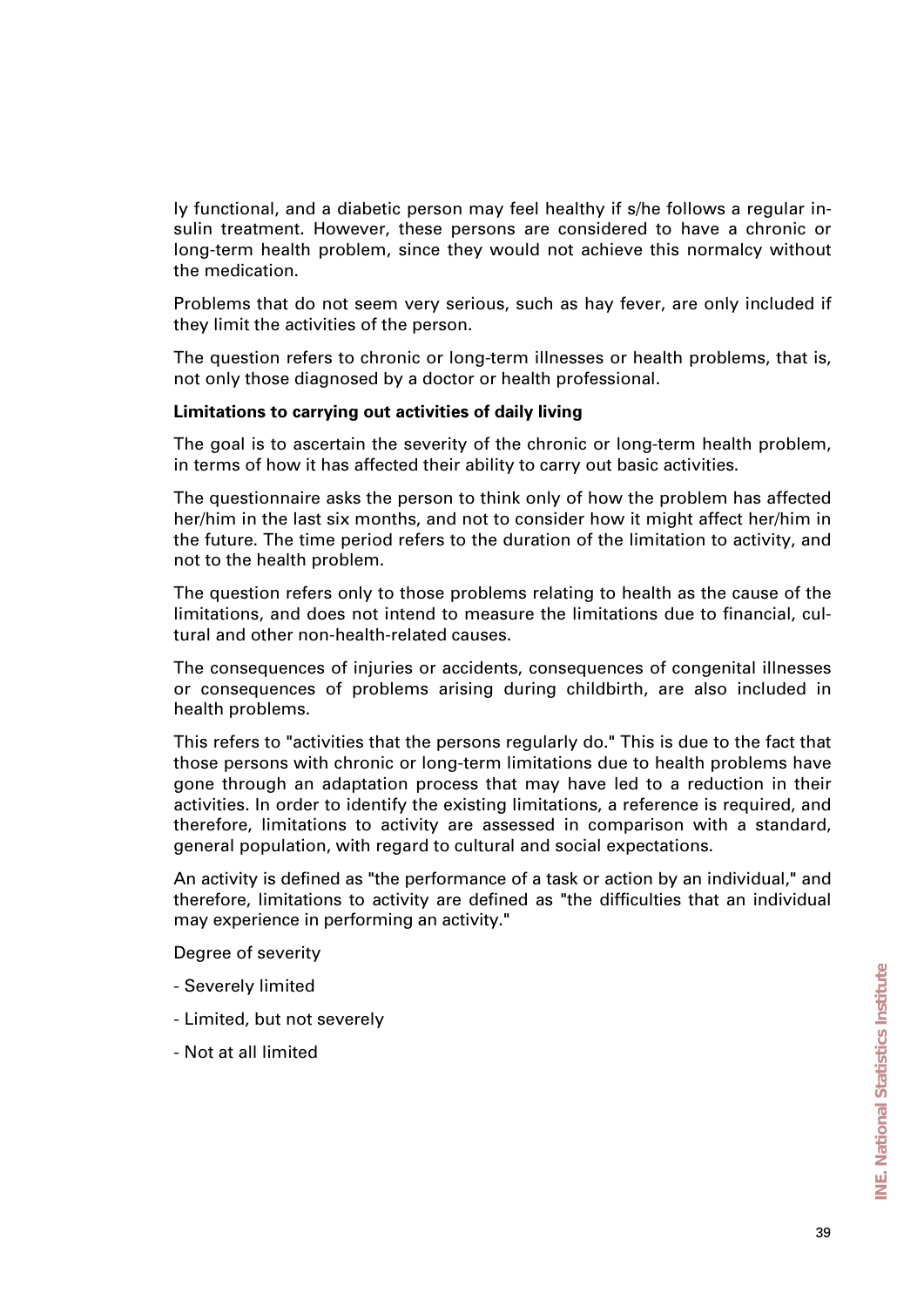### **Chronic or long-term illnesses or health problems**

The purpose is to research what type of long-term illnesses or health problems the population has suffered from at some point in time, which ones they have suffered from in the last twelve months, and whether they have been diagnosed by a doctor.

The objective of this question is to identify which, if any, chronic or long-term illnesses or health problems (not necessarily diagnosed by a doctor) the selected person has.

### *List of illnesses and health problems*

- 1. Problems in the arms or hands (including arthritis or rheumatism)
- 2. Problems in the legs or feet (including arthritis or rheumatism)
- 3. Problems in the back or neck (including arthritis or rheumatism)

4. Cardiac or circulatory problems, such as arterial hypertension (this includes a cerebrovascular accident - or stroke - as chronic or long-term consequences)

5. Allergy (rhinitis, inflammation of the eyes, dermatitis, food or other allergy; this includes allergic asthma)

6. Respiratory problems (this includes chronic asthma or bronchitis; however, it does not include allergic asthma and other allergic reactions)

7. Problems of the stomach, liver or kidney, or digestive problems (this does not include allergic reactions)

8. Illnesses of the skin (this includes severe disfigurement; it does not include allergic reactions, such as dermatitis)

9. Diabetes

10. Cancer (malignant tumour; it also includes leukaemia and lymphoma)

- 11. Epilepsy (this includes seizures)
- 12. Strong headaches (such as migraine)
- 13. Chronic anxiety
- 14. Chronic depression
- 15. Learning difficulties (reading, writing, addition or subtraction)
- 16. Other mental, nerve or emotional problems

17. Other degenerative illnesses (such as HIV, multiple sclerosis, Alzheimer's or Parkinson's)

18. Other chronic or long-term illnesses or health problems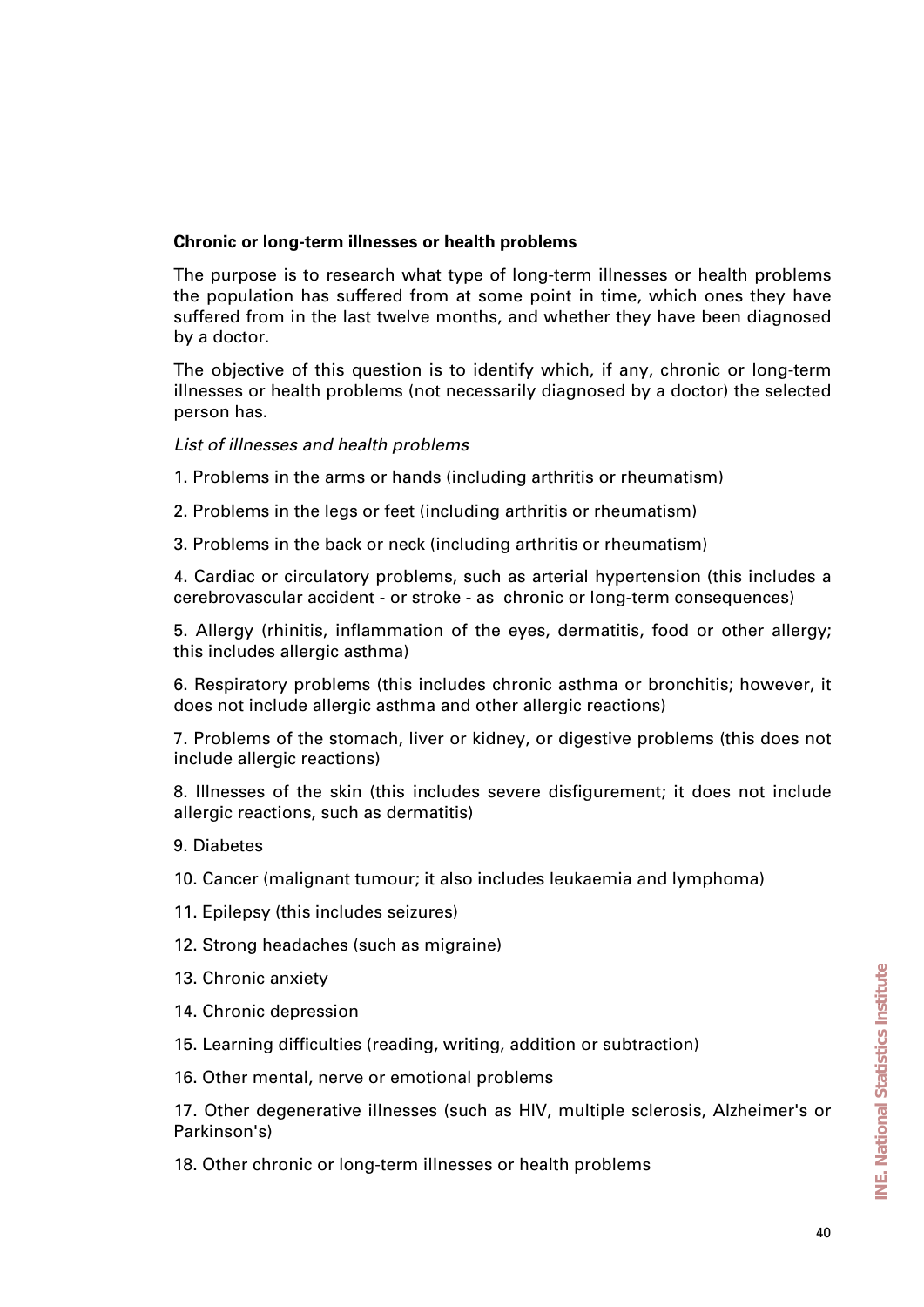A single illness or health problem cannot correspond to more than one code in the question, For example, a person who states "cancer" must record code 10, and not the illness of the organ that the cancer affects. What can be considered in the case of a person with cancer is that another illness (such as diabetes) may be associated with the cancer.

#### *Examples:*

- A person had a medical check-up two months ago, and the doctor diagnosed her/him with diabetes. Though her/his illness has only existed for the last two months, it is very likely that the health problem will be a chronic or long-term health problem, and that, therefore, it will last more than six months (Code 9).

- A person had a medical check-up one month ago, and the doctor diagnosed her/him with asthma. Though her/his illness was diagnosed one month ago, it is clear that it will last more than six months (Code 6).

An injury caused by an accident may be chronic or long-term, if the consequences last for at least six months.

#### *Example:*

- A person with a severe and complicated femur fracture from a traffic accident. The treatment time was five months, and the rehabilitation time was three months.

Situation 1: the treatment and rehabilitation were at the time of the survey. Due to the treatment plus the rehabilitation going to last more than six months, the person must consider that s/he has a chronic or long-term health problem.

Situation 2: the treatment and rehabilitation were over at the time of the survey, but the person has permanent side effects. The person must consider that s/he has a chronic or long-term health problem.

Situation 3: the treatment and rehabilitation were over at the time of the survey, and the person has no permanent side effects. No code should be used.

*Code 4: Cardiac or circulatory problems, such as arterial hypertension: this includes a cerebrovascular accident - or stroke - as chronic or long-term consequences.* 

The consequences of a cerebrovascular accident, whether acute or mild, are not very evident, and may remain for a period lasting from a few months to forever. From this perspective, a cerebrovascular accident is considered to be a chronic or long-term health problem.

For a person who had a cerebrovascular accident without effects on her/his health, or who has followed a rehabilitation programme that has been effective and that lasted less than six months, and that did not have side effects: no illness is recorded.

For a person who has had a cerebrovascular accident whose consequences could not or cannot be treated: code 4 is used: "cardiac or circulatory problems"; code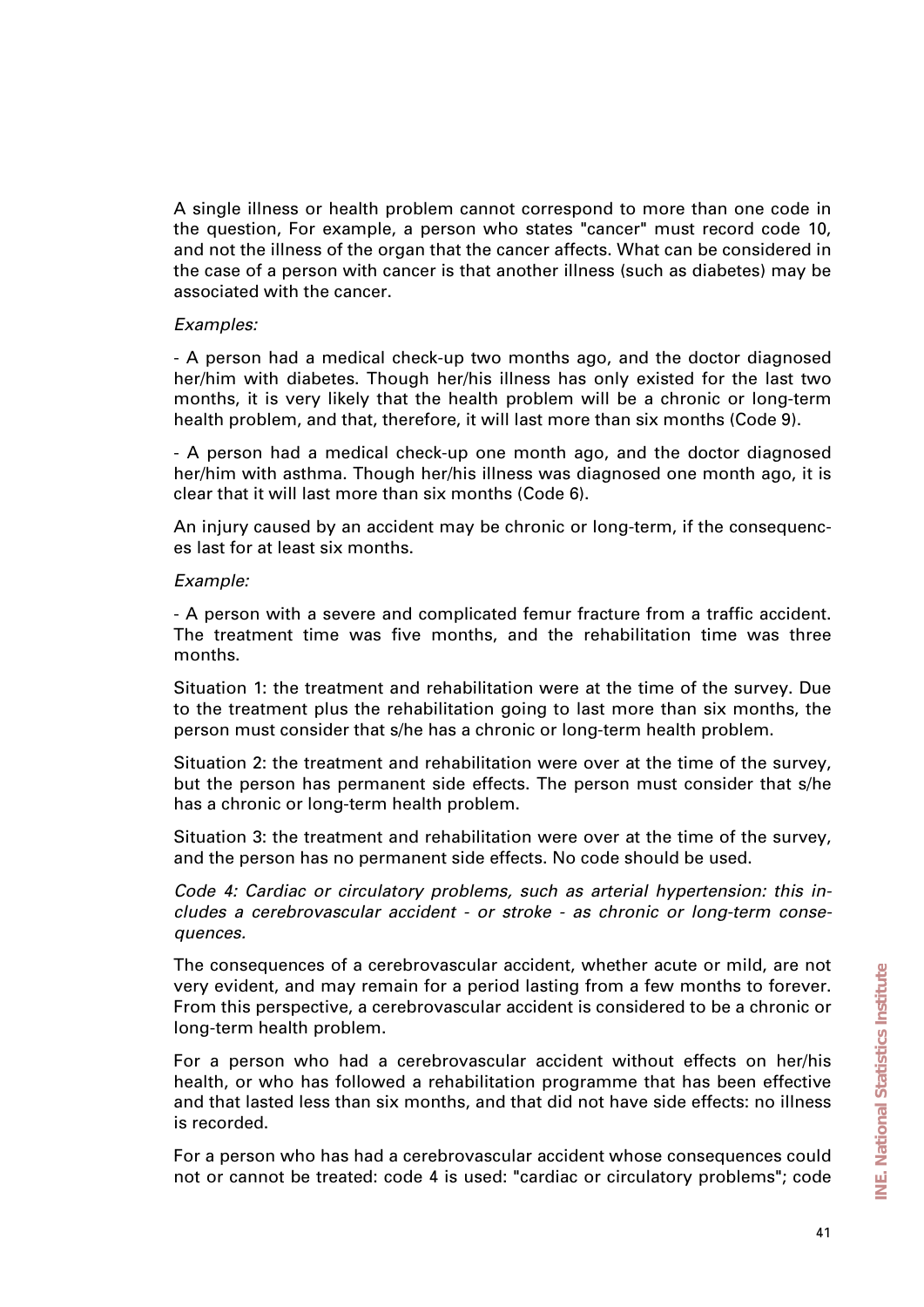15 may be used: "learning difficulties"; or code 18 may be used: "another longterm illness or health problems" for the consequences (depending on the exact situation).

*Code 5: allergy (rhinitis, inflammation of the eyes, dermatitis, food or other allergy; this includes allergic asthma).* All types of allergy are included:

*Code 8: illnesses of the skin (this includes severe disfigurement; it does not include allergic reactions, such as dermatitis).* 

Severe disfigurement includes large scars resulting from accidents, burns or freezing, birth marks; and illnesses of the skin include related skin allergies; this does not include tattoos or piercings.

*Code 13: chronic anxiety.* This also encompasses panic disorders and phobias.

*Code 15: learning difficulties (reading, writing, addition or subtraction).* These are also known as mental retardation or mental impairment. Examples: dyslexia, dyscalculia.

*Code 16: other mental, nerve or emotional problems.* This includes severe mental problems: psychosis (for example, schizophrenia), affective disorders, and less severe clinically recognised disorders (anorexia, etc.). Sleep disorders are also recorded here.

*Code 18: other chronic or long-term illnesses or health problems* This includes obesity, alcoholism and drug addiction.

In the case of a fracture of the spinal cord, and resulting paralysis of the legs, code 18 is used: "another chronic or long-term illness or health problem," for the fracture of the spinal cord (which is an injury), as well as for the paralysis of the legs (paraplegia), which is a neurological problem.

## **II. MODULE ON LIMITATION TO ACTIVITY**

#### **Degree of limitation to performing basic activities**

The objective of this question is to identify the basic activities that pose difficulties to the person when facing her/his daily life. It encompasses a broad range of physical, sensory and mental limitations:

- 1. Seeing, even when wearing glasses or contact lenses
- 2. Hearing, even when wearing a hearing aid
- 3. Walking 100 metres on flat land (approximately the length of a football pitch)
- 4. Going up or down 12 stairs

5. Concentrating or remembering (for example, recent events, appointments, household chores or taking medication)

6. Communicating (for example, understanding what others say or making oneself understood by others)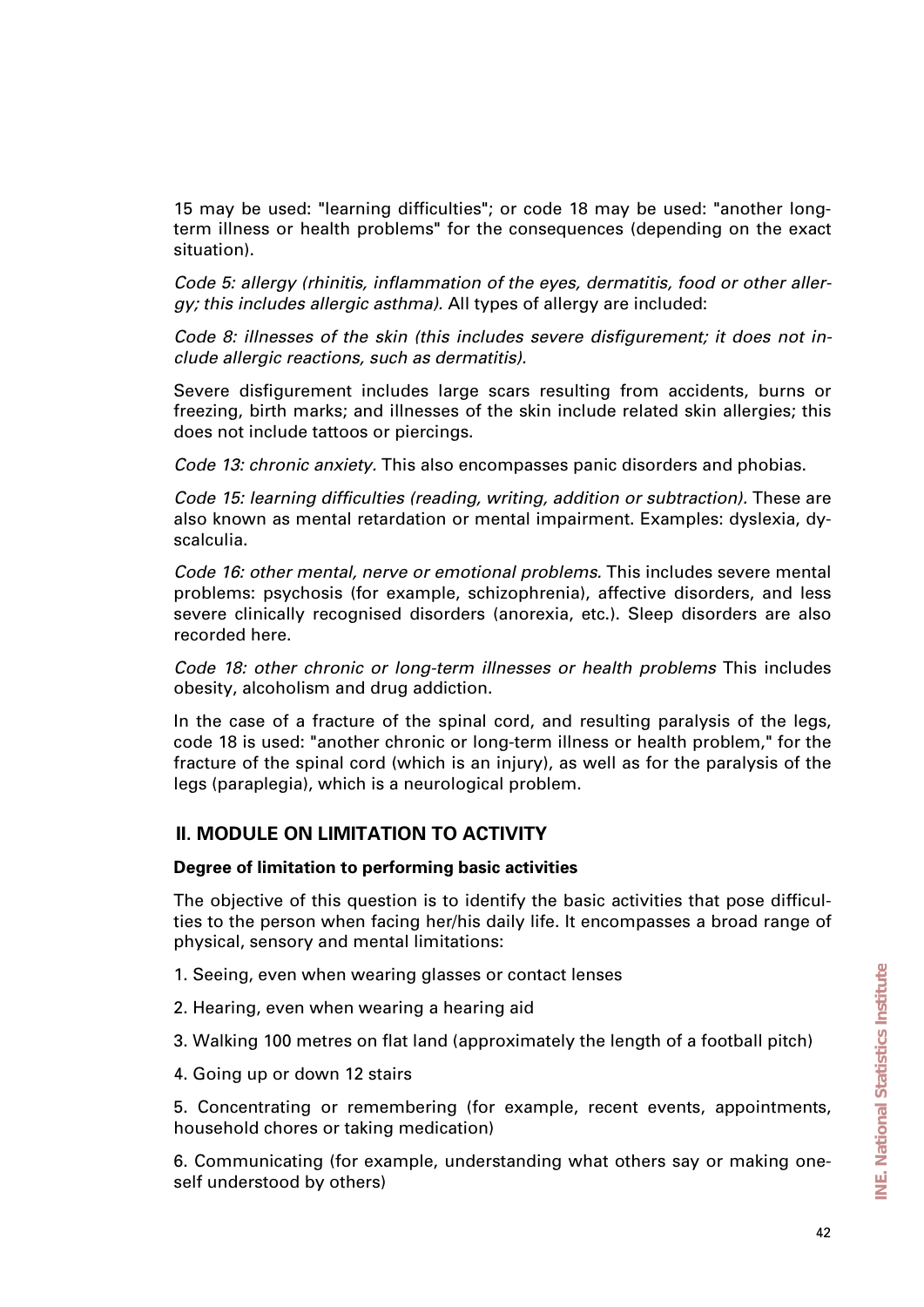7. Lifting a 2-litre water bottle from waist height up to head height

8. Using the hands and fingers to pick up small objects (for example, a button or a pencil, or opening or closing containers or bottles)

An activity is defined as "the performance of a task or action by an individual," and therefore, limitations to activity are defined as "the difficulties that an individual may experience in performing an activity."

The criterion used to assess the limitation is the impact that it has on the life of the person. This only considers chronic or long-term limitations to activity. Therefore, the limitation must last, or be expected to last, for six months or longer.

On answering this question, the use of technical aid or personal assistance must not be considered, except in the case of seeing or hearing (codes 1 and 2). For example, in vision problems, the person is not asked whether the glasses or contact lenses are "effective enough." For a surveyed person with difficulty seeing or hearing who does not have glasses or a hearing aid (for example, due to economic reasons), s/he must answer without considering that aid.

The activities from the list refer to the limitations during the physical act of performing them, and not to limitations due to other functional problems. For example, a blind person (even when using a cane or a guide dog) should not be considered as having difficulty walking.

It is possible that there is a health problem, and a consequence of this illness, and the person so states in this question. For example, a person with respiratory problems may state that s/he has difficulty walking or going up stairs.

*Code 6: "Communicating, for example, understanding what others say, or making oneself understood by others"* refers to problems in using and understanding the mother tongue, and not a foreign language.

### **Degree of limitation to self-care and personal independence**

This question refers to the limitations to the basic activities related to daily care and personal independence:

- 1. Feeding oneself
- 2. Getting into or out of bed, or sitting down and getting up from a chair
- 3. Dressing and undressing oneself
- 4. Going to and using the restroom (w.c.)
- 5. Bathing or showering

This asks for the self-perception that the person has regarding whether s/he has any limitations to performing these activities.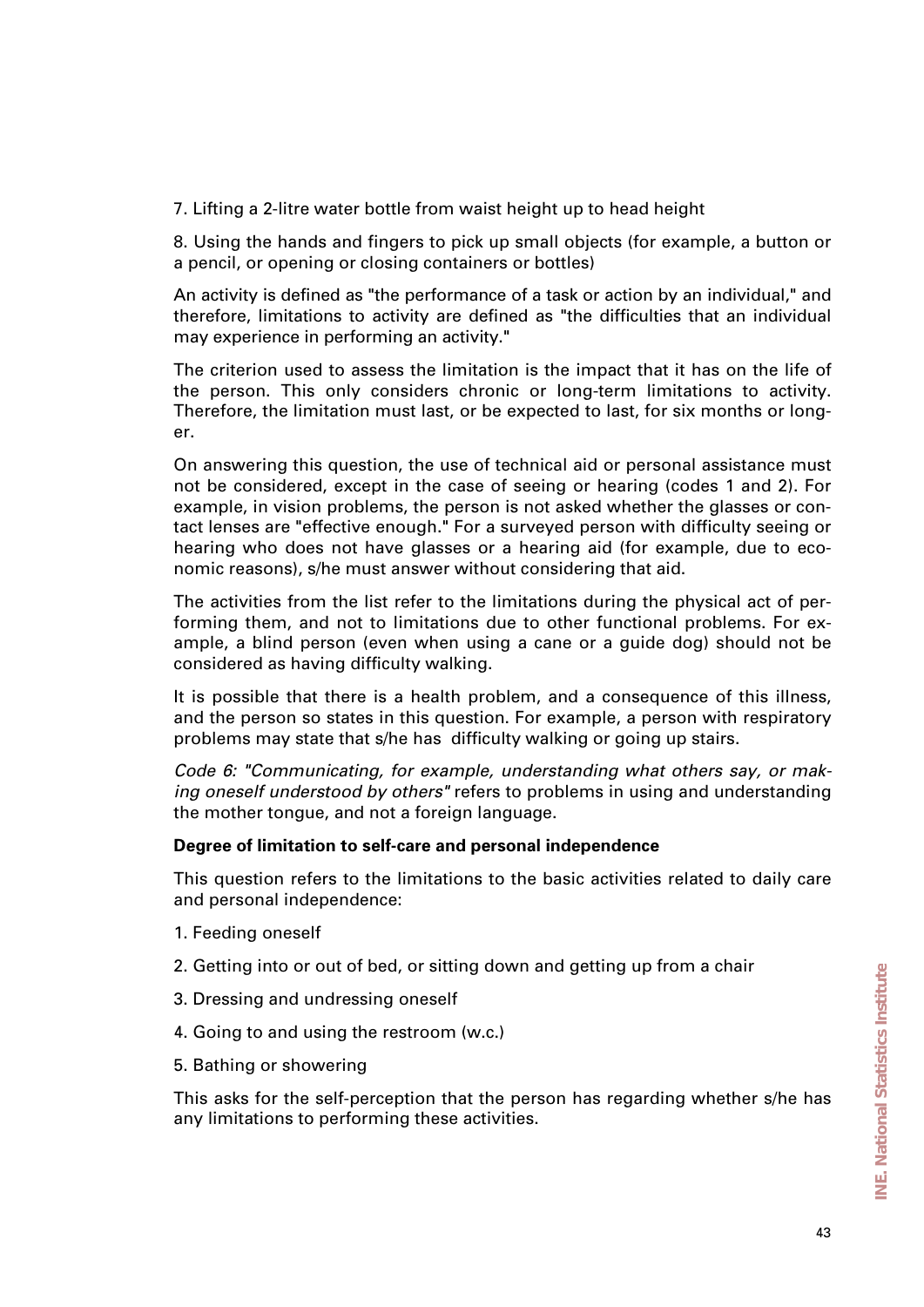Once again, the attention is focused on chronic or long-term problems, rather than temporary problems, and therefore, the question includes the word "regularly".

The activities listed are the most essential activities that persons must perform for self-care in everyday life. Independence corresponds to what persons do (and not what they believe they can do), and therefore, they are asked about the performance (do you...?), rather than for a self-assessment of ability (can you...?), providing an answer that is closer to the actual results.

*Code 4: Going to and using the restroom* includes raising and lowering the toilet seat, removing and replacing the clothing, and cleaning or manipulating the catheter or colostomy.

### **Lack of technical aid and/or personal assistance for self-care activities**

This verifies whether the person has limitations to self-care activities due to a lack of equipment or special technical aid, or due to a lack of personal care or assistance.

#### *Technical aid*

"Technical aid" includes a broad range of elements, devices and equipment that are used to increase, maintain or improve the functioning of persons. There are many types of aid devices for limitations to basic activities (walking, seeing, hearing, reaching, stretching, etc.). For example, wheelchairs, canes, walkers, motorised scooters, hearing aids, special readers or the use of large print or Braille, or adapted telephones or computers.

However, it is also important to indicate that "equipment or technical aid" does not include adaptations to the architecture in buildings, such as ramps, banisters, handrails or adapted restrooms. This information is collected in the section on access to buildings, and there is a specific code for difficulty accessing and moving about buildings.

#### *Personal assistance*

Personal aid or assistance must be provided regularly. The term "assistance" refers to the special personal aid that might be provided by some member of the family, relatives, friends, colleagues or other persons. For example, a person who pushes a wheelchair, or a person who is specifically employed to help another person with hearing problems, as a sign-language interpreter. However, special work agreements for the individual would not be included, such as a workingtime reduction or a more sedentary job inside a building. This information is collected in the "lack of flexibility of the boss," within the employment section.

### **Degree of limitation to performing household chores**

This question refers to limitations to the basic activities of the household that are necessary for living independently and maintaining a normal home:

1. Preparing meals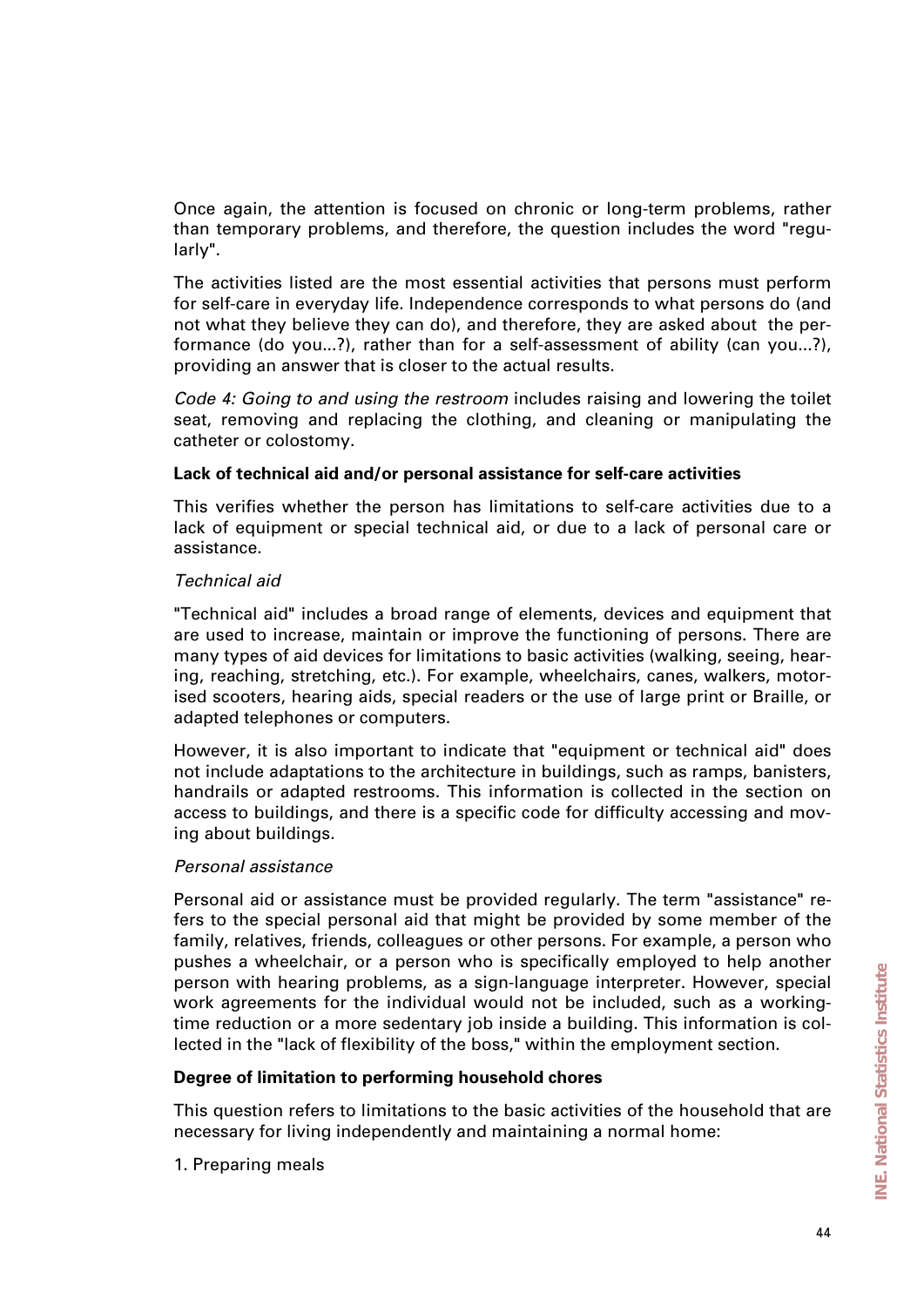- 2. Using the telephone
- 3. Doing the shopping

4. Administering the medication (being aware of when to take it, purchasing new medication, etc.)

- 5. Performing household tasks
- 6. Taking care of the household economy and the daily administrative paperwork

Once again, the attention is focused on chronic or long-term problems, rather than temporary problems, and therefore, the question uses the word "regularly".

As with the personal care activities, the person is asked about the performance (do you...?) rather than for a self-assessment of ability (can you...?), and therefore, the answer is closer to the actual results. However, persons may have the ability to perform them, but they might have another person doing them for them, as in the case of a cleaning person. Thus, the question is asked as to whether they "have any difficulty."

In administering medication, this also includes the ability to take pills by oneself.

Household tasks include activities such as using the vacuum cleaner, dusting or putting objects back where they belong.

### **Reason for the limitation to performing household chores**

This question refers to the cause of having difficulty performing household chores.

1.- Mainly, due to a chronic or long-term illness

2.- Mainly, due to a limitation to basic activities (difficulty seeing, hearing, concentrating or moving about)

3.- Mainly, for other reasons (the person has never tried it, etc.)

- Reason for the limitation to performing activities
- Lack of technical aid and/or personal assistance

#### **Lack of technical aid and/or personal assistance for household activities**

This verifies whether the person has limitations to household activities due to a lack of equipment or special technical aid, or due to a lack of personal care or assistance.

## **III. MODULE ON SOCIAL PARTICIPATION**

#### **III.1 MOBILITY**

The objective of this section is to ascertain the mobility and the ability to leave the house and go where one wants to go, with the frequency that one wishes, and at the time that is convenient to the person. It is likely that the lack of mobili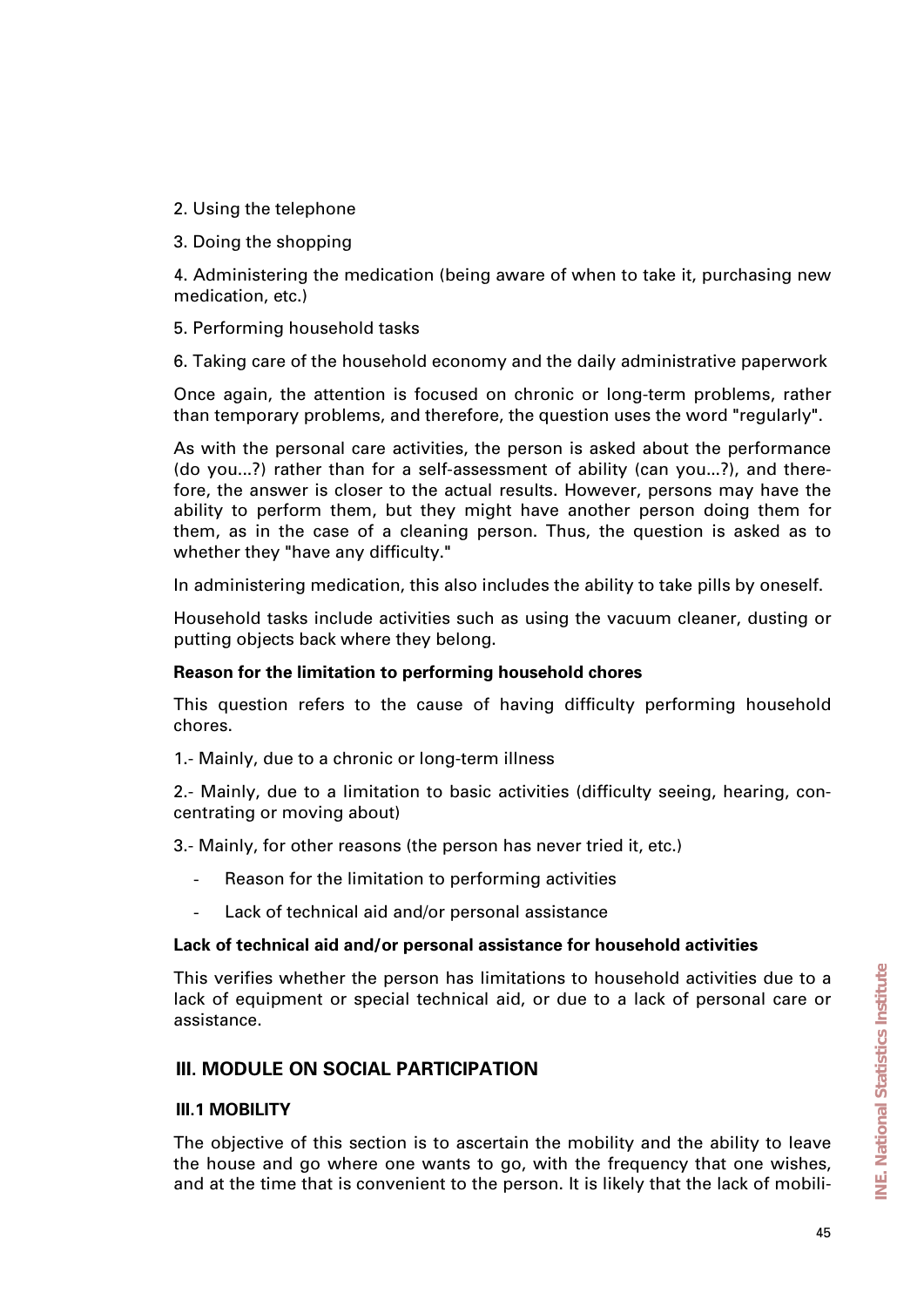ty is an interaction of personal factors (such as health) and environmental characteristics (poor road surfaces, lack of transport, etc.).

"Leaving the house" refers to going beyond the boundaries of one's property. It does not include going out to the garden, but does include being able to leave and move about the neighbourhood.

It does not matter if the person leaves the house walking (or in a wheelchair) or in transport, with or without assistance, or with or without technical aid.

What matters is the current situation at the time of the interview.

#### **Restriction to leaving the house (or "going out")**

*Code 1: Economic reasons (lack of money, the person cannot afford it).* Sometimes, leaving the house implies spending money, and therefore, economic reasons may prevent the person from leaving the house whenever s/he wants to. This code includes those cases in which the person cannot leave the house whenever s/he wants to, due to the cost of public transport or petrol. It does not include when the person is prevented from leaving the house for social events (such as going out to dinner) as much as s/he would like, due to the cost of eating out. This is because this section is focused on mobility problems.

*Code 2: Too busy (with work, family, other responsibilities).* This includes responses such as not having time, being too busy caring for family members or children, being too busy with school or university studies, being too tired or busy caring for ill relatives.

*Code 3: Lack of knowledge or information on the environment (such as not knowing the area, lack of directions on the street).* This includes the lack of information regarding the transport timetable or the area maps.

*Code 4: Chronic or long-term illnesses or health problems.* This is encoded when the person believes that a medical condition contributes to her/him not leaving the house more often, or to not leaving the house at all. It includes agoraphobia. The illness or health problem may not have been diagnosed - symptoms such as pain, shortness of breath or fatigue should also be included.

*Code 5: Long-term limitation to basic activities (such as difficulty seeing, hearing, concentrating, moving about).* This is included in the list of responses representing impairments. They have deliberately been separated from the health problems.

*Code 6: Lack of suitable transport.* This includes both public and private transport. The transport that is available may not go to the place that the person wishes, or at the time that s/he wishes. This includes when there is a great distance to the places, which may be applied, in particular, in the case of a person who lives in a rural area.

*Code 7: Conditions in the dwelling surroundings (slopes, hills, stairs, street and road situation).* This refers to the area where the person lives - her/his neighbourhood. It includes when there are too many slopes, hills or stairs, the design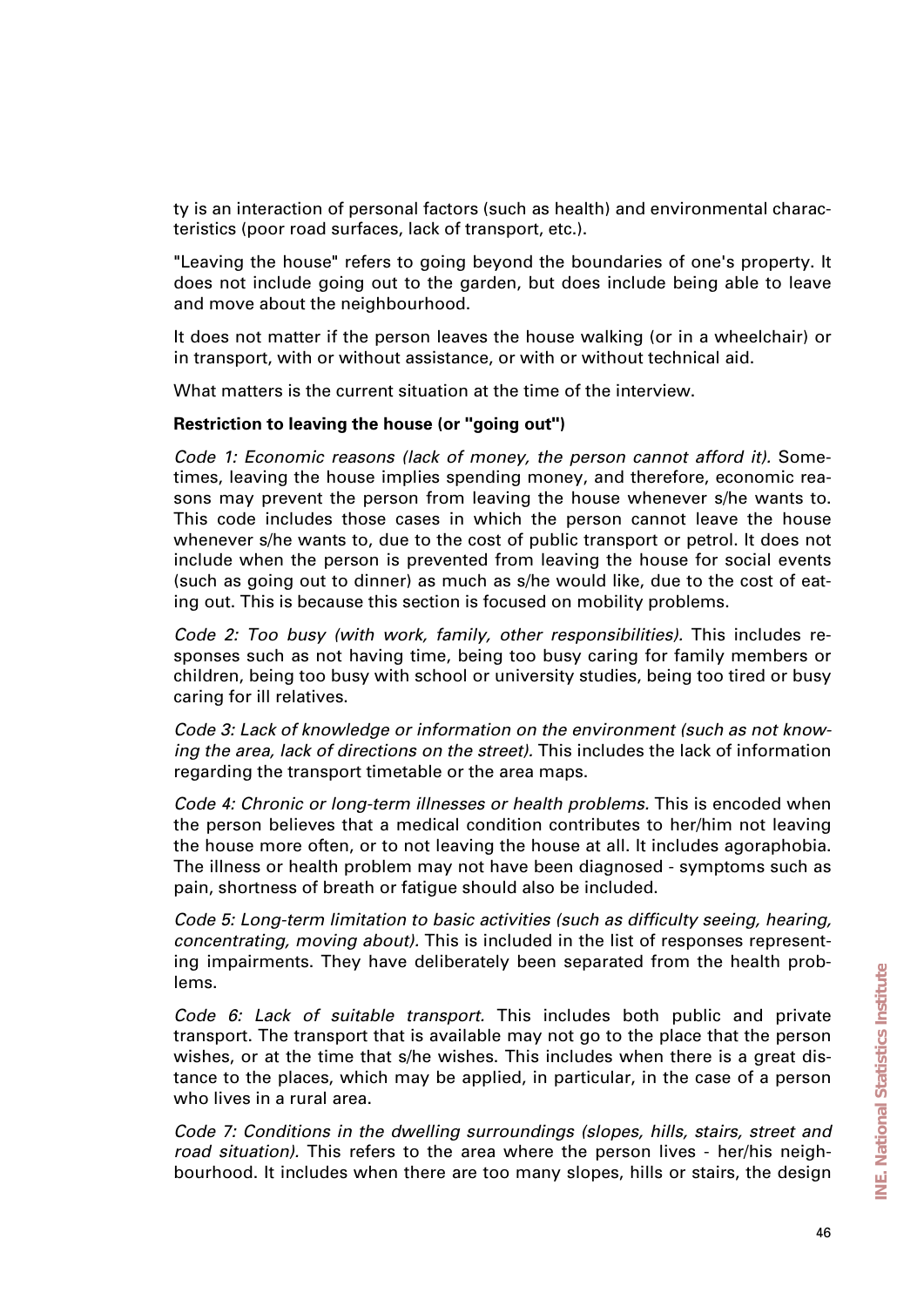of the streets and roads, irregular or slippery roads, without rest areas or restrooms, without ramps or banisters, without acoustic signals at the intersections.

*Code 8: Lack of self-confidence, or due to the attitude of other persons.* When these concerns prevent the person from leaving the house whenever s/he likes. This includes "feeling stigmatised" and being "worried about crime."

*Code 9: Other reasons.* This includes things such as: a broken-down lift in the building, the person is too young to go out at night. It also includes temporary health problems, such as a sprained ankle. It may include temporary transport issues, such as a strike. It also includes climate conditions, when the weather makes it difficult to leave the house whenever the person wishes.

*Code 10: No, nothing prevents me from leaving the house whenever I like.* This includes the unusual situation in which the surveyed person never leaves that house because s/he does not want to, or for any other reason.

#### **Lack of technical aid and/or personal assistance for leaving the house**

These questions are asked of the persons who answer that they have a health problem or a limitation to activity that prevents them from leaving the house whenever they would like.

*Lack of equipment or special technical aid:* those persons with several limitations to activity, such as limitations to walking, going up or down steps or stairs, may move about if they have technical aid. This includes canes, orthopaedic legs, back support, crutches, walkers, wheelchairs, adapted cars, motorised scooters.

*Lack of personal aid or assistance:* this refers to physical aid in the sense of leading a person by the arm, helping by pushing a wheelchair, giving instructions or following instructions. It includes counting on a companion in order to go out. It does not include those nannies or neighbours who stay at home when the surveyed person goes out.

### **III.2 TRANSPORT**

This section is designed to assess whether the persons are capable of getting around by motorised transport whenever they need to, or whenever they wish. If they do not use this type of transport, or they would like to use it more, it studies the reasons. This focuses on the current situation.

### **Availability of a private vehicle in the household**

This question establishes whether any member of the household has access to a motor vehicle to use it for private purposes; that is, it is not a public vehicle that may be used by any person.

Continued use entails that the vehicle is available for the members of the household whenever they want to use it. The vehicle needs not be the property of the household.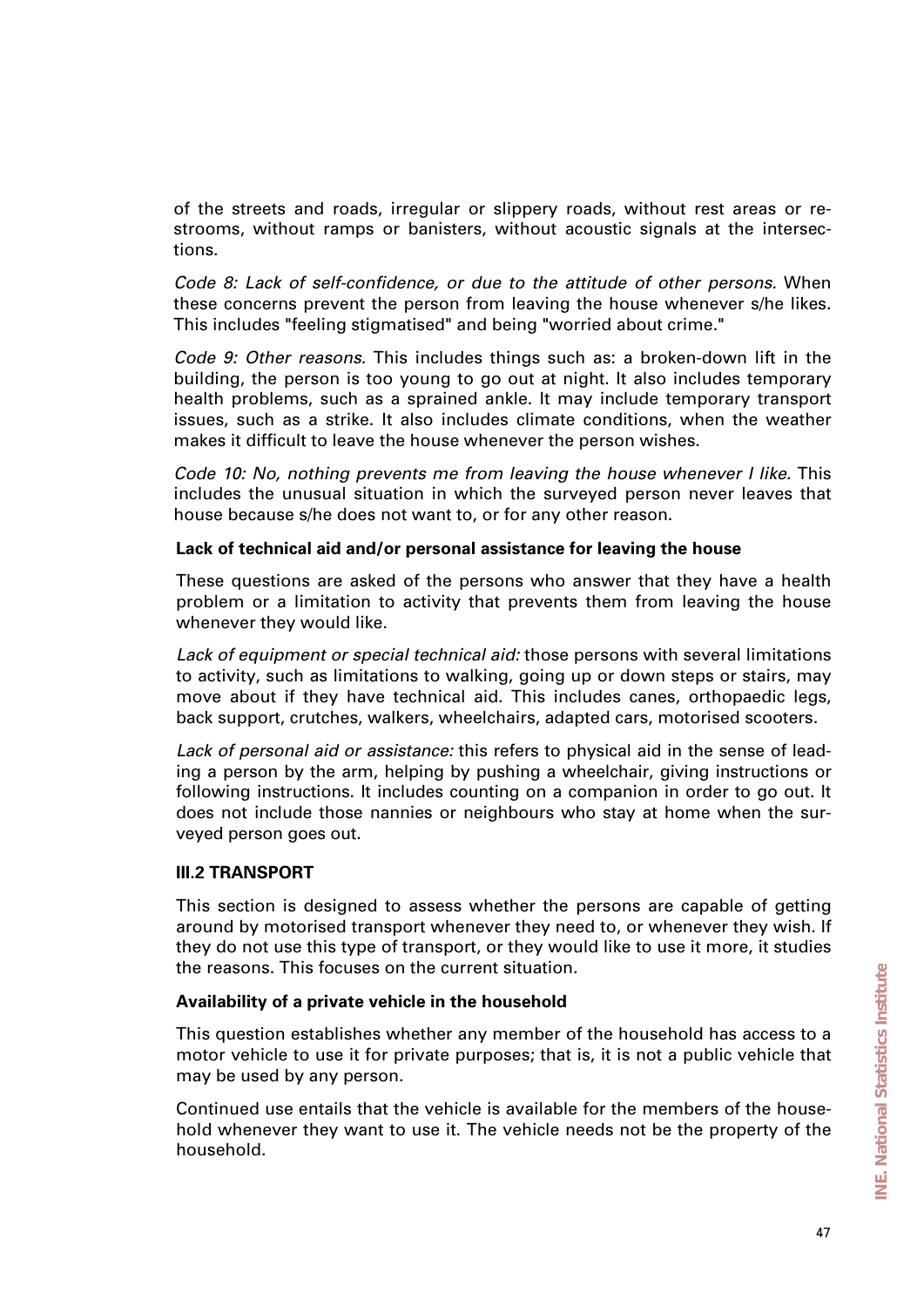The examples of motor vehicles listed in the question are cars, vans, motorcycles, scooters and mopeds. Any motor vehicle that is available to the household for personal use is accepted. For example, snowmobiles or tractors may be included, if they are available for personal transport and not only for recreational purposes. Company cars are also included, if they are available for private (personal) use. Moreover, these motor vehicles only count if they can be used on public roads.

The vehicle must be available for use at this time.

### **Use of the private vehicle by the person**

The person her/himself may drive the vehicle, or may ride as a passenger.

The members of the household may have access to more than one vehicle. In this case, the question regarding use is applied to any of the vehicles, though not necessarily to all of them. The question is whether the person can use a motorised vehicle, regardless of which vehicle it is.

### **Frequency of use of the private vehicle**

This asks whether the person gets around in the private vehicle as much as s/he would like. It does not matter if the person is the driver or a passenger. What is most important is whether the person can move about in the vehicle whenever s/he wants to. If the person only does so as a passenger, then it may be the case that s/he cannot go out as often as s/he would like, because s/he depends on the driver.

If the person says that s/he does not ever need or want to go out in the vehicle, then it is understood that s/he gets around in the private vehicle as often as s/he would like.

### **Restriction to getting around in a private vehicle.**

This question is posed to those persons who do not go out in a vehicle, or who do not go out as much as they would like.

*Code 1: Economic reasons (lack of money, the person cannot afford it).* This includes the general expenses of the vehicle - insurance, taxes, fuel, municipal fees, parking fees.

*Code 2: Too busy (with work, family, other responsibilities).* This includes responses such as not having time, being too busy caring for family members or children, being too busy with school or university studies, being too tired or busy caring for ill relatives.

*Code 3: Lack of knowledge or information on the environment (such as not knowing the area, lack of directions on the street).* 

*Code 4: Chronic or long-term illnesses or health problems.* This is encoded when the person believes that a medical condition contributes to her/him not going out in the vehicle as often as s/he would like. The illness or health problem may not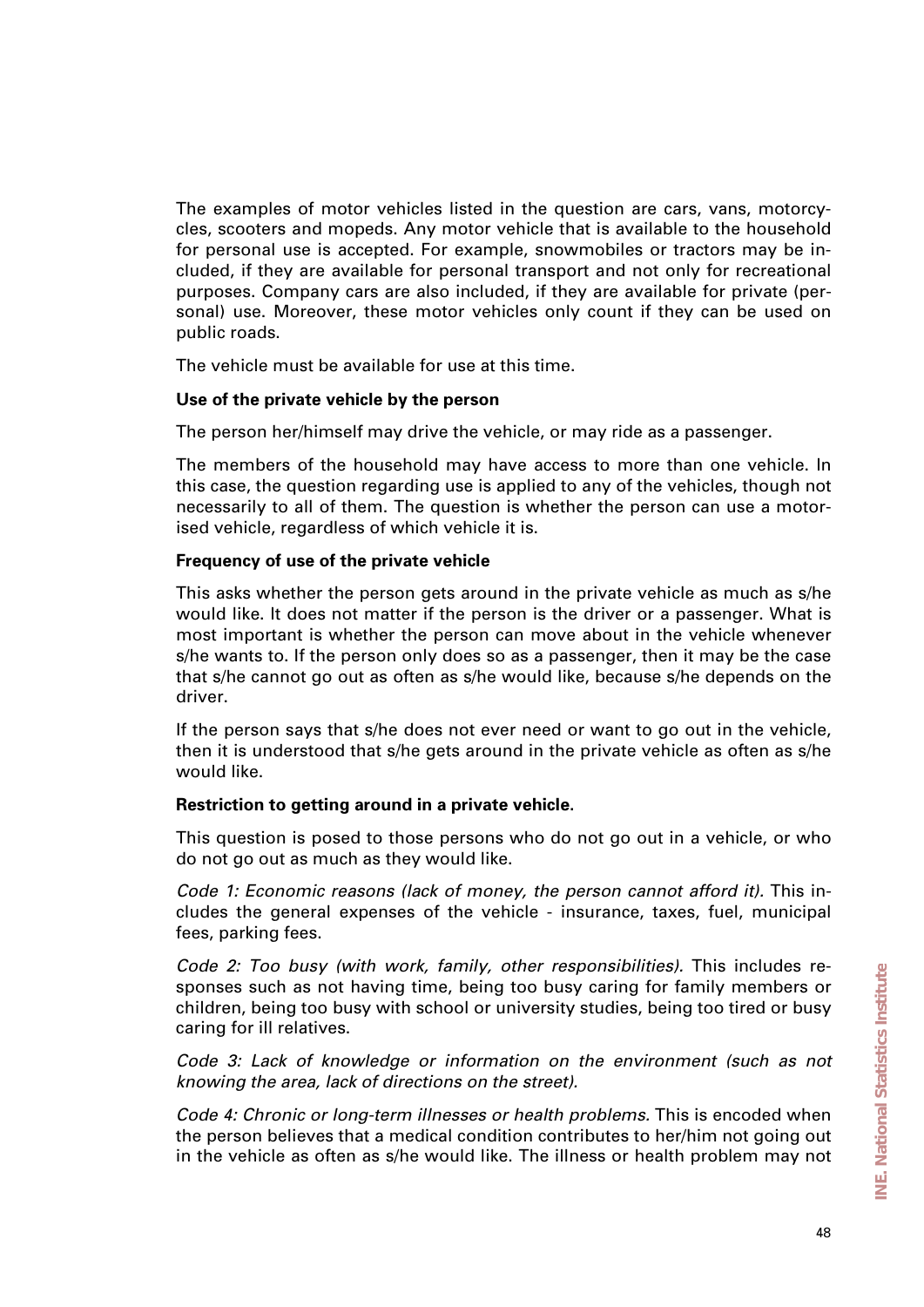have been diagnosed - symptoms such as pain, shortness of breath or fatigue should also be included.

*Code 5: Long-term limitation to basic activities (such as difficulty seeing, hearing, concentrating, moving about).* This is included in the list of responses representing impairments. They have deliberately been separated from the health problems.

*Code 6: The vehicle is not always available.* This is used when the vehicle is not the property of the surveyed person, but rather belongs to another member of the household, or even to someone who does not belong to the household, and therefore, the vehicle may not always be available when the person wants to travel.

*Code 7: Difficulty getting into or out of the vehicle.* This is used when the available transport is not designed for persons with special needs, whether due to a health problem or due to another type of reason, like when the surveyed person has difficulty getting into or out of the vehicle with a small child. For example, the vehicle is too high, too narrow or too small.

*Code 8: Lack of self-confidence, or due to the attitude of other persons.* This includes when the person lacks confidence as a driver. It also includes when other persons do not trust the person to drive. It also includes the attitudes of other persons that prevent her/him from using the vehicle as often as s/he would like.

*Code 9: Other reasons.* This includes things, such as not having a driving permit. It includes poor driving conditions, such as poor roads or traffic congestion. It also includes climate conditions, when the weather makes it difficult to use the vehicle.

*Code 10: No, nothing prevents me from getting around in this vehicle.*

### **Lack of technical aid and/or personal assistance for using a private vehicle**

These questions are asked of the persons who have answered that they have a health problem or a limitation to activity that prevents them from going out in the vehicle whenever they would like.

Lack of equipment or special technical aid: this includes when the vehicle is not especially adapted to the needs of the person, for example, lack of special manual controls for accelerating or braking, special knobs on the steering wheel to help turn the tyres more easily, adapted mirrors, seatbelts and harnesses, swivel seats and accessories to help getting into and out of the vehicle, such as wheelchair elevators or ramps. This also includes the lack of space for a wheelchair. Motorised seats are included as special equipment.

*Lack of personal aid or assistance:* this refers to both physical aid in the sense of leading a person by the arm, helping by pushing a wheelchair, and giving instructions or following instructions. It includes having a companion in order to travel by the transport.

#### **Use of other means of transport**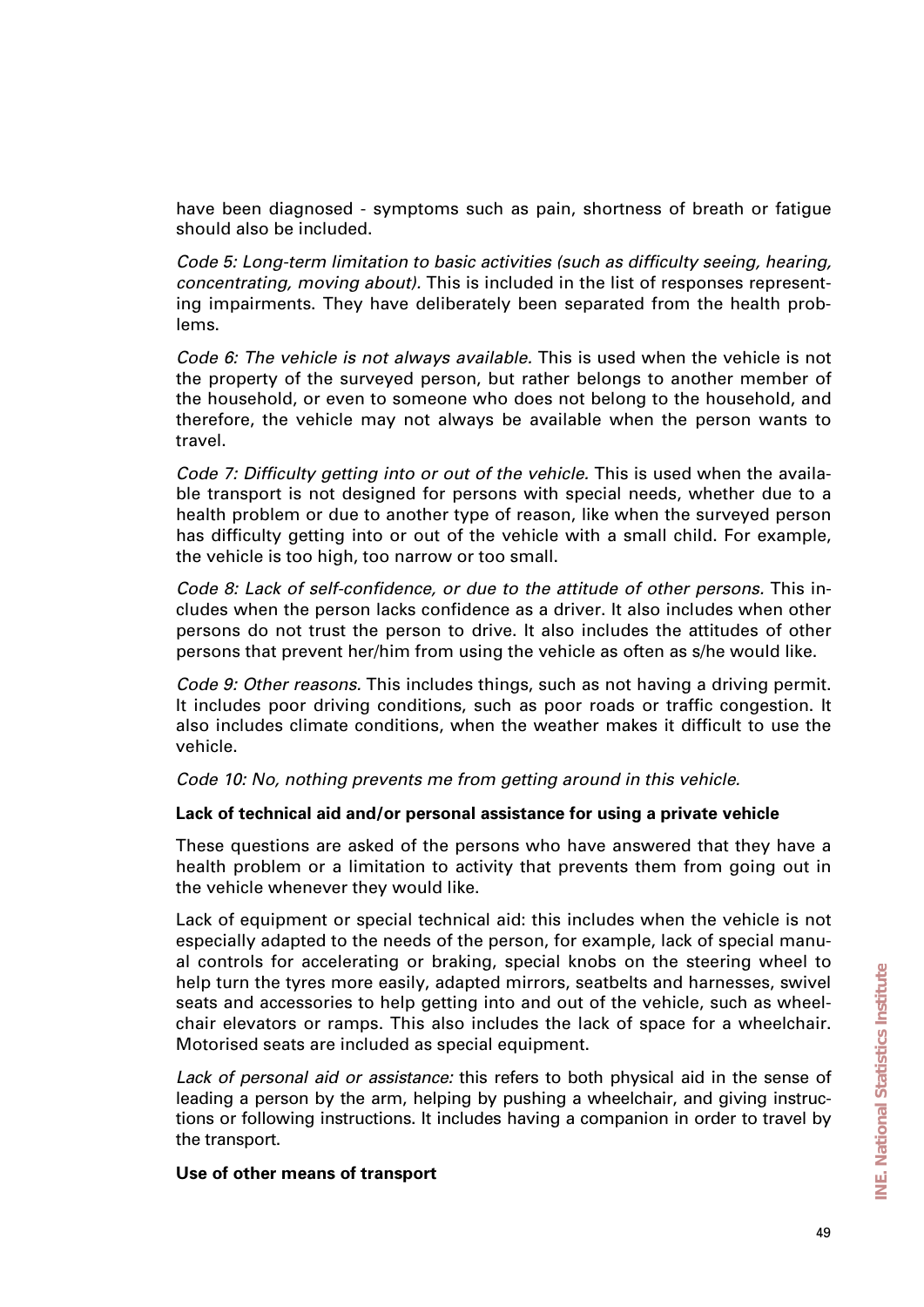This question refers to any means of public transport that anyone may use. Therefore, it means that the person would be a passenger on that transport. It includes bus, tram, train, underground, taxi, aeroplane, etc. However, it does not include special transport for persons with disabilities, such as a bus service provided by the local authorities for persons with disabilities.

This must consider both local transport and long-distance travel.

### **Frequency of use of public transport**

This asks whether the person moves about in other means of transport as much as s/he would like. If the person responds that s/he does not want to use other means of transport, then it is understood that s/he travels on public transport as much as s/he wants.

#### **Restriction to getting around on public transport**

This question is posed to those persons who do not use other means of transport, or who do not use them as much as they would like.

*Code 1: Economic reasons (lack of money, the person cannot afford it).* This includes the fact that the means of transport are very expensive.

*Code 2: Too busy (with work, family, other responsibilities).* This includes responses such as not having time, being too busy caring for family members or children, being too busy with school or university studies, being too tired or busy caring for ill relatives.

*Code 3: Lack of knowledge or information (such as timetables, location of the stops).* 

*Code 4: Chronic or long-term illnesses or health problems.* This is encoded when the person believes that a medical condition contributes to her/him not using other means of transport as often as s/he would like. The illness or health problem may not have been diagnosed - symptoms such as pain, shortness of breath or fatigue should also be included.

*Code 5: Long-term limitation to basic activities (such as difficulty seeing, hearing, concentrating, moving about).* This includes difficulty reaching the boarding gate. It also includes not being able to see the signs or the notices, or to hear the personnel or the announcements, given that these are limitations to seeing and hearing.

*Code 6: Lack of suitable transport (unsuitable route or timetables)* The transport that is available may not go to the place that the person wants to go to at the time that the person wishes to go. It includes the long distance to public transport, or the fact that it is not frequent enough.

*Code 7: Conditions of the station or stop and its surroundings (slopes, hills, stairs, street situations).* Persons may have difficulty accessing the place at which they can take the transport, such as the train station or the bus stop, since they have difficulties in its surroundings. This includes too many hills, stairs, street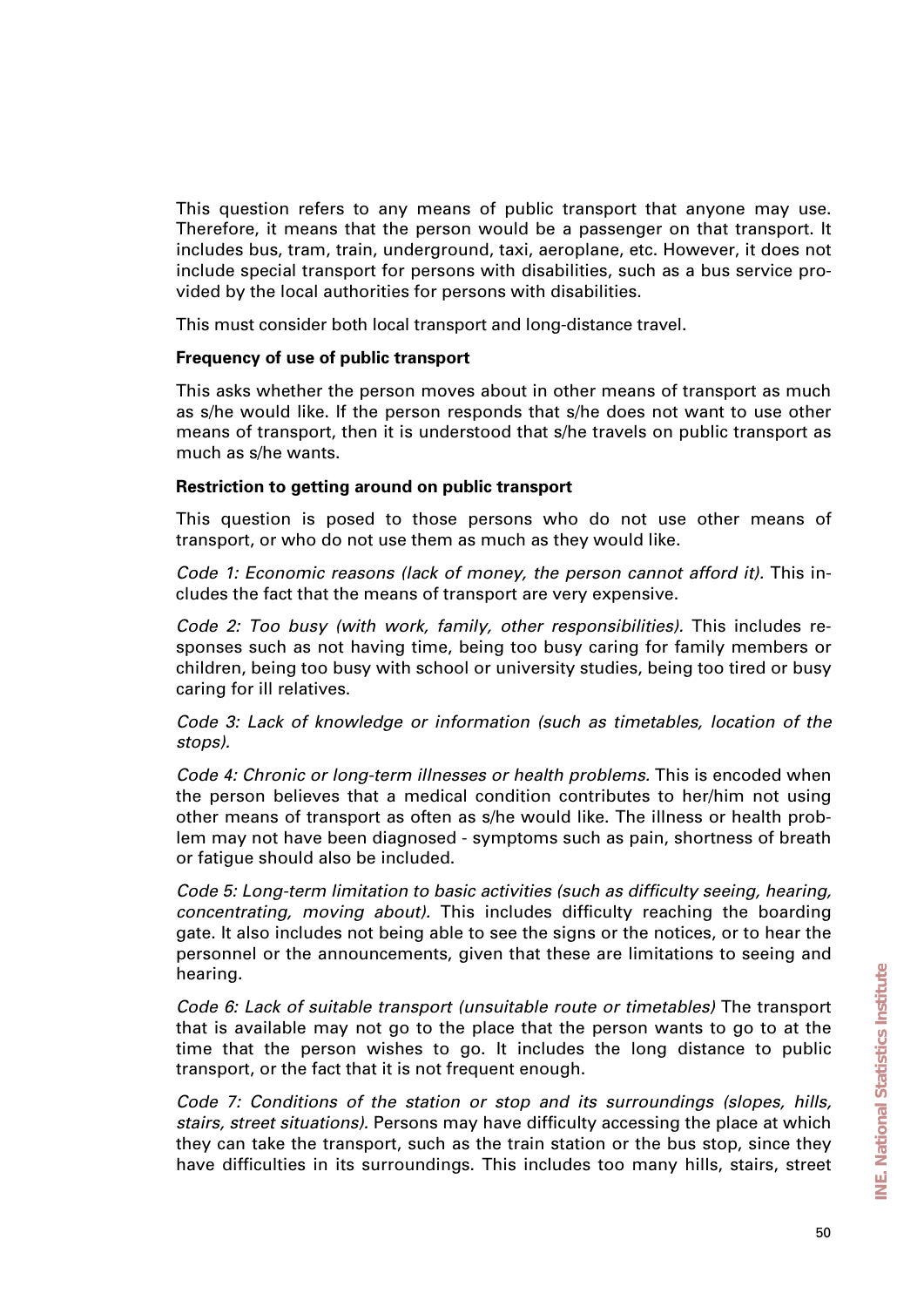situations, irregular or slippery roads, without rest areas or restrooms, without ramps or banisters, without acoustic signals for crossing.

*Code 8: Difficulty getting onto or off of the transport.* This includes those difficulties in using the transport with a small child. It also includes the transport being too full of people, if this prevents the surveyed person from using the transport at the time that s/he wishes.

*Code 9: Difficulties travelling on the transport (such as a lack of availability of seats, or seats that are too uncomfortable).* This includes that the transport is too full of people, once on the transport, a lack of space (it must be borne in mind that claustrophobia is considered to be a health problem). The persons may need a place to sit, and there is nowhere available, or seats cannot be reserved. This includes if there is too much noise, or it is too dirty.

*Code 10: Lack of self-confidence, or due to the attitude of other persons.* When these concerns prevent a person from using another means of transport whenever s/he wants to. This includes "feeling stigmatised" and being "worried about crime." It also includes being nervous about travelling at night.

*Code 11: Other reasons.* This includes climate conditions, when the weather makes it difficult to use another type of transport.

*Code 12: No, nothing prevents me from getting around on other means of transport.*

#### **Lack of technical aid and/or personal assistance for using public transport**

These questions are asked of the persons who have answered that they have a health problem or a limitation to activity that prevents them from using another means of transport whenever they would like.

*Lack of equipment or special technical aid*: this includes when the vehicle is not specially adapted to their needs, for example, a lack of lifts or ramps allowing access to wheelchairs, or a lack of space for the wheelchair. Likewise, when guide dogs are not allowed entry onto the transport.

*Lack of personal aid or assistance:* this refers to both physical aid in the sense of getting onto or off of the transport, helping by pushing a wheelchair, and giving instructions or following instructions. It includes having a companion with whom to travel.

### **III.3 ACCESSIBILITY TO BUILDINGS**

This section examines some of the effects that environmental factors have on the lives of persons. The attention is focused on the use of the buildings, and encompasses both the entry into and the exit out of buildings, such as the workplace, shops, restaurants, cafeterias, offices, leisure facilities or the homes of other persons. This includes adaptations, such mobile or fixed ramps, automatic doors, manoeuvrable doorhandles, as well as adapted restrooms, telephones, lifts, escalators, etc. It also centres on moving about inside the building, in terms of signage (size), size of the hallways and floor surface.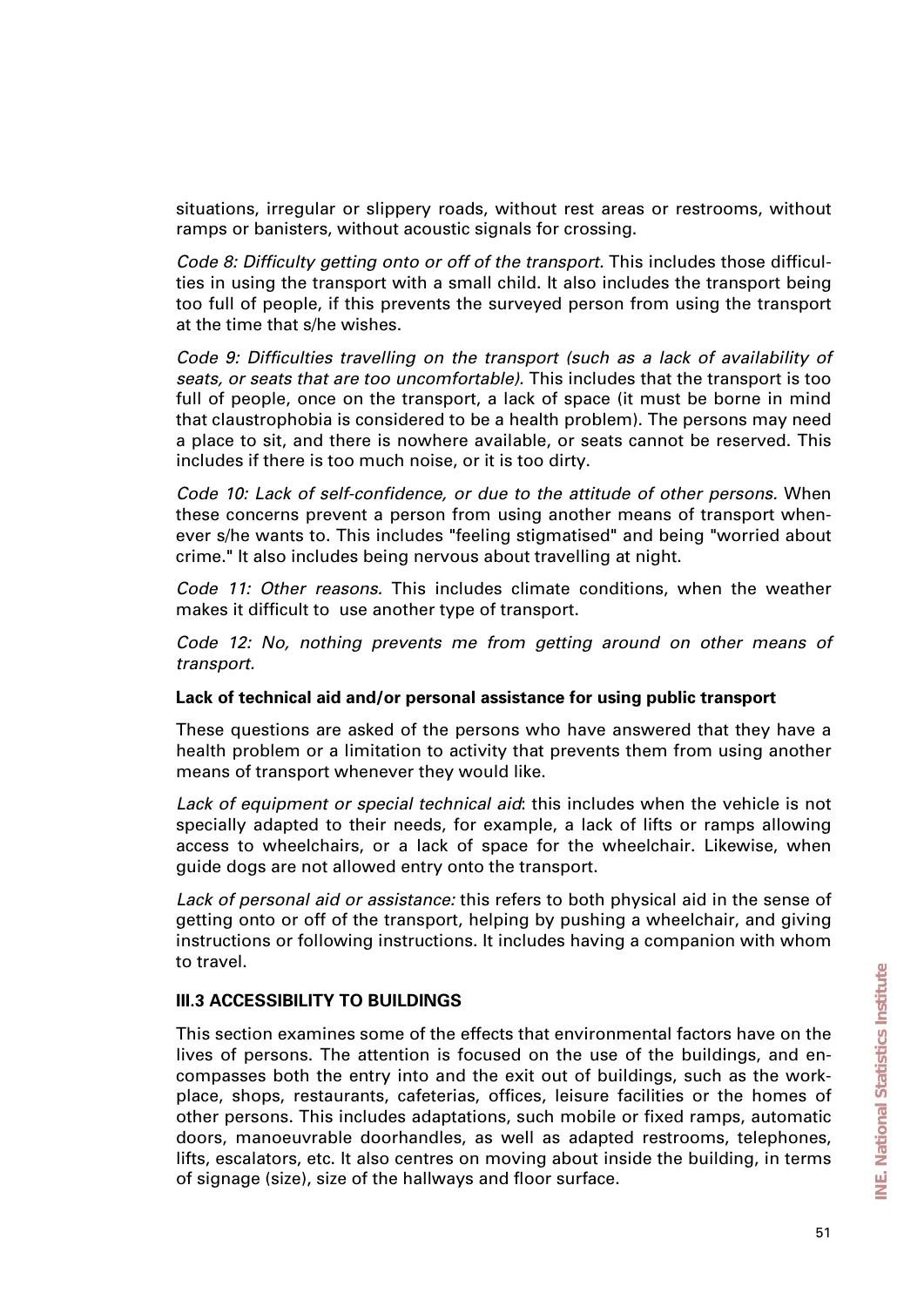This section provides information regarding how environmental factors affect the lives of persons with health problems or limitations to activity. However, the questions are posed to persons both with and without health problems. Those persons with small children or elderly persons may also experience difficulties when using the buildings.

The objective is to delve into the concept of accessibility. It is important to recognise that some persons may have problems entering some buildings, due to a health problem, but they might never try to enter those buildings. This is why the expression "wish to use" is so important.

#### **Restriction to accessing and moving around inside of buildings other than the main dwelling.**

The persons are asked whether there is anything preventing them from using the buildings whenever they like. This centres on the interaction between the persons and the surroundings with regard to the buildings. It includes responses, such as difficulty entering into or exiting from the building, such as doors that are not wide enough for a wheelchair, difficulty within the building, such as hallways that are not wide enough for a baby carriage, or a lack of lifts, and the use of the installations within the building, such as restrooms. It does not include not being able to access it after normal opening hours, or, for example, forgetting the building access key.

The part corresponding to getting to the building, or leaving from the building, is studied in the transport section.

*Code 1: Difficulty parking (lack of space, cost).* This includes when there are not enough areas to get out of the vehicle.

*Code 2: Difficulty entering or exiting the buildings (situation of the building accesses, lack of ramps, doors too narrow).* This centres on that design of the buildings or their surroundings that restricts persons from entering or exiting. It includes difficulty using the stairs to access the building or inadequate signage.

*Code 3: Difficulty inside of the buildings (distribution, spaces, directions, noise, seats, wash rooms, lifts).* This includes moving around the building once inside, for example, entering a shop, or moving from one floor to another. It also includes the use of building facilities, such as using the restrooms. It includes when the cubicle is too small, or when the height of the counter is not suitable. It also includes the lack of potable water, inadequate signage, poor surface areas, poor ventilation, or the building being too full of people.

*Code 4: Chronic or long-term illnesses or health problems.* This is encoded when the person believes that a medical condition contributes to her/him having difficulty accessing and using the buildings. The illness or health problem may not have been diagnosed - symptoms such as pain, shortness of breath or fatigue should also be included. This also includes claustrophobia.

*Code 5: Long-term limitation to basic activities (such as difficulty seeing, hearing, concentrating, moving about).* This is included in the list of responses represent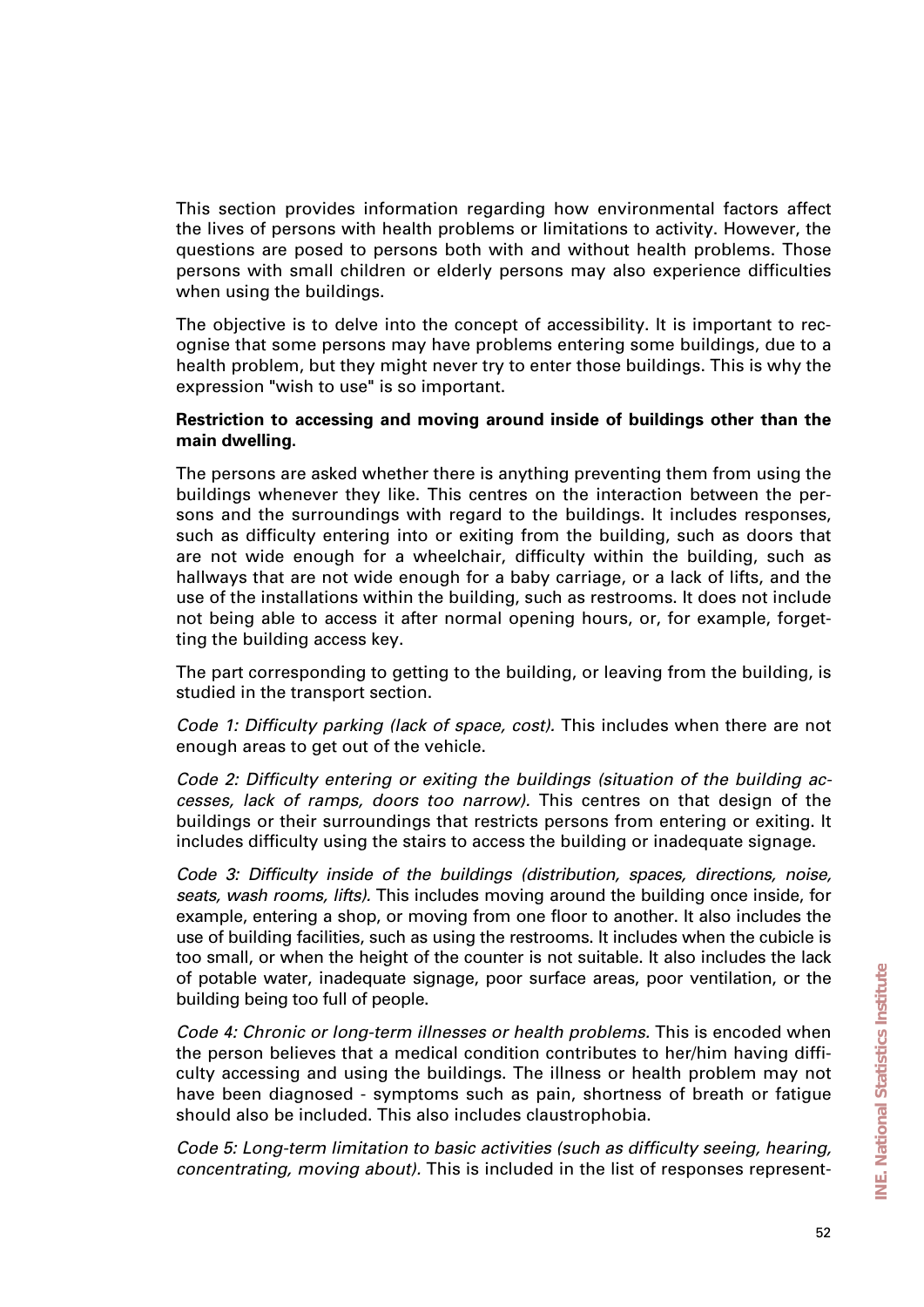ing impairments. They have deliberately been separated from the health problems.

*Code 6: Lack of self-confidence, or due to the attitude of other persons*, or worried about crime, which prevents the person from accessing and using the buildings. The attitudes of other persons include comments or looks, or even the inappropriate attention paid to the guide dog.

*Code 7: Other reasons.* This includes situations such as guide dogs not being allowed in restaurants. It also includes those cases in which the prices to enter the buildings are very high.

*Code 8: No, nothing prevents me from using these buildings when I want to.*

#### **Lack of technical aid and/or personal assistance for accessing and moving about the buildings**

These questions are asked of the persons who have answered that they have a health problem or a limitation to activity that prevents them from accessing or using buildings whenever they like.

*Lack of equipment or special technical aid* refers to the equipment or special technical aid that the surveyed person her/himself requires, and not to the adaptations to the buildings included in the question.

*Lack of personal aid or assistance.* This refers to physical assistance, in the sense of needing the assistance of a person in order to enter or exit a building, or in order to move about once inside it. It includes the need to be accompanied.

### **III.4 EDUCATION AND TRAINING**

The educational level is asked in the section on the basic social variables in the questionnaire. However, social integration does not encompass only the consequences of the educational achievements of the past, nor only the problems in accessing training courses in the past. The goal is to be able to have current access to new, suitable and desirable opportunities for education and training, for the purpose of improving living abilities and opportunities.

At any point in adult life, the person might wish to study, perhaps as a form of aid in the labour market, or simply in order to acquire new personal aptitudes. This section focuses on the obstacles preventing persons from undertaking education, or education beyond that which is compulsory in a formal learning environment, relating to the current job or profession, or for preparing for future employment, which leads to obtaining an accrediting qualification.

Educational opportunities are measured within the context of intention - the desire of the person her/himself at the current time. The person may wish to study in order to obtain a qualification, but may not have the opportunity to do so, due to any of the reasons listed in the question.

This section encompasses the formal education at the school, college or university, or the training relating to a job, trade or profession.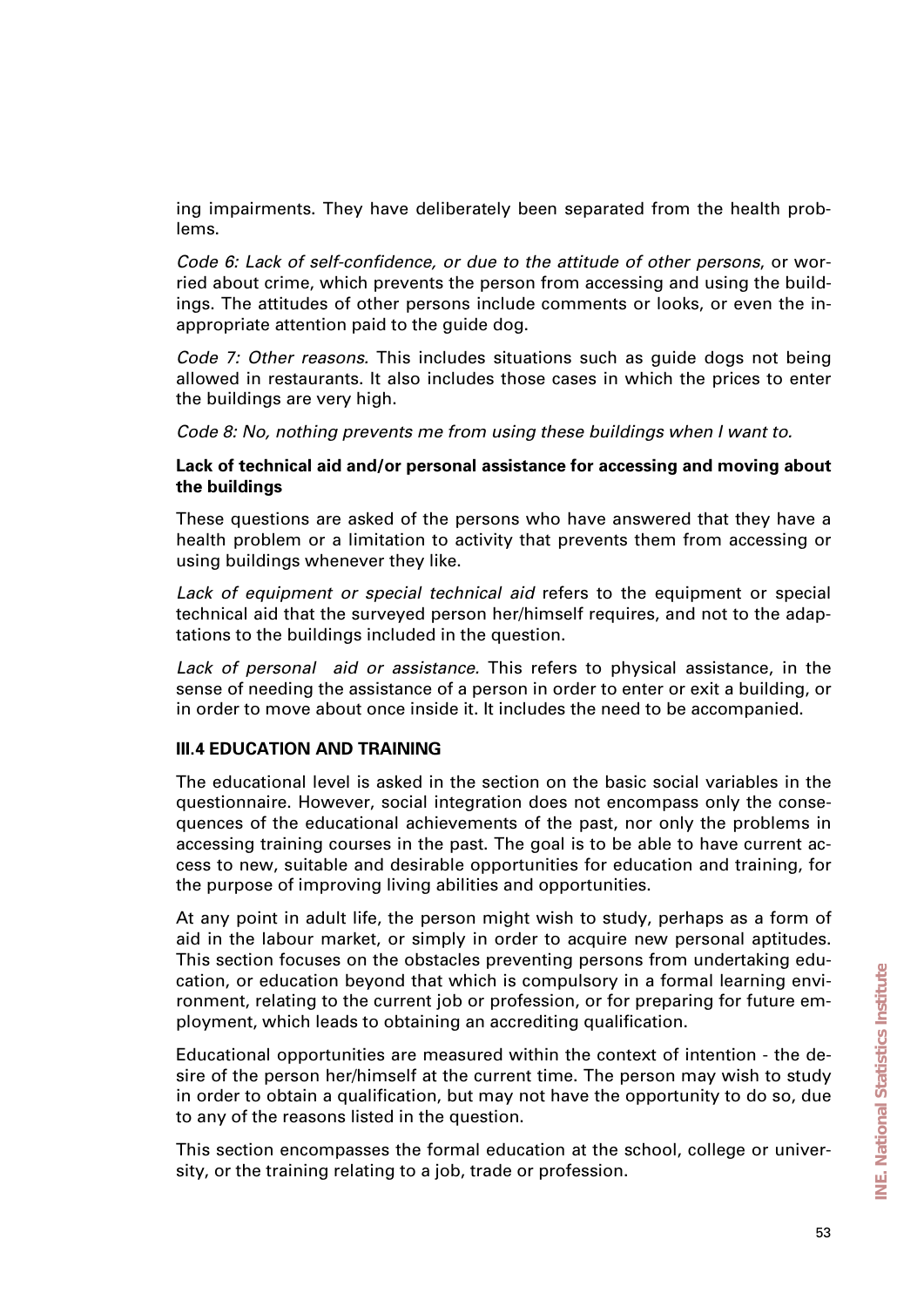This section does not include that training work that does not lead to obtaining a qualification, nor does it include leisure classes or hobby studies, unless the person is studying them in order to obtain a qualification. For example, the person may be learning, or may want to learn, a language at an adult education centre, for pure pleasure, but the course does lead to obtaining a qualification in that language. This situation would be included.

Home study is included if it is registered at a school, university or other accredited educational establishment.

The questions are applied only to those persons whose labour situation is not that of students or in unpaid training work.

#### **Current studies**

The person is asked whether s/he is currently studying or participating in an educational activity.

If the person is studying toward attaining a qualification, it is assumed that the person has access to the educational opportunities, and therefore, the questions on obstacles to education are not asked; the final objective of studying must be to obtain a qualification.

This includes full-time and part-time studies.

It includes night classes, one-day-a-week courses, and courses that work only for a short period of time.

It includes if the person has already obtained a spot in an educational or training course, and is waiting for it to begin.

It includes if the surveyed person is repeating the course in order to improve her/his mark.

### **Restriction to studying or participating in a training activity**

This studies the obstacles preventing the person from taking advantage of educational or training activities "at the current time." This is important, because the goal is to avoid the person thinking of educational opportunities that s/he was not able to take when s/he was younger.

*Code 1: Economic reasons (lack of money, the person cannot afford it).* This includes when the person cannot afford to travel to the learning centre, or access a course because it is very expensive, or because it affects the payment of benefits.

*Code 2: Too busy (with work, family, other responsibilities).* This includes responses such as not having time, being too busy caring for family members or children, being too busy with school or university studies, working too many hours or being busy caring for ill relatives.

*Code 3: Lack of knowledge or information regarding what is available.* This includes responses such as not knowing what educational or training activities are available, or how to access them.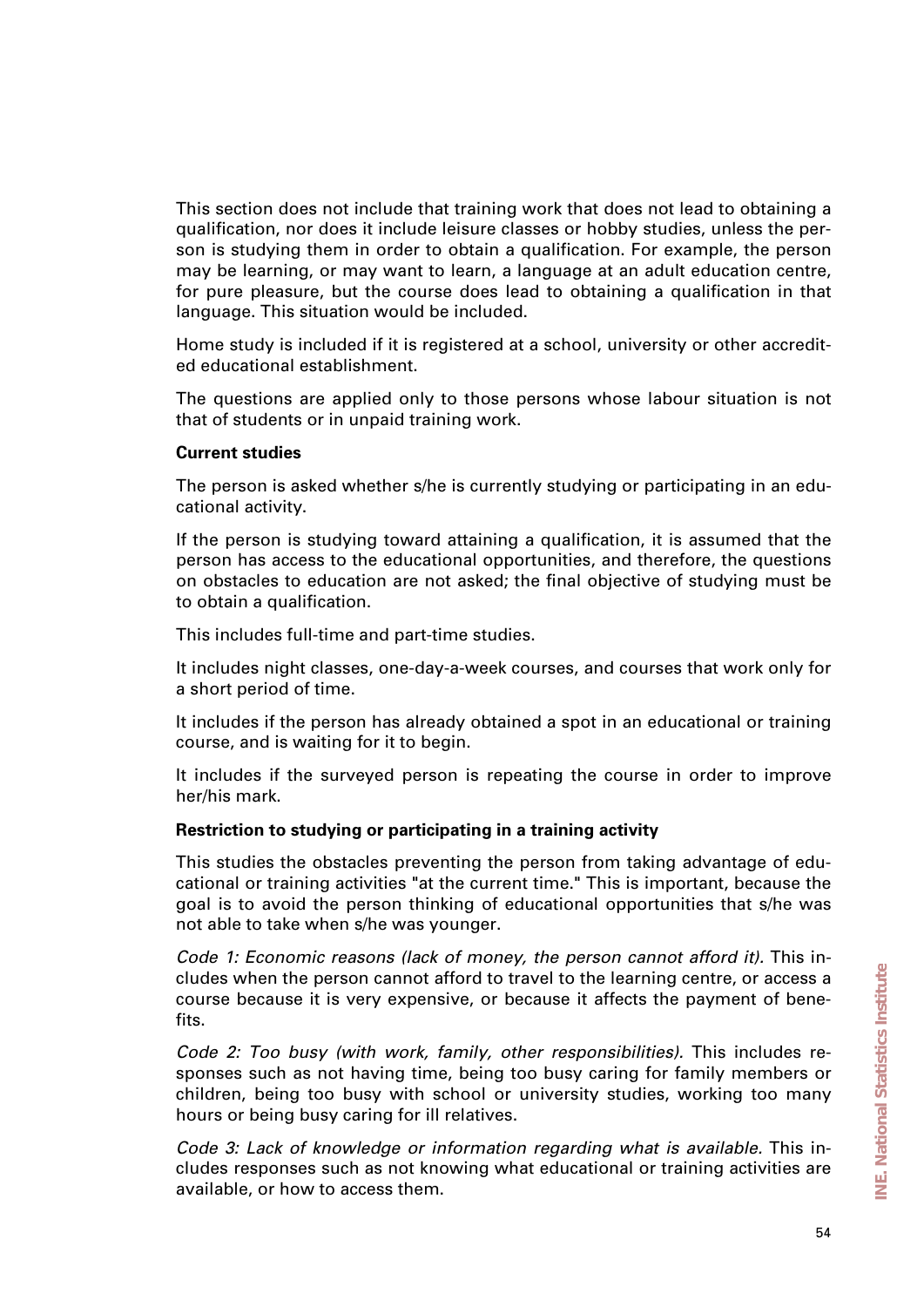*Code 4: Chronic or long-term illnesses or health problems.* This is encoded when the person believes that a medical condition contributes to her/him not seeking or undertaking educational or training activities. The illness or health problem may not have been diagnosed - symptoms such as pain, shortness of breath or fatigue should also be included.

*Code 5: Long-term limitation to basic activities (such as difficulty seeing, hearing, concentrating, moving about).* This is included in the list of responses representing impairments, such as seeing, hearing, concentrating or moving.

*Code 6: Difficulties - not related to the person her/himself - undertaking a course (not enough spots or not offered in her/his municipality).* The goal is to ascertain whether the person has restrictions - not related to her/himself - to the educational or training activities available to her/him. For example, the person may wish to study a particular course that is not offered in her/his area, or perhaps, there are no educational or training activities available for that person. This includes when there are no spots available in the course.

*Code 7: Difficulty arriving at the educational centre (lack of means or transport or too far away).* The difficulty may be due to the fact that the centre is too far away, or that there is no transport available for getting there, or that there are limited parking spaces.

*Code 8: Difficulty accessing or moving about the buildings.* The difficulty may be due to the parking spaces being limited, or to difficulty entering a building or using its installations (facilities). This refers to those buildings used as part of an educational establishment, and includes responses such as "doors too narrow," "lack of access ramps" or "lack of handrails or banisters." It also includes responses such as difficulty using the restrooms, reaching the classroom or conference room once inside the building or using the lecterns or chairs provided. It includes when it is difficult to reach the educational installations due to the situation of the surroundings and the difficulty manoeuvring around them.

*Code 9: The attitude of the bosses or lecturers.* The persons may be reluctant to study because they feel that they do not have their boss' support. They may feel that they cannot attend a course because their boss will not give them permission to miss work. In particular, the youngest persons may feel persuaded by the attitude of their lecturers not to undertake higher education.

*Code 10: Lack of self-confidence, or due to the attitude of other persons.* When those concerns prevent the person from studying. This includes responses such as being worried about bullying or crime, if this prevents the person from accessing the training. It also includes when the persons are reluctant to study because they feel that they lack the support of those around them (work colleagues, friends or relatives).

*Code 11: Other reasons.* Responses may include the unsuitable schedule of the courses, or not having Internet access. This includes climate conditions, when the weather makes it difficult to reach the educational centre.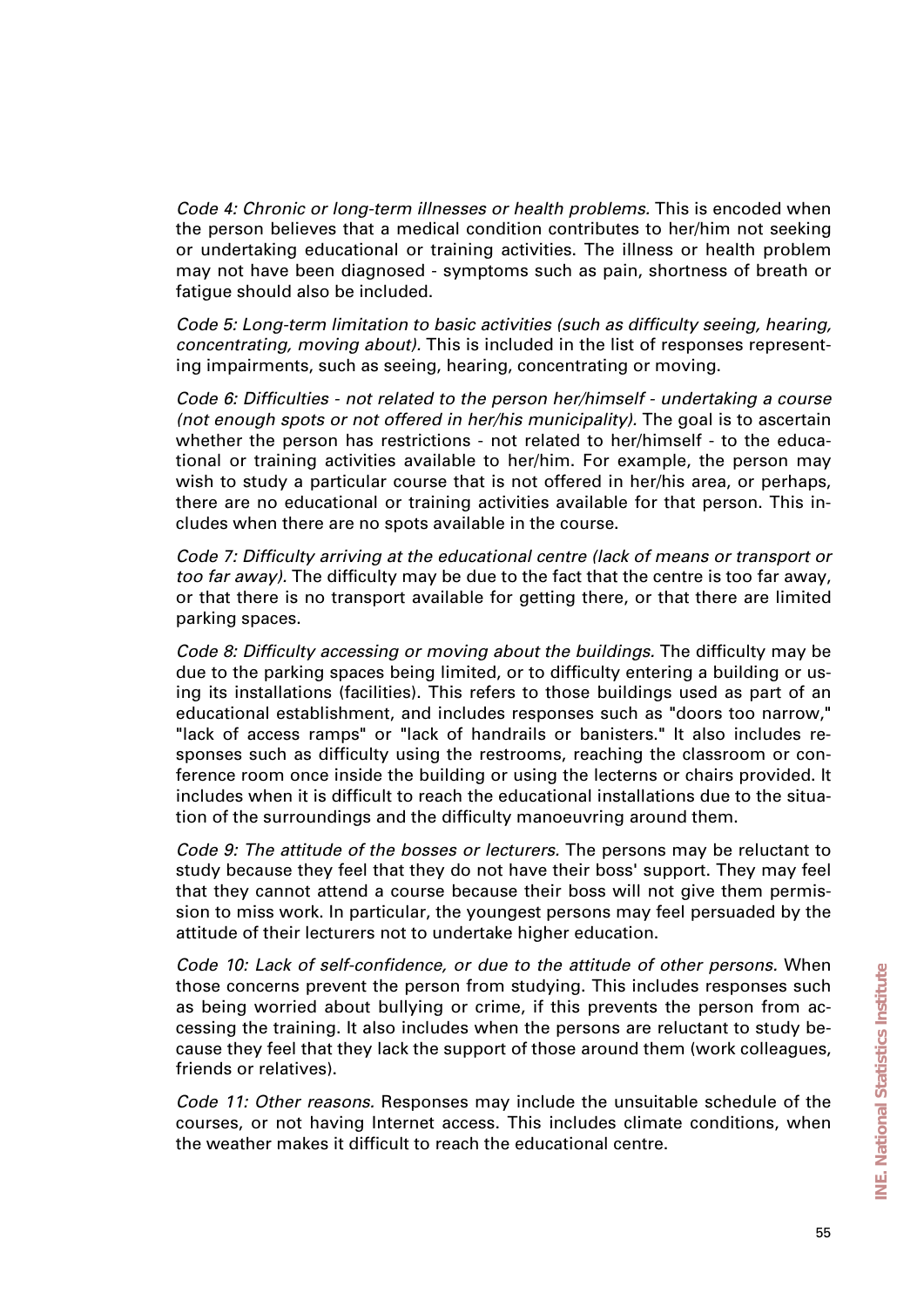*Code 12: The person does not wish to study.* The person may not wish to study towards a qualification (at this point in time). That is, s/he does not wish to undertake studies. This code may be alone, or may be used together with other codes, as the person may have postponed her/his studies due to the aforementioned obstacles.

*Code 13: No, nothing currently prevents me from studying.* The person still wishes to study, though s/he is not currently studying. However, nothing prevents her/him from doing so.

### **Lack of technical aid and/or personal assistance for studying or participating in a training activity**

These complementary questions are asked of those persons who have answered that they have a health problem or a limitation to activity which acts as an obstacle to studying. They must be related to training obstacles. They must not be related to adaptations to the architecture of the buildings, such as ramps, banisters or restrooms. This information is collected in the building accessibility section.

*Lack of equipment or special technical aid.* Those persons with limitations to activity may learn new things, if they can have suitable aid devices available. These devices can provide physical assistance or aid for using the course materials. For example, aid for mobility, devices for seeing or hearing, or aid for persons with speaking or communication limitations. These examples may include voice recognition software for computers, tactile screens or devices for using a computer with one's head. This also considers Internet access, only if the use is specifically related to a health problem or limitation to basic activities. It also considers devices such as a Kindle (electronic book reader), only if the use is specifically related to a health problem or limitation to basic activities (probably associated with vision problems). Audio books, loupes, recorders, Braille writing or software for translating into Braille for computers, Braille printers, large computer monitors, keyboards with large keys and screen readers are other examples. Deaf persons, or persons with hearing problems may lack devices, such as hearing aids, amplifiers or headphones. Technological aid for physical disabilities is very varied in terms of its scope and its application. Some examples would include inclined tables, eye-controlled computer devices, alternative keyboards, devices for controlling the computer with the mouth or pedals, ball mouse devices, mouse devices that are moved with the one's head and adapted mouse devices.

*Lack of personal aid or assistance.* Many tasks can be carried out if there are persons available to help. This may entail physical assistance or giving or following instructions. It also includes a person who pushes a wheelchair, or who uses a pointer when the person has hearing problems.

### **III.5 EMPLOYMENT**

The questions on the labour situation are already asked in the section on basic social variables. However, social integration is based not only on the labour situation, but also on the access to a suitable and desirable job. Those persons with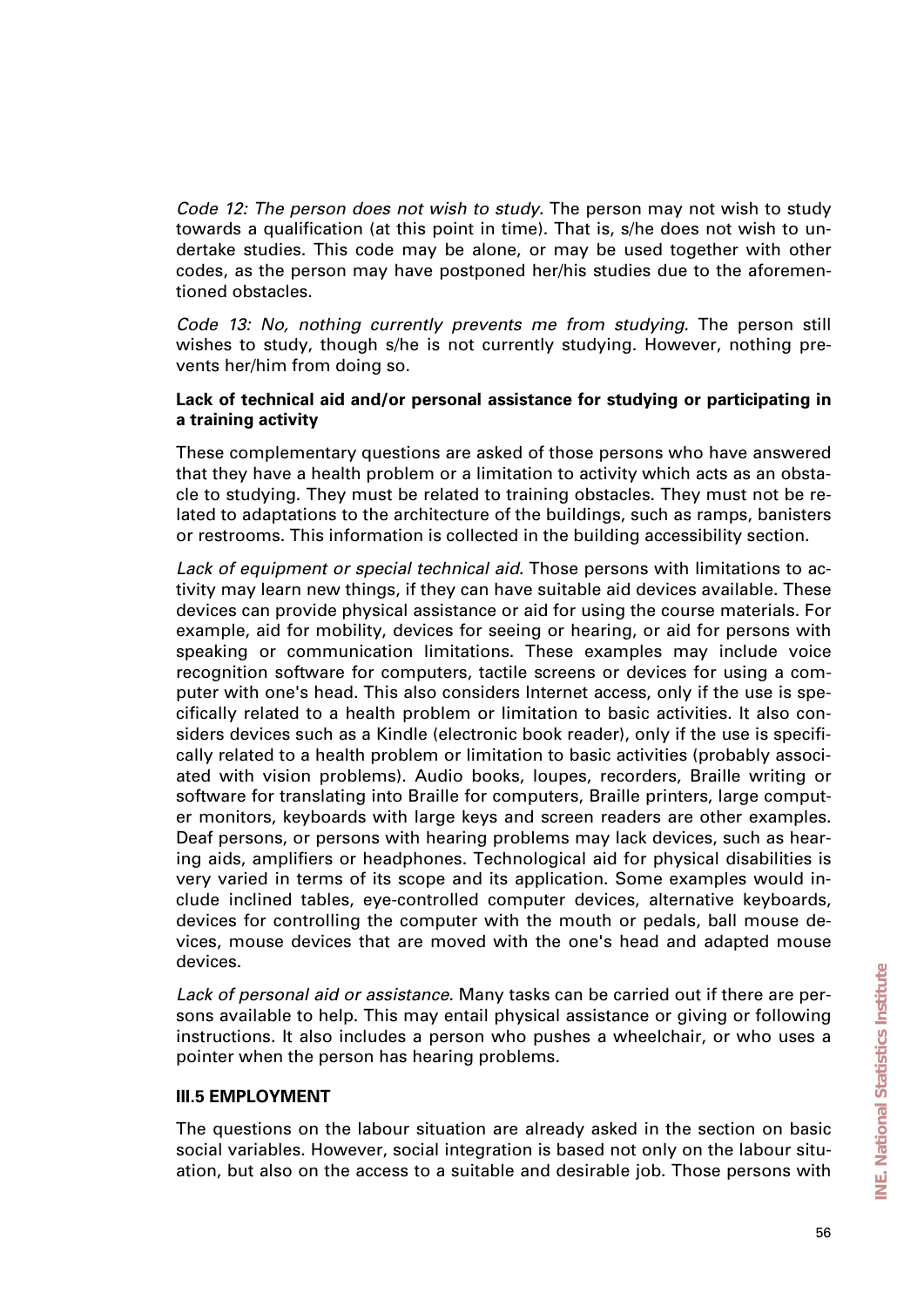some health problem or illness, or with limitations to basic activities, have less of a probability of being employed, and greater probabilities of being economically inactive. The objective of this section is to examine the obstacles to carrying out the type of paid work that a person wishes to perform.

This section deals with the reasons why persons are not able to carry out the type of work they wish to do. This is asked of all persons over 16 years of age.

The question has to do with the work that the persons wish to perform, and not necessarily that which they are currently doing. However, the work that one "wishes" to do must refer to a reasonable expectation, and not to fulfilling an idealised desire. It must be a job that the person believes s/he would be able to perform, if s/he could overcome the obstacles currently preventing her/him from doing so, even if it required more training or qualifications.

#### **Restriction to performing the type of job that the person desires**

The persons are asked for the reasons preventing them from performing the type of job that they would like to do.

The factors preventing performing the desired type of job may be environmental, physical or mental obstacles. These may affect the type of work that one may do, how long the person may work, when the person may work and where the person may work. This may encompass a broad range of circumstances: how flexible bosses may be regarding the hours and days when employees may work, or if they are limited, where the workplace is with regard to their home - in terms of both the distance from home and the access there by some means of transport. Some persons may only be able to work at home or inside a building.

Persons may be limited in terms of performing the type of work they wish, due to family responsibilities, a health problem or illness, or due to limitations to basic activities, or for more practical everyday living reasons - earning more money could affect their social rights or subsidies.

*Code 1: Lack of employment opportunities.* The type and amount of work that persons do may be strongly influenced by their place of residence, based on the local employment rates and industries.

*Code 2: Too busy (with family, other responsibilities).* This includes responses such as not having time, being too busy caring for family members or children, being too busy caring for ill relatives.

*Code 3: Lack of qualification or experience.* There may be imbalance between the abilities that a person has and the ability required for other types of work.

*Code 4: Chronic or long-term illnesses or health problems.* This is encoded when the person believes that a medical condition contributes to her/him not being able to perform another type of work or not being able to work more. The illness or health problem may not have been diagnosed - symptoms such as pain, shortness of breath or fatigue should also be included.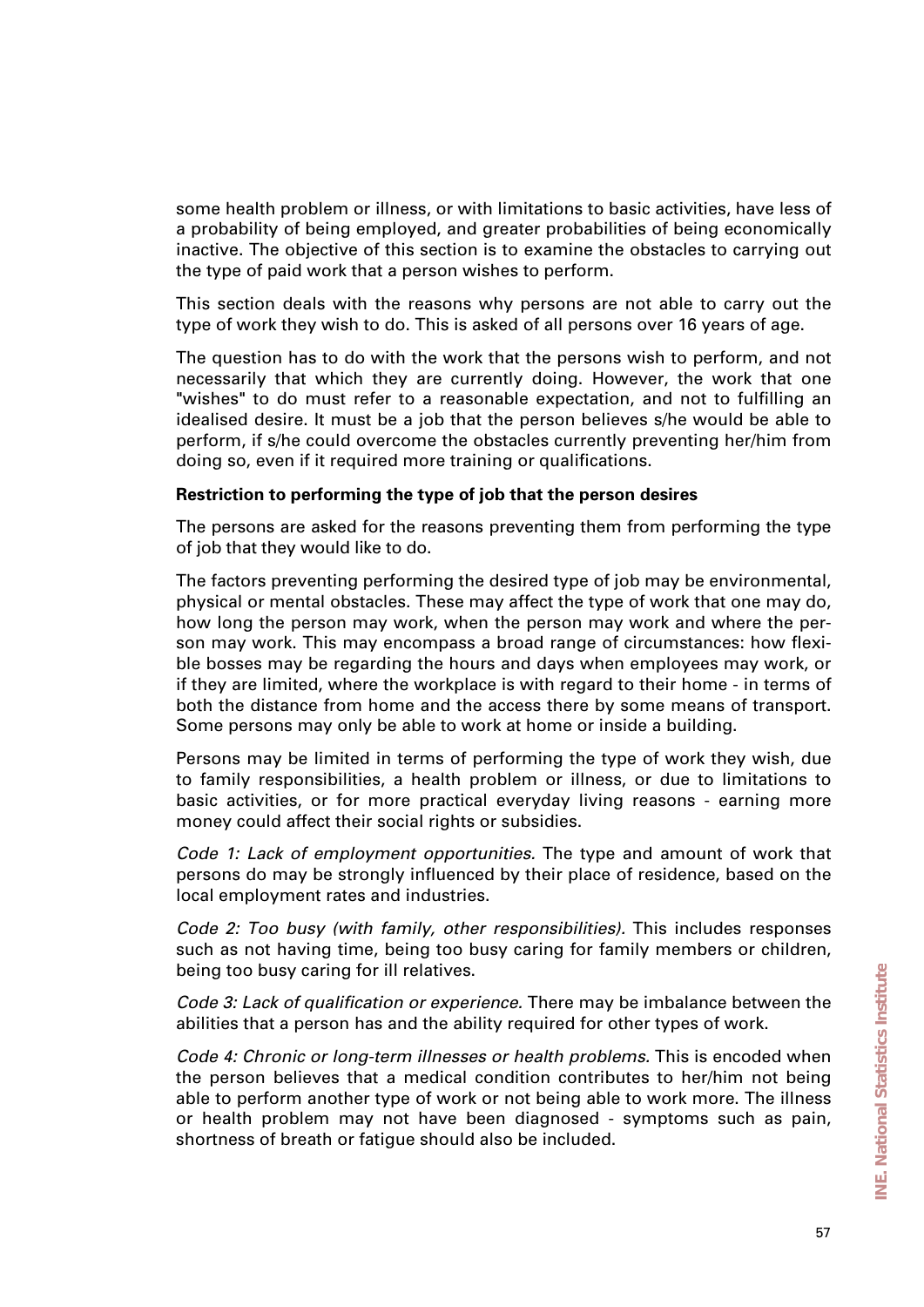*Code 5: Long-term limitation to basic activities (such as difficulty seeing, hearing, concentrating, moving about).* This is included in the list of responses representing impairments. They have deliberately been separated from the health problems.

*Code 6:* Working or having another type of job would imply not receiving some sort of benefit or service. The persons may wish to work more time, and earn more money, but this might affect their receiving social benefits or services.

*Code 7: Difficulty arriving at the workplace (lack of means of transport or too far away).* The difficulty may be due to the fact that the workplace is too far away, that there is no transport available to get there.

*Code 8: Difficulty accessing or moving about the buildings.* The difficulty may be due to the parking spaces being limited, or to difficulty entering a building or using its installations (facilities). It includes when it is difficult to reach the workplace due to the situation of the surroundings and the difficulty manoeuvring around them.

*Code 9: Attitudes of the bosses or lack of flexibility in the job conditions.* Bosses might not allow flexibility in the hours and days in which the employees must work. This code includes the attitude of the bosses when they do not provide the necessary training, or when the person perceives that s/he is being treated discriminatingly for some reason.

*Code 10: Lack of self-confidence, or due to the attitude of other persons (other than the bosses).* The persons may not have the self-confidence necessary to perform the type of work they desire, due to the attitude of other persons, such as work colleagues, relatives or friends, preventing them from doing so. This includes the discriminating behaviour of other persons (other than the bosses).

*Code 11: Other reasons.* This includes job stress, when it is not identified as a health problem.

*Code 12: I do not want a paid job.* Those persons who are economically inactive might choose not to perform any job, because, due to economic reasons, they do not need to work. This code is used for retired persons who do not wish to continue working, or students who are completely occupied by their studies.

*Code 13: No, nothing prevents me from the type of work I want to do.*

### **Lack of technical aid and/or personal assistance for performing the type of work**

Those persons who have answered that they have a health problem or a limitation to activity that prevents them from performing the type of work they wish are asked whether another reason is the lack of equipment or technical aid, or the lack of personal aid or assistance. The equipment or technical aid must be related to the obstacles to employment. They must not be related to adaptations to the architecture of the buildings, such as ramps, banisters or restrooms. This information is collected in the building accessibility section.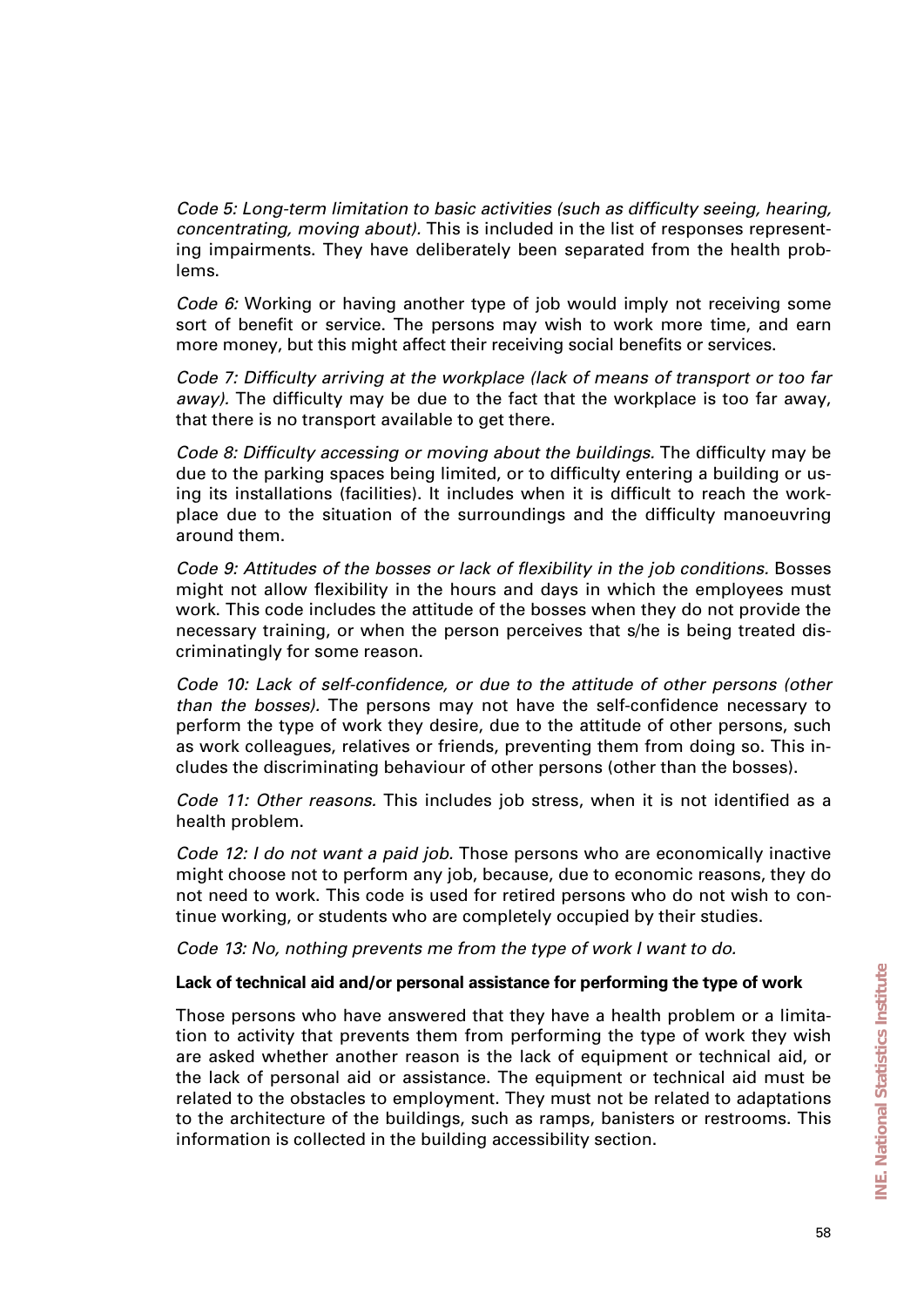*Lack of equipment or special technical aid.* Persons with limitations to activity may still work in many job posts, if they have suitable aid devices available, such as screen readers, an adapted computer or telephone, a voice synthesiser, or printing in large print or in Braille.

*Lack of personal aid or assistance.* Many tasks can be carried out if there are persons available to help. This refers to physical assistance or giving or following instructions. The assistance may be provided by relatives, friends or work colleagues who are present to assist the person in what s/he needs. Examples include sign language interpreters or job trainers.

We must include the unwillingness of the boss to purchase the specialised equipment, or to provide personal assistance for persons with health problems or limitations to activity.

### **III.6 ICT**

The Internet has a great potential for expanding opportunities for communication and obtaining knowledge. However, persons with chronic or long-term health problems, or with limitations to basic activities, are less inclined to living in households with computers, less inclined to using computers, and less inclined to accessing the Internet. This section is designed in order to identify the obstacles that persons have in using the Internet.

### **Internet use**

We are interested in Internet use, for any purpose.

The Internet may be accessed from many locations, from home, the workplace, educational centres, hotels, Internet cafés, libraries, post offices or day care centres.

The Internet may be accessed from different devices, such as a PC, laptop computer, mobile telephone or television.

Persons may use the Internet for different reasons, for communicating via email or social networks or via Skype, for making purchases, listening to music or viewing video clips, for studying, for working or simply for browsing different websites.

This includes those cases in which the person usually has Internet access, and uses it, but it is currently not available for some reason, such as a defective connection.

### **Reasons for using the Internet**

Those persons who use the Internet are asked what they usually use it for.

*Code 1: To be in contact with relatives or friends (email, Skype, social networks).* This includes email, Skype, social networks, chats, maintaining contact with groups they belong to.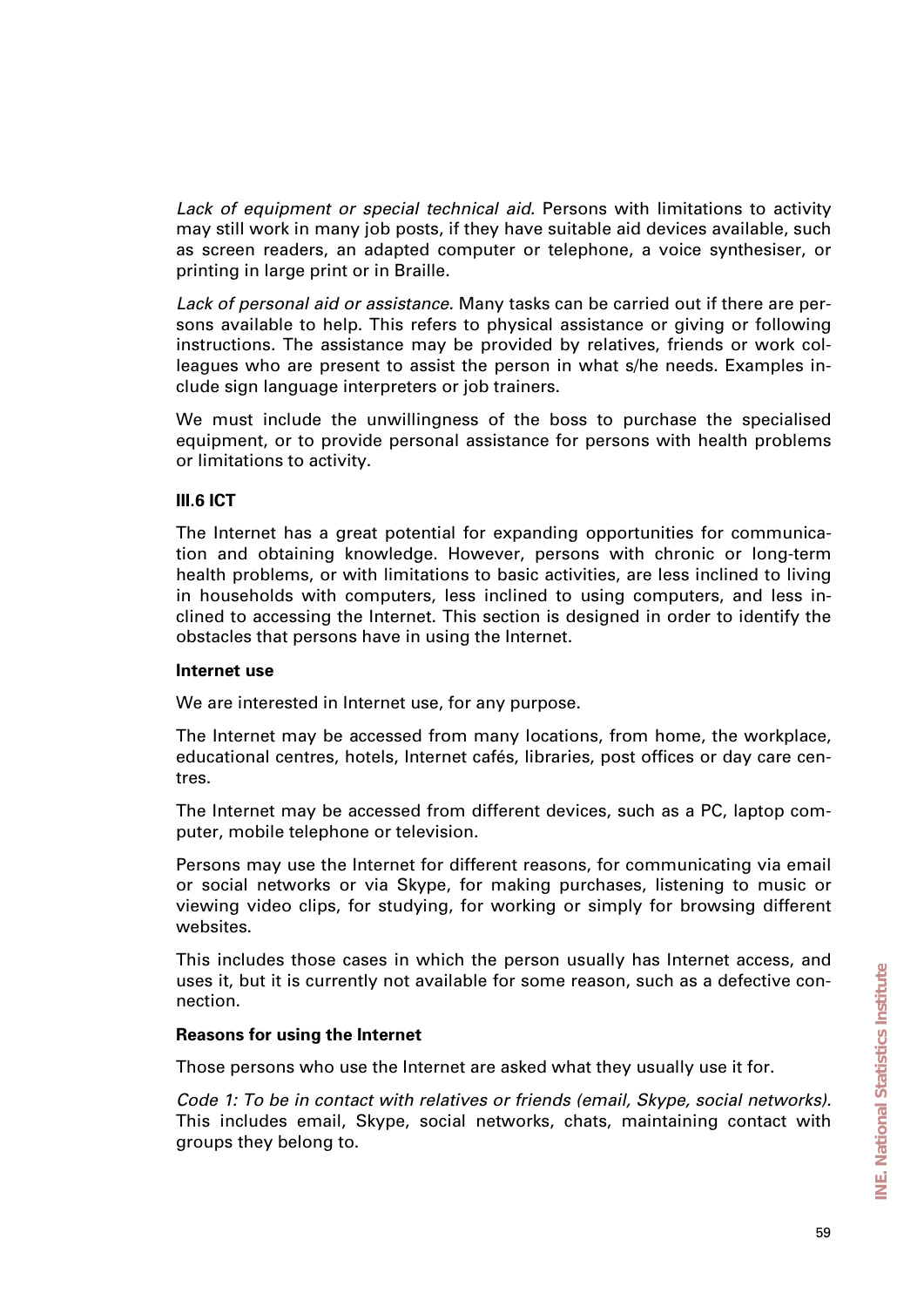*Code 2: Making purchases, doing banking paperwork or paying bills.* This includes the purchase or reservation of tickets or services.

*Code 3: Playing or downloading music, games, e-books, films or video clips.* This includes watching video clips on YouTube.

*Code 4: Obtaining information (newspapers, news, Administration websites)* This includes searches for services providers, such as a plumber, checking transport timetables, sporting results, lottery numbers and information regarding health and well-being.

*Code 5: Training, education or learning.* This is the structured learning that may be independent learning or learning as part of a formal course or education. It includes using the Internet to prepare papers for school or university.

*Code 6: Seeking work.* This includes using the Internet to answer job advertisements or potential employers or to send out one's CV.

*Code 7: For work.* This refers to using the Internet only for work reasons.

*Code 8: Other purposes.* This includes using the Internet for selling personal items, when the person does not consider this o be her/his main job or main source of income.

#### **Frequency of Internet use**

The person is asked if s/he would like to use the Internet more. This question is the key to ascertaining whether there are obstacles that prevent the person from using the Internet as much as s/he would like. Those persons who do not want to use the Internet, or who use it as much as they like, are not asked the question on obstacles. The person is asked about her/his own opinion regarding whether s/he would like to use the Internet more than s/he does. Perhaps they would like to use the Internet more frequently than they do, or for longer periods of time in a single session.

#### **Restriction to Internet use**

There may be different reasons why a person cannot use the Internet as much as s/he wishes, or ever. This could be due to physical health reasons, time limitations, or the availability of the Internet connection. It may be that use is restricted to them to certain parts of the Internet. For example, they might only have access to email, and not to websites. Or perhaps, this restriction might be due to their lack of computer knowledge.

*Code 1: Economic reasons (lack of money, the person cannot afford it).* This is included when the person cannot afford to buy a computer, when it is too expensive to spend much time online, or when the person cannot afford to pay for a faster connection.

*Code 2: Too busy (with work, family, other responsibilities).* This includes responses such as not having time, being too busy caring for family members or children, working a lot of hours, being too busy with school or university studies, or caring for ill relatives.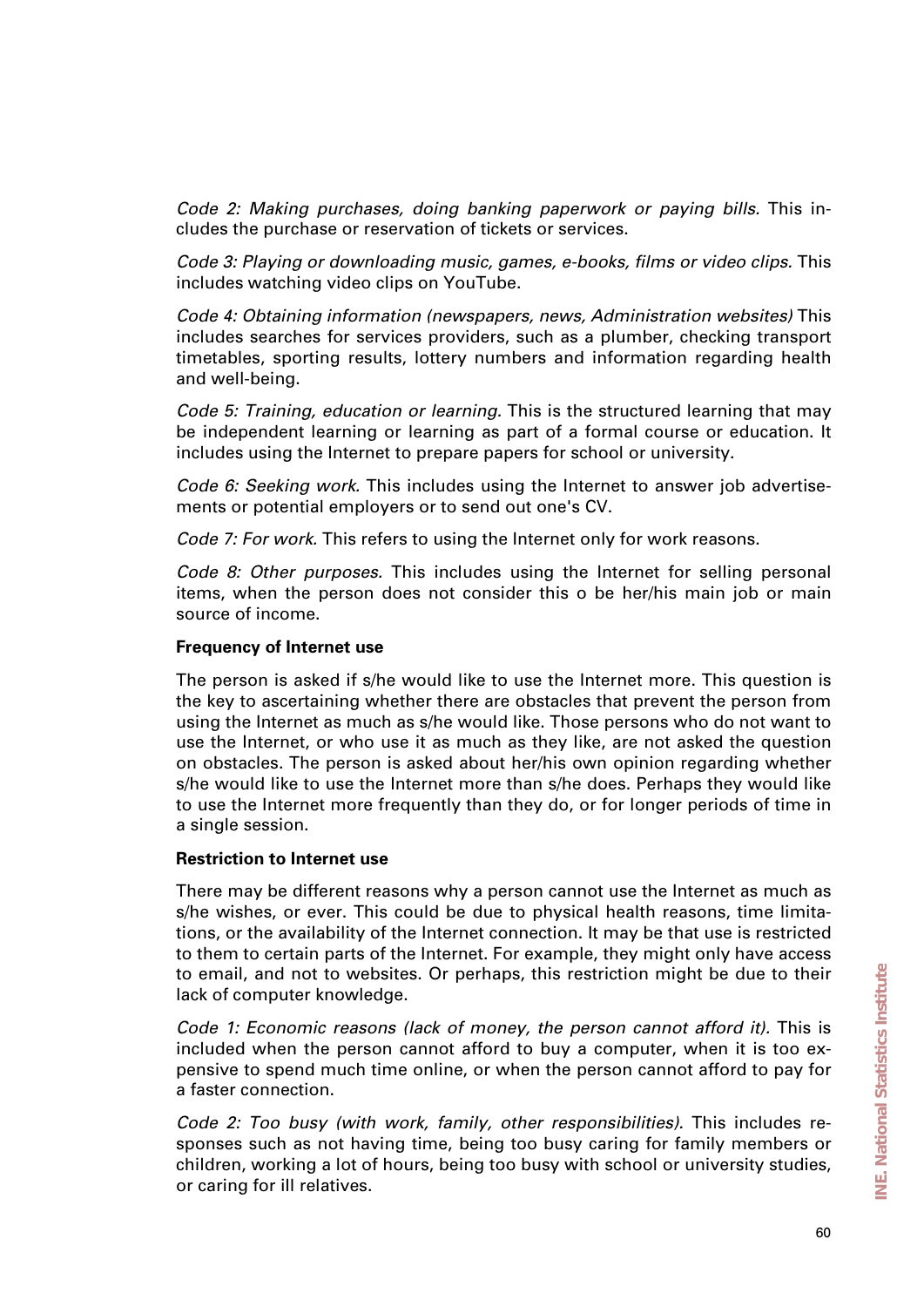*Code 3: Lack of knowledge of information (computer knowledge).* This includes when the person does not know how to use the Internet, or how to obtain it, when the person does not have computer knowledge or the person does not trust in browsing.

*Code 4: Chronic or long-term illnesses or health problems.* This is encoded when the person believes that a medical condition contributes to her/him not using the Internet, or not using it so much. The illness or health problem may not have been diagnosed - symptoms such as pain, shortness of breath or fatigue should also be included.

*Code 5: Long-term limitation to basic activities (such as difficulty seeing, hearing, concentrating, moving about).* This is included in the list of responses representing impairments. These have been deliberately separated from the health problems, but this should only be encoded when the impairment prevents the surveyed person from using the Internet more. For example, persons with problems concentrating for long periods of time might have difficulties using the Internet as much as they would like, or those with hearing problems might indicate that they would like to listen to music, but they cannot do so.

*Code 6: Lack of self-confidence, or due to the attitude of other persons.* When these concerns prevent the person from using the Internet (more).

*Code 7: Other reasons (this includes connection problems, distrust in the network).* This would include responses such as a slow connection or being worried about online security.

### **Lack of technical aid and/or personal assistance for using the Internet**

Those persons who have answered that they have a health problem or a limitation to activity that prevents them from using the Internet are asked whether another reason is the lack of equipment or technical aid, or the lack of personal aid or assistance.

*Lack of equipment or special technical aid.* Those persons with limitations to activity may use computers or the Internet, if they can have suitable aid devices available. For example, persons with difficulties seeing might use extra-large screens or screen magnifiers; blind persons or persons with very poor eyesight might use the Internet, if they have screen readers that convert the words on the screen to a digitalised voice. Persons with restricted movement in the arms or hands might use special mouse or keyboard devices; devices for controlling the computer with one's mouth, or voice recognition software, for telling the computer what to do.

*Lack of personal aid or assistance.* Many tasks can be carried out if there are persons available to help. This refers to both physical assistance and giving or following instructions.

## **III.7 CONTACT AND SOCIAL SUPPORT**

This section refers to the contact, whether in person or by telephone, of persons who provide emotional support, upbringing and protection. It is established by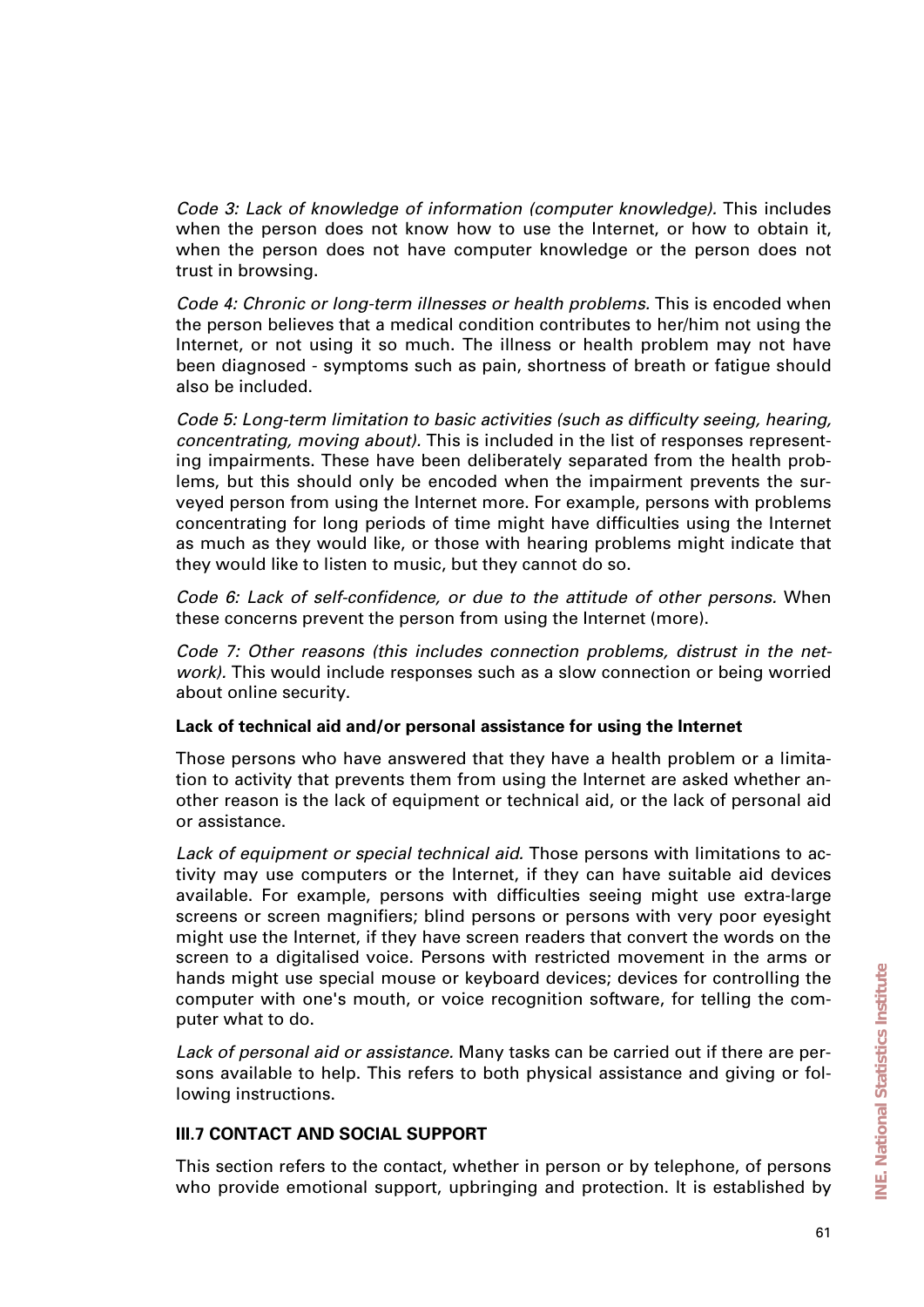asking if the person has anyone close to her/him that s/he can count on in case of a personal problem.

These persons that provide support may be relatives, friends, work colleagues or classmates. On analysing the obstacles to having greater social contact, this considers both personal and environmental factors to be viable responses.

The purpose of the questions in this section is to establish the degree to which the persons have contact and social support, whether they feel that they want more, and in that case, what prevents them from having more.

The section includes meeting with others or talking to others face-to-face or by telephone (landline or mobile). It also includes using an Internet connection to talk by telephone or by Skype. It does not include talking to those close to them by email or through social networks.

#### **Number of persons close to them**

The person is asked for the number of persons close to her/him that s/he can count on in case of a personal problem. It is for the surveyed persons to decide what this means to them, but it is very likely that it will be someone that they trust and with whom they feel they can talk in good faith. The nature of the problem is not relevant. It is what the person her/himself considers to be a personal problem. This includes those persons who live with the surveyed person, as well as those who do not.

#### **Frequency of social contact**

The surveyed person must think about those closest to her/him with whom s/he has spoken in the last week, whether in person or by telephone, and whether s/he would like to have spoken to them more than s/he did.

#### **Restrictions to social contact**

The key question is not the number of close persons with whom the person has met or spoken in the last week, but rather, why s/he has not had more social contact. This question is not posed to those persons who are satisfied with their level of social contact, and the question focuses on the external obstacles to social contact.

The codes refer to the situation of the surveyed person, and not to the situation of the close person, except for code 10, which covers those reasons relating to the other persons, such as "the other person was very busy" or "the other person was not feeling well," etc.

Some codes are applied to contact in person, others to telephone contact, and others to both.

*Code 1: Economic reasons (cost of the calls, cost of transport).* This includes when the person cannot afford to pay for public transport or the telephone call.

*Code 2: Too busy (with work, family, other responsibilities).* This includes responses such as not having time, being too busy caring for family members or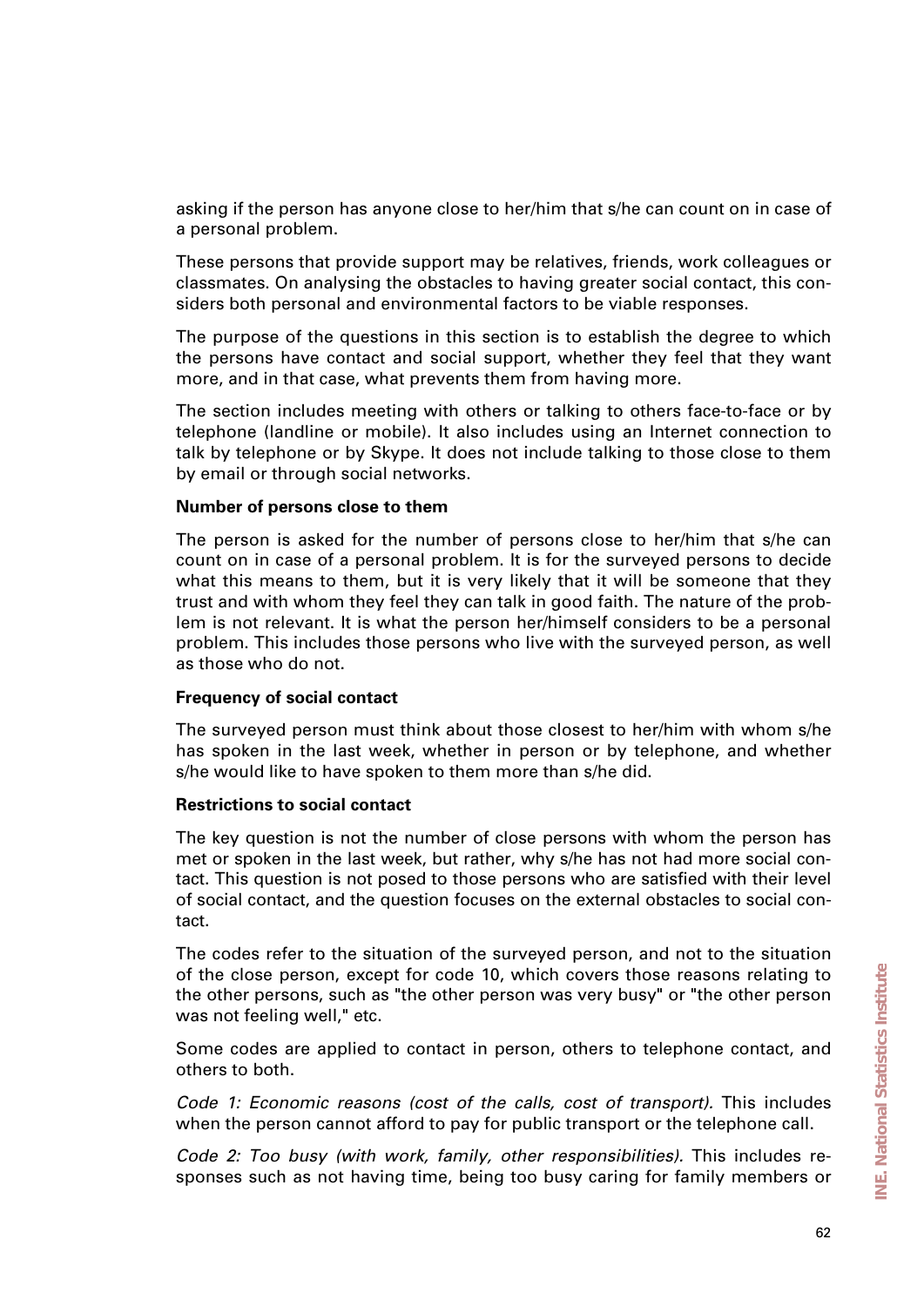children, being too busy with school or university studies, being too tired or busy caring for ill relatives.

*Code 3: Lack of a telephone or of telephone coverage.* This includes the lack of a landline telephone or lack of mobile telephone coverage. It includes responses such as "I do not have a telephone" or "the telephone coverage in my area is very bad."

*Code 4: Chronic or long-term illnesses or health problems.* This is encoded when the person believes that a medical condition contributes to her/him not having as much social contact as s/he would like. The illness or health problem may not have been diagnosed - symptoms such as pain, shortness of breath or fatigue should also be included. This should also include agoraphobia.

*Code 5: Long-term limitation to basic activities (such as difficulty seeing, hearing, concentrating, moving about).* This is included in the list of responses representing impairments. They have deliberately been separated from the health problems.

*Code 6: Lack of suitable transport for visiting them.* The transport available may not go where the person wants to go, or at a suitable time for meeting up with those close to her/him.

*Code 7: The distance, as they live very far away.* This includes responses in which the close persons live too far away to meet up as often as they would like. It includes when the other persons live in another country, or perhaps in another time zone, which makes it difficult to speak by telephone as often as they would like.

*Code 8: Difficulty accessing or moving about the buildings.* This includes when the person has difficulty entering the home of another person or the meeting place. It includes when it is difficult to reach the meeting place, due to the situation of the surroundings and the difficulty manoeuvring around them.

*Code 9: Lack of self-confidence, or due to the attitude of other persons.* This includes crime and the attitudes of other persons, when such prevents the person from meeting up with those closest to her/him when s/he wants to.

*Code 10: Lack of availability of the other persons (too busy, illness).* The reason why the person cannot meet up or talk with those closest to her/him is because the the other person is ill or too busy.

*Code 11: Other reasons.* This also includes climate conditions, when the weather makes it difficult to leave the house.

#### **Lack of technical aid and/or personal assistance for keeping social contact**

These questions are asked of the persons who have answered that they have a health problem or a limitation to activity that prevents them from talking or meeting up with those closest to them. The equipment or technical aid must not be related to adaptations to the architecture of the buildings, such as ramps, banisters or restrooms. This information is collected in the building accessibility section.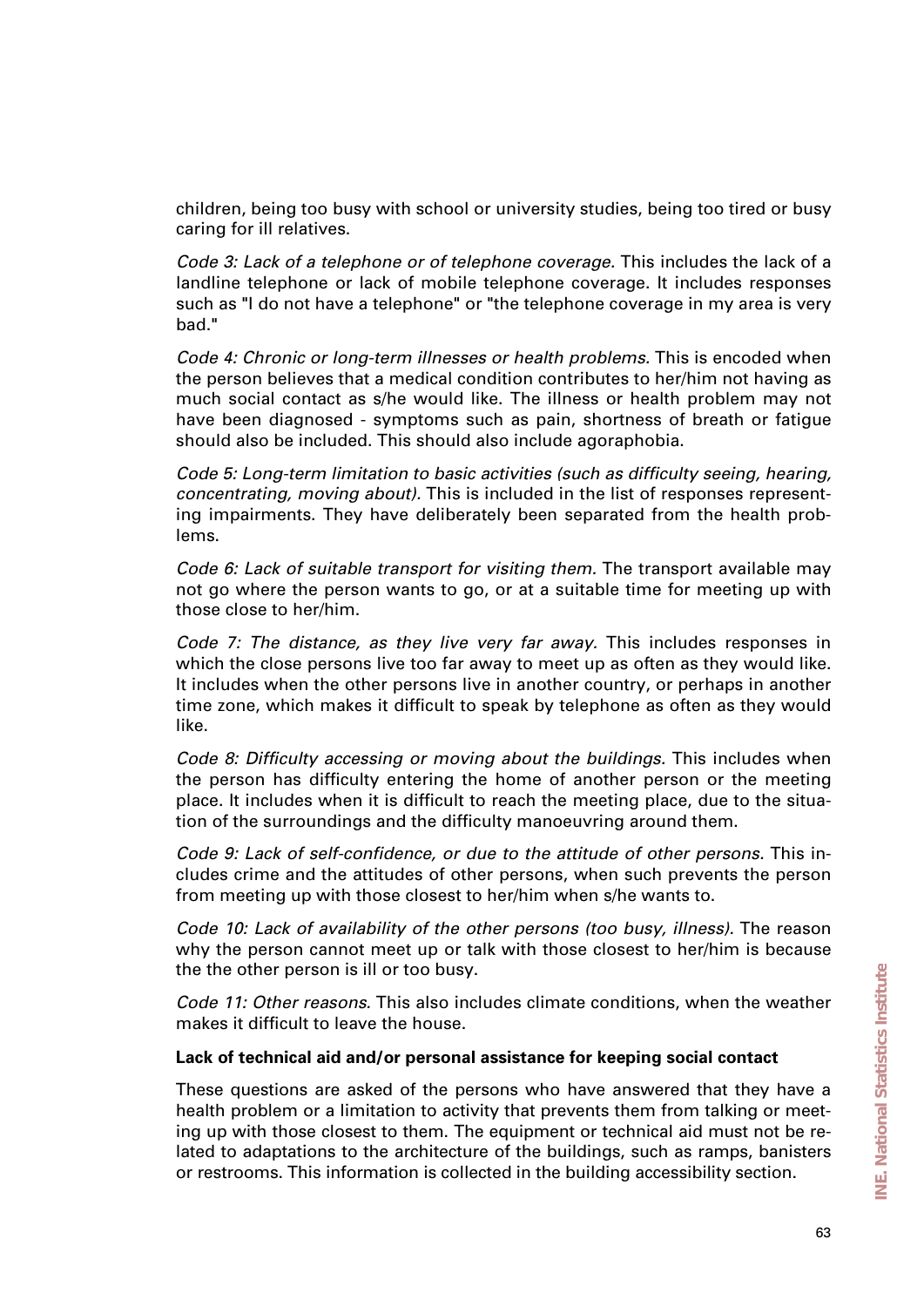*Lack of equipment or special technical aid.* Those persons with limitations to activity may meet up or speak with those closest to them, if they can have suitable aid devices available. This includes the lack of specialised telephone equipment, such as coupling a hearing aid, large buttons on telephones that are easy to ready, mobile telephones that are easy to hold or voice entry coding.

Lack of personal aid or assistance. Those persons with limitations to activity may meet up or speak with those closest to them, if they can have assistance for doing so.

### **III.8 LEISURE**

Leisure activities are important for the well-being of persons. This section examines the obstacles to carrying out leisure activities that imply a social interaction with other persons. In other words, it does not consider individual activities. These leisure activities may be restricted because the person is very busy with work or family. Some persons might prefer individual activities to group activities. Others might live in places that are so remote that regular social involvement (participation) is not possible. For these reasons, the questions regarding participation are phrased in such a way that is measured in a relative sense; with regard to the person's wish to participate.

Leisure activities are those that persons carry out in their free time. That is, the hours in which person do what they wish, when they are not working or caring for children or ill relatives, busy with homemaking, etc.

This section is only interested in those activities that are carried out with other persons. This refers to physical company, and not only to talking with them by telephone or the Internet. During these activities, the contact might imply a communication by telephone or by the Internet, but the activity must imply meeting up or being with other persons. The person might attend that meeting alone, but there must be other persons around her/him, such as an antique show, because s/he collects antiques. Persons may attend cultural events alone or with other persons, such as going to the cinema, but there must be other persons around them.

### **Restriction to spending time on hobbies or interests (so long as they entail interaction with other persons)**

The key question is not the amount or frequency of the person's participation, but rather the restrictions to that person's participation. We are interested in the external obstacles to participation (family responsibilities, accessibility, problems with transport, etc.), as well as the limitations of the person her/himself.

This question encompasses a broad range of activities, since the range of interests is very broad. The key is in meeting with persons who have similar interests. Thus, for example, belonging to an association (for example, an association of archaeologists or of car enthusiasts) is included when it implies meeting with people face-toface.

Interests may be divided into: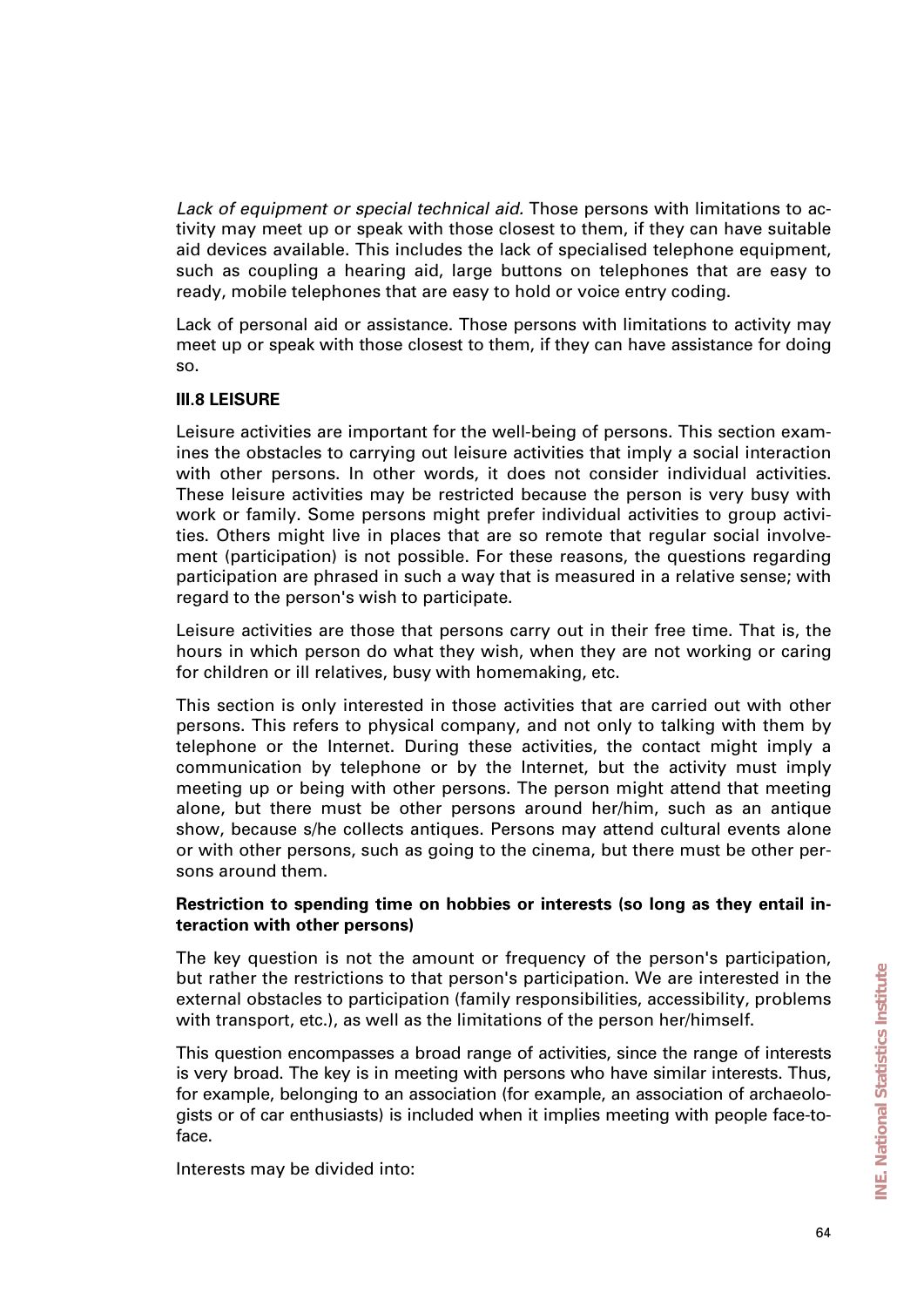1.- Recreational and leisure activities: this includes participating in sports, such as the member of a football team. This also includes watching sports, if one is accompanied by other persons; attending a football match, as it implies being with other persons; watching a football match on the television with friends is included if it is considered a hobby or interest (watching it alone at home is not included); belonging to a cycling club is included when the person goes with other persons, but doing it alone is not included; attending aerobics classes or going to the gymnasium is included, since this is an activity carried out in the company of other persons. Stamp collecting is not included, unless the surveyed person attends meetings or events with persons who have the same interests. Book reading is not included, unless the person belongs to a reading club where meetings are held with other members. In general, shopping is not considered a hobby or interest, unless the person considers it to be an interest (collecting antiques, for example). Gambling and games of chance are included if the person considers such to be a hobby. Playing in a band or orchestra is included if the person considers this to be an interest, and even if s/he receives payment for doing so, unless s/he considers it to be a job.

We must bear in mind that meeting with other persons with the same interests in one's own home is also included. Thus, even those persons who cannot leave their homes might carry out this activity, if other persons go to their homes.

2.- Community life: this includes being a member of a local community, neighbourhood association, neighbourhood watch, etc., if this implies meeting with other persons. This also includes participating in a school party or charity event; belonging to a social club associated with one's faith or religion. However, the act of praying or attending religious services is not included.

The surveyed person cannot receive any payment for her/his free time, but may be reimbursed for her/his expenses. For example, this would include that person who is a member of a school council, and who considers this activity to be a hobby or activity of interest that s/he carries out in her/his free time.

This does not include meetings with persons with similar interests that are workrelated, and in which the boss pays for attending those meetings.

It does not include education or learning, if the objective is to obtain a qualification. It does include studies for pleasure, which is simply for interest, if no qualification is obtained, but it does entail attending classes with other persons. For example, attending cooking classes.

*Code 1: Economic reasons (lack of money, the person cannot afford it).* This includes the cost of arriving at the place or meeting point.

*Code 2: Too busy (with work, family, other responsibilities).* This includes responses such as not having time, being too busy caring for family members or children, being too busy with school or university studies, being too tired or busy caring for ill relatives.

*Code 3: Lack of knowledge or information (regarding what is available).*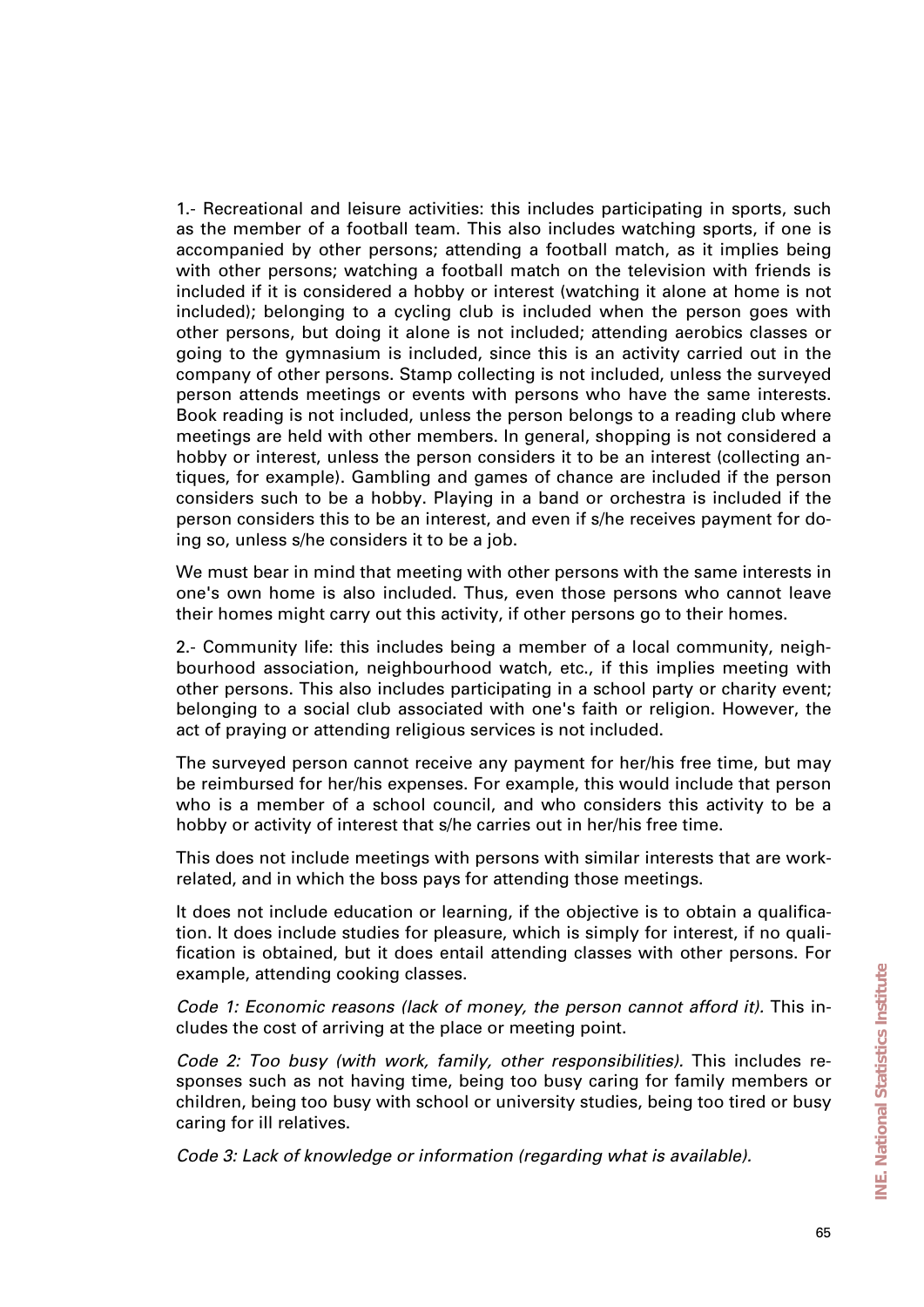*Code 4: Chronic or long-term illnesses or health problems.* This is encoded when the person believes that a medical condition contributes to her/him not being able to participate. The illness or health problem may not have been diagnosed symptoms such as pain, shortness of breath or fatigue should also be included.

*Code 5: Long-term limitation to basic activities (such as difficulty seeing, hearing, concentrating, moving about).* This is included in the list of responses representing impairments. They have deliberately been separated from the health problems.

*Code 6: Lack of suitable transport.* The transport that is available may not go to the place or meeting point or at the time that the person wishes to go.

*Code 7: Distance to the place where the activity is carried out.* This includes when it is too far away, there is nothing in the area or there is a lack of availability.

*Code 8: Difficulty accessing or moving about the buildings* at the designated meeting point, including the homes of other persons. This includes the lack of ramps, handrails or banisters, the lack of rest areas or the lack of adapted restrooms. It includes when it is difficult to reach the meeting point, due to the situation of the surroundings and the difficulty manoeuvring around them.

*Code 9: Lack of self-confidence, due to the attitude of other persons or there is no one to go with.* When that prevents the person from performing these activities as much as s/he would like. This includes crime and being worried about feeling stigmatised.

*Code 10: Other reasons.* This also includes climate conditions, when the weather makes it difficult to reach the meeting point.

*Code 11: The person has no hobbies or interests.* This may be encoded by itself, or it may be used together with other codes, since the person may have abandoned a hobby or interest due to any of the above obstacles.

*Code 12: No, nothing prevents me from practising my hobbies or interests when I want to.* 

### **Lack of technical aid and/or personal assistance for spending time on hobbies or interests**

Those who have answered that they have a health problem or a limitation to activity that prevents them from practising their interests are asked if this is due to the lack of technical aid or personal assistance. The equipment or technical aid must not be related to adaptations to the architecture of the buildings, such as ramps, banisters or restrooms. This information is collected in the building accessibility section.

*Lack of equipment or special technical aid.* Those persons with limitations to activity may participate in leisure activities, if they can have suitable aid devices available. It is difficult to specify examples of equipment or technical aid that the surveyed persons might need in order to carry out their hobbies, due to the di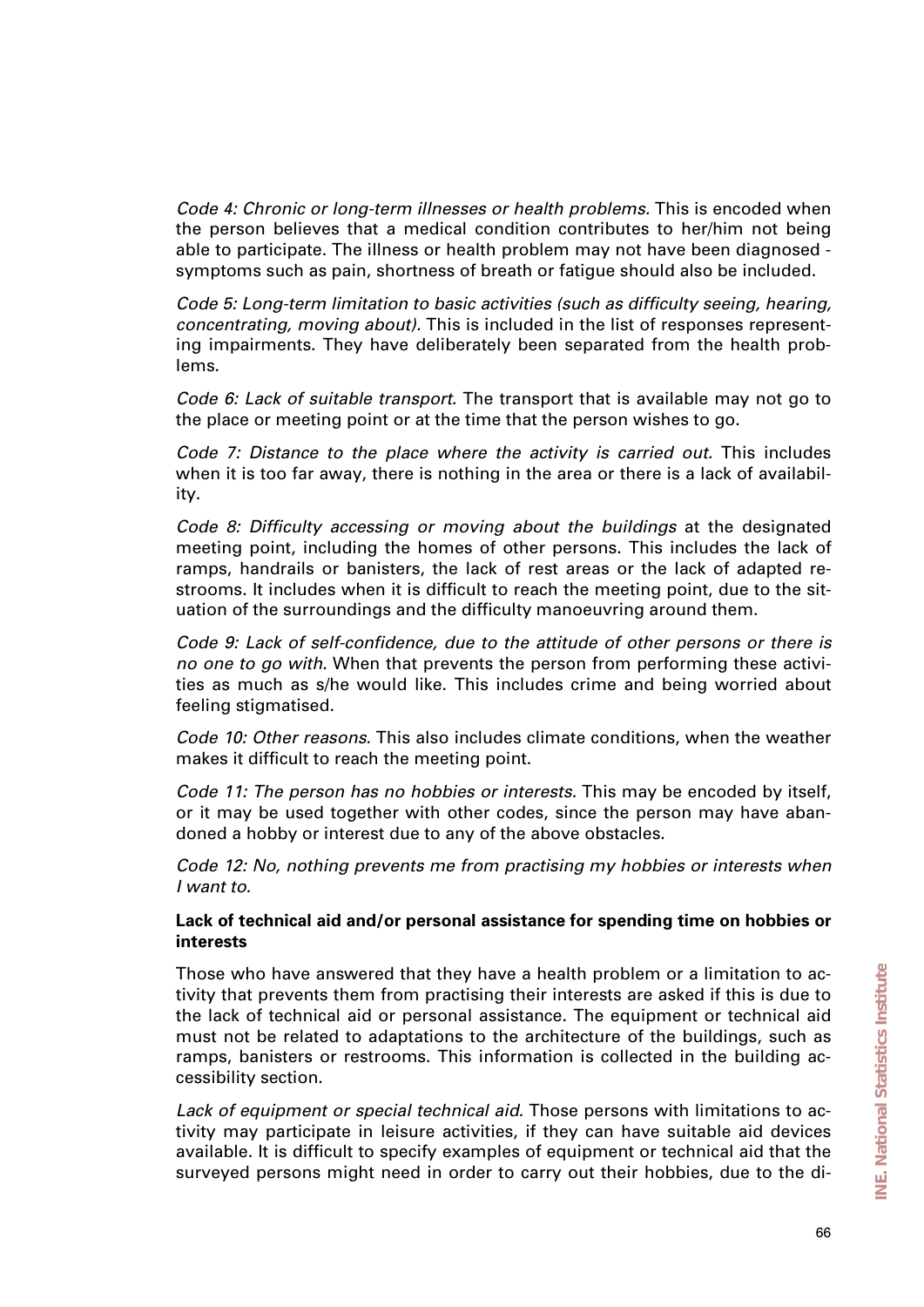versity of the types of interest that they might perform. The types of aid listed in the other sections may be included here.

*Lack of personal aid or assistance.* The persons can participate in their leisure activities if they have assistance in order to do so. This may entail physical assistance or giving or following instructions.

#### **Restriction to attending events and parties (celebrations)**

This question also centres on activities in which there are other persons present.

The persons are asked if there is anything that prevents them from attending cultural events that they wish to attend. This includes going to the cinema, even when they go alone, since there will be more persons inside the cinema; attending musical events or the theatre; visiting special interest places, such as art galleries, museums or other historical interest sites, stately homes and gardens; going to the circus or the zoo; attending local events, such as local celebrations or carnivals. The person may go along, since these are public places or events where there will be more persons.

The key question is not the amount or frequency of attendance at cultural events, but rather the restrictions to the person's participation. The goal is to ascertain the external obstacles to participation (family responsibilities, accessibility, problems with transport, society attitudes) that may interact with a health problem or limitation to the activity of the person.

*Code 1: Economic reasons (lack of money, the person cannot afford it).* This includes when it is too expensive, or due to the cost of reaching the place.

*Code 2: Too busy (with work, family, other responsibilities).* This includes responses such as not having time, being too busy caring for family members or children, being too busy with school or university studies, being too tired or busy caring for ill relatives.

*Code 3: Lack of knowledge or information (regarding what is available).*

*Code 4: Chronic or long-term illnesses or health problems.* This is encoded when the person believes that a medical condition contributes to her/him not being able to participate in social activities. The illness or health problem may not have been diagnosed - symptoms such as pain, shortness of breath or fatigue should also be included.

*Code 5: Long-term limitation to basic activities (such as difficulty seeing, hearing, concentrating, moving about).* This is included in the list of responses representing impairments. They have deliberately been separated from the health problems.

*Code 6: Lack of suitable transport.* The transport that is available may not go to the place or may not go at the time that the person wishes to go, in order to arrive at or return from the place in question.

*Code 7: Distance to the event location.* This includes when there is nothing in the area or there is a lack of availability.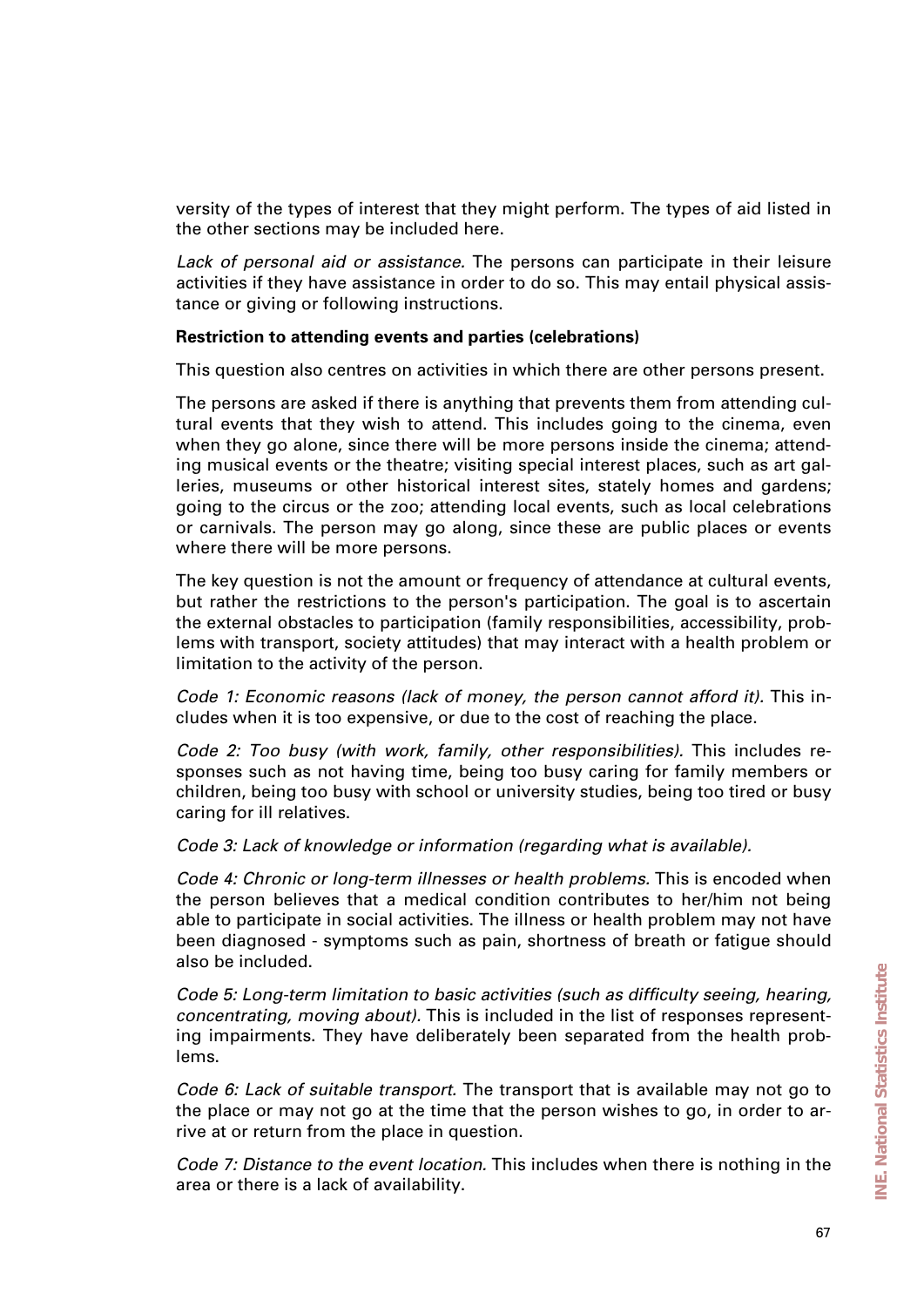*Code 8: Difficulty accessing or moving about buildings.* This includes the lack of ramps, handrails or banisters, the lack of rest areas or the lack of adapted restrooms. It includes when it is difficult to reach the location, due to the situation of the surroundings and the difficulty manoeuvring around them.

*Code 9: Lack of self-confidence, due to the attitude of other persons or there is no one to go with.* This includes crime and the attitudes of other persons, when such prevents the person from carrying out these activities as much as s/he would like.

*Code 10: Other reasons.* This also includes climate conditions, when the weather makes it difficult to reach the meeting point.

*Code 11: The person does not want to attend cultural events.* When the person does not wish to go to cultural events. This code may be used together with the rest, as the person may have abandoned the action of attending cultural events, due to any of the above obstacles.

*Code 12: No, nothing prevents me from attending cultural events whenever I like.* This code is used when there is nothing that prevents the surveyed person from attending cultural events whenever s/he likes.

### **Lack of technical aid and/or personal assistance for attending events and parties (celebrations)**

Those persons who have answered that they have a health problem or a limitation to activity that prevents them from attending cultural events are asked if this is due to the lack of technical aid or personal assistance. The equipment or technical aid must not be related to adaptations to the architecture of the buildings, such as ramps, banisters or restrooms. This information is collected in the building accessibility section.

*Lack of equipment or special technical aid.* Those persons with limitations to activity may attend cultural events, if they can have suitable aid devices available.

*Lack of personal aid or assistance.* The persons can participate in cultural events if they have assistance in order to do so. This includes both physical assistance and giving or following instructions.

### **III.9 FINANCIAL SITUATION**

### **Degree of difficulty meeting basic expenses.**

This section is not about how much money the surveyed person has, but rather, if the person has enough money to pay for the essential things in life, such as food, clothing, medication, heating, electricity, housing, a telephone, and essential transport costs (for going to work, for example).

This refers to the current situation, and not to past experiences.

The person is asked about essential things that s/he must pay with her/his own money. "Own money" is considered the person's income or the money to which s/he has access within the household (for example, joint accounts).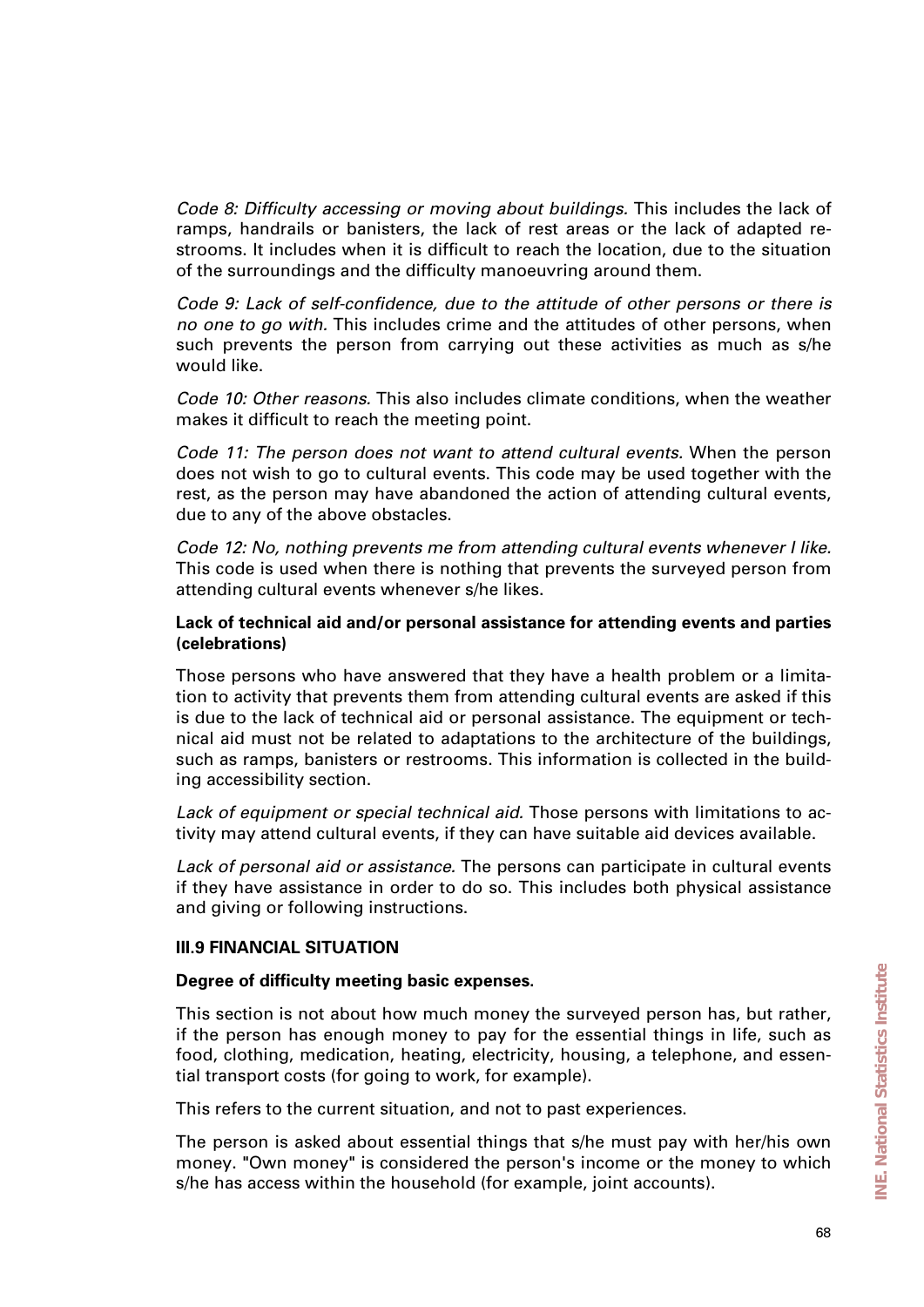The person is asked about the situation of the selected person, and not about the situation of the household. Both may be very closely linked, when the person is in financial difficulty due to the situation of another member of the household.

The goal is to ascertain whether the person is economically self-sufficient and able to pay for the basic things in life that allow her/him to function fully. This does not include the ability to go away on holiday or to eat out and socialise.

The persons who have debts to pay essential expenses may or may not be considered self-sufficient. It depends on whether they are able to manage said debt. Having a mortgage, for example, is not considered being in debt, if the person is able to make the monthly payments. However, being delinquent in the payment of public services or credit cards indicates a lack of economic self-sufficiency.

The person is asked her/his own opinion about the degree of difficulty.

There are five response options that go from very easy to very difficult

#### **Reasons for the difficulty meeting basic expenses.**

The persons who have answered the above question with difficult or very difficult are asked about the reasons for this difficulty.

*Code 1: Limited income (loss of employment, reduced pay/working hours/overtime hours, incapacitated to work due to a health problem/limitation to activity, payment of debts/loans).* The person may have financial difficulty because s/he has lost her/his job, or they have reduced her/his wages, or s/he has had to work fewer hours. The person cannot work at all, or has a part-time job, due to a health problem or a limitation to activity. (This is different from codes 4 and 5, which refer only to the additional costs of the person's health condition or limitation to activity).

*Code 2: Rise in price (food, fuel, housing).* This includes the rise in price of food, housing, public services, medication, petrol, public transport, etc.

*Code 3: Difficulty managing money (poor budgetary organisation).* Objectively, persons can have enough money to pay for basic things, but still have difficulty managing their budget.

*Code 4: Costs relating to a chronic or long-term illness or health problem.* This is encoded when the person believes that a medical condition contributes to her/him not being able to pay for the things that s/he needs. S/he might have to purchase medications, pay for treatment or have a higher heating bill due to being home all day. The illness or health problem may not have been diagnosed symptoms such as pain, shortness of breath or fatigue should also be included. These costs refer only to a health condition of the selected person. The costs relating to the health condition of another member of the household must be included in code 7.

*Code 5: Costs relating to a long-term limitation to basic activities.* This is encoded when the person believes that a limitation contributes to her/him not being able to pay for the things that s/he needs. The person might need to purchase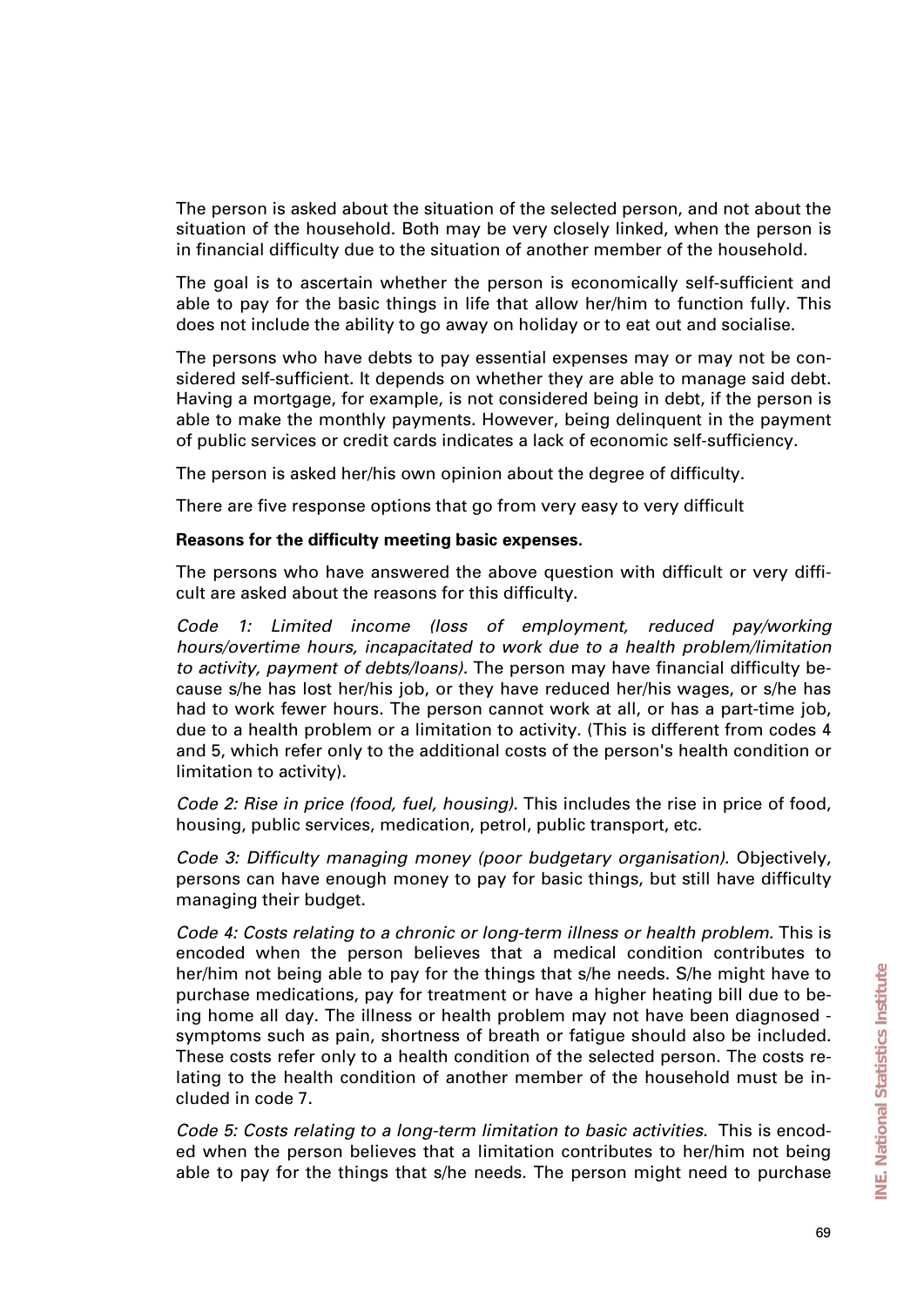technical aids, pay for special adaptations or pay for having personal care. This code also includes having a restriction to shopping, due to their limitation to activity, which implies that the person cannot look for cheaper prices. The costs relating to a limitation to the activity of another member of the household must be included in code 7.

*Code 6: Unexpected extra expenses (in the home, vehicle repair).* The persons might have financial problems because they have had an unexpected extra expense, such as a repair in the home or of the vehicle, for example, a leaky roof, heating problems or a vehicle breakdown.

*Code 7: Financial situation of another member of the household (in debt, unemployed, ill).* The selected person may have financial problems, due to the fact that another member of the household has lost her/his job, has fallen ill, has a health problem or has pending debts, etc., and the selected person is helping her/him. If s/he is helping a person who does not belong to the household (a relative or friend) in a similar situation, s/he must encode "Other reasons." This code also includes when the person depends on another member of the household financially, and the money is not enough, for whatever reason.

*Code 8: Other reasons.*

#### **I.10 DISCRIMINATION**

#### **Reasons for discrimination**

Persons may feel discriminated due to the attitudes of other persons. This section refers to those situations in which the attitudes of other persons become discriminatory, and the person is treated unfairly.

It studies whether the person feels that s/he has been subjected to discriminatory practices, based on her/his age, sex, ethnicity, physical or mental health, religion or sexual orientation. It then identifies those persons who have been treated negatively, due to a health problem or a limitation to activity.

The section refers to the current situation. Those situations that happened in the past are not considered, even if the person still feels distressed as a result of them. Therefore, the goal is to ascertain how the surveyed persons feel that they are currently treated in life.

They are asked about their own experience. For example, some persons with disabilities may feel that they are identified with a group that is subject to discrimination, but that it does not apply to them personally. In that case, the response should not be considered as discrimination of the person her/himself.

In this context, the discrimination (or being treated unfairly) includes being "excluded" from activities, opportunities or places to which others have access, being denied the opportunity to participate, or being made to feel different.

*Code 7: Sexual orientation.* This includes when the surveyed person feels discriminated because s/he is considered gay, lesbian or bisexual.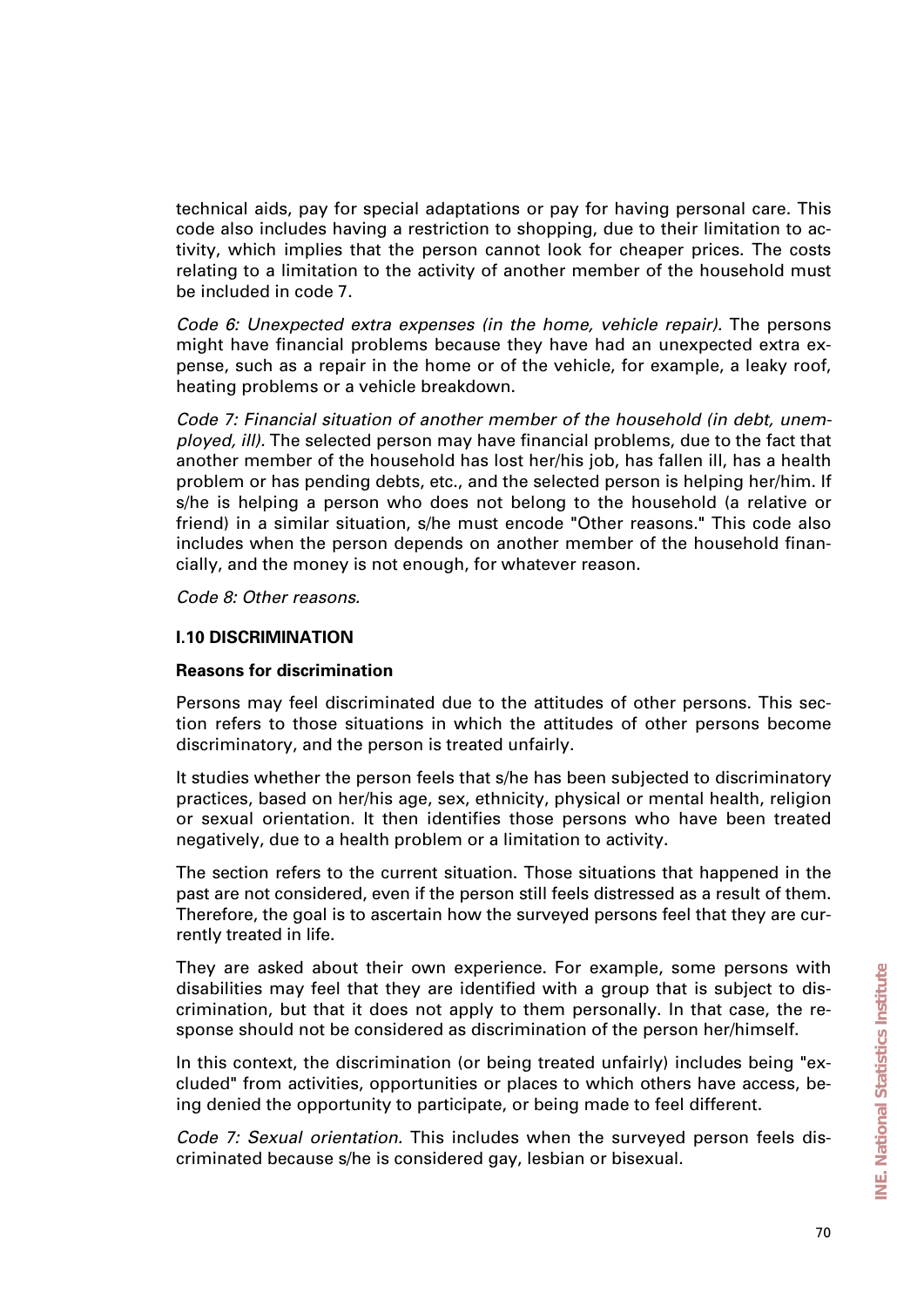### **Group(s) of persons that has/have discriminated against the person**

This question intends to give the surveyed person the opportunity to consider all of the situations in which s/he feels discriminated or treated unfairly due to her/his health problems or limitations to basic activities.

The types of person who might treat her/him this way are listed for encoding, and include family, friends, services suppliers, persons from work or school, or even strangers on the street.

*Code 3: Boss/Educational services personnel.* This includes the boss, manager, human resources personnel, teachers, lecturers, school or university administrators, school or university directors or principals, education civil servants.

*Code 6: Public services suppliers.* This includes the public personnel employed in health care services (doctors, nurses, paramedics, hospital personnel), social public services suppliers (social workers, home assistance), public employment agencies (employment and social security services personnel), security (police, community support civil servants), public transport companies (bus, train, tram, underground drivers, ticket office personnel, traffic wardens), post offices and other public services.

*Code 7: Private services suppliers.* This includes the personnel employed in private companies, such as health services (doctors, nurses, paramedics, hospital personnel), social services (social workers, home assistance), employment agencies (job centres, placement agencies), housing services personnel (housing officials, housing benefit agency personnel, housing association personnel, owners, leasing agents or equity agents), security personnel (security guards), transport services (taxi drivers, bus drivers, flight or train attendants, ticket office personnel, traffic wardens) and other services, such as shops, restaurants, bars, cafeterias, sporting and leisure facilities, travel agencies, banks, bookshops, etc.

*Code 8: Other persons.* This includes strangers on the street or in public places (parks, for example); clients.

# **7 Information processing**

### 7.1 FILTERING AND VALIDATION

As the information is collected via CAWI and CATI, a first filtering of the data is performed, through errors implemented in the application, which enables the detection of inconsistencies and notifications of strange values, at the time that the responses are being introduced. In this way, the correction/confirmation of the information is carried out at the same time as the interview.

Once the information is collected from the dwellings corresponding to each census section, the information is periodically downloaded to the unit responsible for the information processing, for centralised control and filtering. This process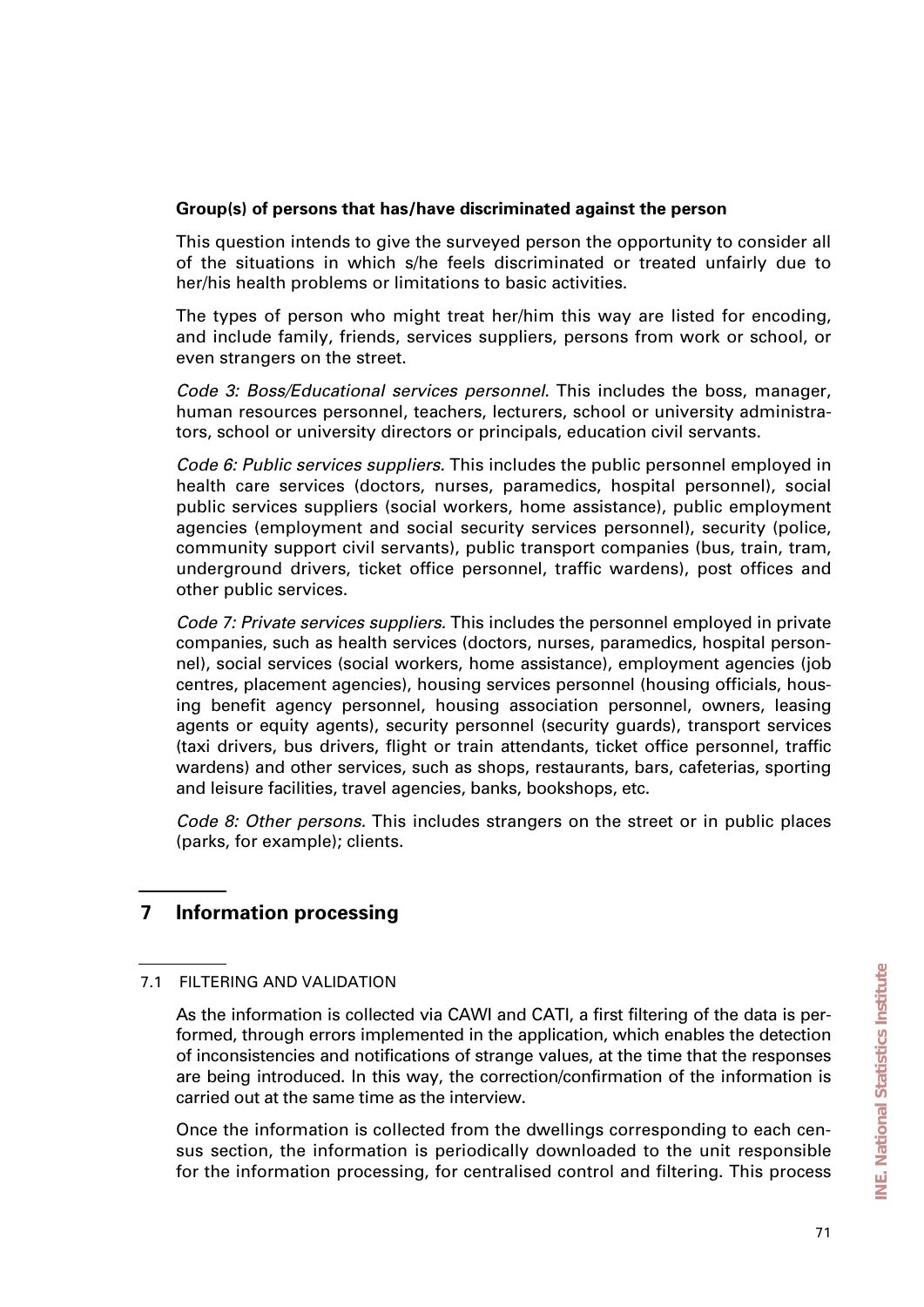is applied immediately upon closing the first section lot, for the purpose of verifying the quality of the collection, and correcting possible systematic collection errors.

The defined validation controls are performed again, verifying that there is no data outside the normative data range, nor inconsistencies among the responses defined in the application. Possible recording errors, outliers and other anomalous values are also revised.

The phases for the control and filtering treatment shall be the following:

- *Coverage Phase*: This detects duplicates and compares the number of theoretically collected questionnaires (according to the computer program for monitoring the fieldwork) and the number actually collected for each household.
- *Filtering and Imputation Phase::* The defined validation controls are performed again, verifying that there is no data outside the normative data range, nor inconsistencies among the responses defined in the collection application. This also includes notifications relating to anomalous values, such as recording errors, outliers and incoherent values not included in the collection application. It also obtains the marginal tables, variable analysis tables, etc., that enable improving the filtering work. These controls are programmed prior to the beginning of the collection. The correction of possible inconsistent values is performed automatically, and as an exception, manually (as in the case of anomalous and/or extreme values), and always following the specifications set out, as pertinent, by Eurostat.

#### 7.2 OBTAINING RESULTS

Once the information is filtered, the phases for calculating elevation factors and obtaining results are begun:

- *Calculation of elevation factors and estimators:* In order to estimate the characteristics of the sample, ratio estimators are used, to which balancing techniques are applied, as explained in section 4.4.
- *Calculation of sampling errors:* The sampling errors of the main tables are calculated by using variation estimations, through indirect estimation methods.
- *Analysis of non-response:* In order to analyse the non-response of the Survey, information is obtained regarding the basic characteristics of the units that do not collaborate in the survey, either directly from the respondent unit, or through administrative registers.

## **8 Dissemination of the results**

The results of the Survey are published on the website of the National Statistics Institute (www.ine.es).